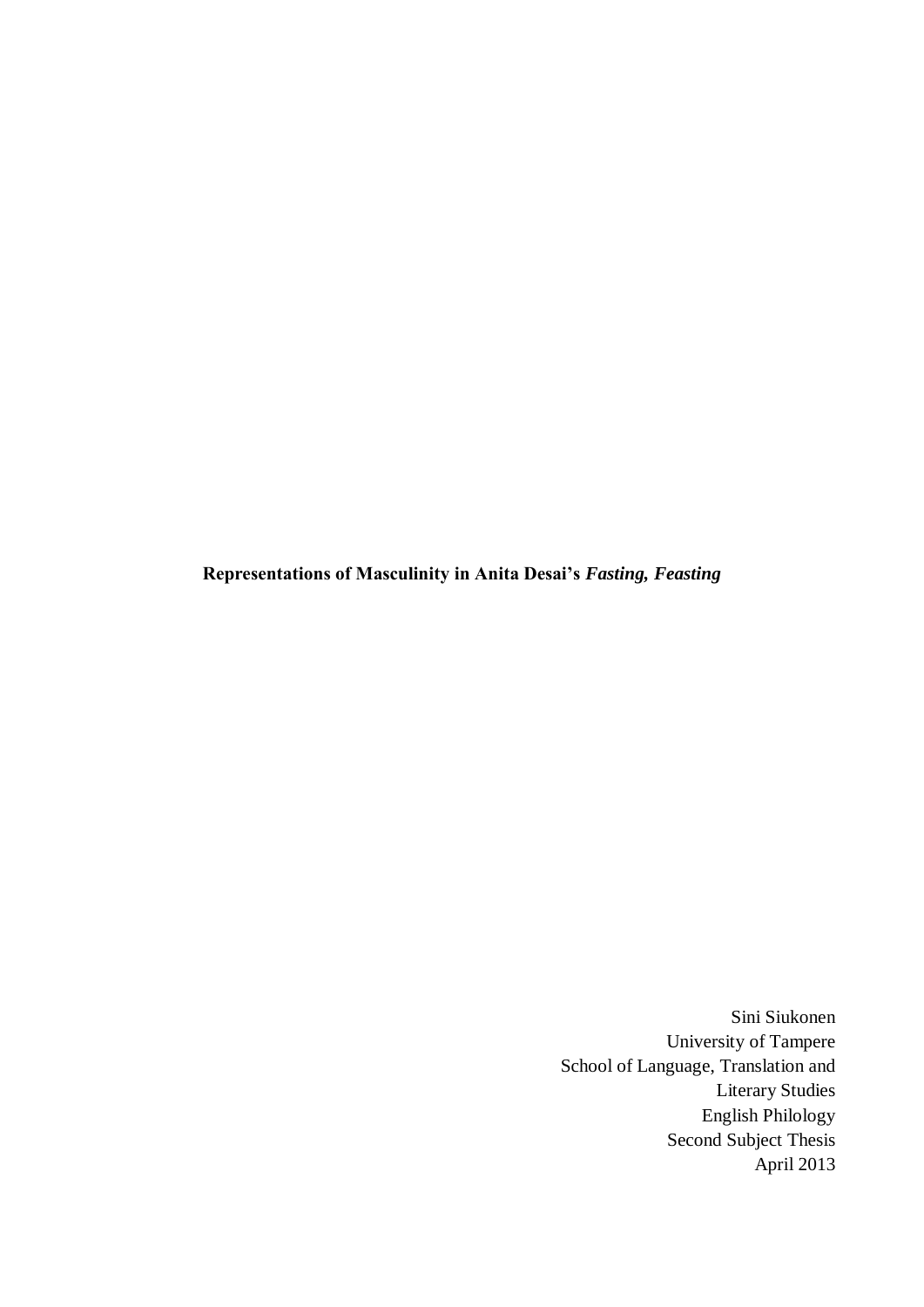Tampereen yliopisto Englantilainen filologia Kieli-, käännös- ja kirjallisuustieteiden yksikkö

SIUKONEN, SINI: Representations of Masculinity in Anita Desai's *Fasting, Feasting*

Sivuainetutkielma, 42 sivua Huhtikuu 2013

Tutkielmassani tarkastelen maskuliinisuutta ja patriarkaalisen yhteiskunnan merkitystä intialaisen kirjailijan Anita Desain romaanissa *Fasting, Feasting* (1999). Romaani kuvaa intialaisen keskiluokkaisen perheen elämää kahdesta näkökulmasta: romaanista suurimman osan kattava ensimmäinen osa painottuu perheen naimattomaksi jääneen tyttären, Uman, perspektiiviin; romaanin toinen, lyhyempi osa puolestaan valottaa perheen pojan, Arunin, opiskelua Yhdysvalloissa tämän asuessa paikallisen perheen luona.

Anita Desaita on totuttu pitämään feministisenä kirjailijana: suurin osa Desain varhaisesta tuotannosta käsittelee intialaisten naisten ajatus- ja kokemusmaailmaa. Myöhemmässä tuotannossaan Desai on tietoisesti pyrkinyt lisäämään myös mieshahmojen kuvausta, mikä on nähtävissä myös *Fasting, Feasting* -romaanissa.

Romaania on usein analysoitu feministisestä näkökulmasta painottuen naishenkilöihin, erityisesti Umaan. Analyyseissä usein mainitaan patriarkaalinen, miesten hallitsema yhteiskunta ja sen tukahduttava vaikutus naisten elämään, mutta yksittäisten miesten ajatusmaailmaan ei useinkaan syvennytä. Näin ollen tutkimuksessani pyrin selvittämään, miten maskuliinisuutta kuvataan romaanissa: nähdäänkö miehet lähinnä naisten alistajina, vai onko mieshahmoista löydettävissä myös muita ulottuvuuksia? Entä ovatko naiset osaltaan ylläpitämässä patriarkaalisia rakenteita? Tutkielmani teoriaosassa esittelen patriarkaalisen yhteiskunnan piirteitä sekä maskuliinisuuden käsitettä; lisäksi tuon esille tekijöitä, jotka ovat vaikuttaneet maskuliinisuuden ihanteisiin sekä Intiassa että Yhdysvalloissa.

Analyysissäni ilmenee muun muassa, että erityisesti intialaisen perheen isä kuvastaa selkeästi patriarkaalisen yhteiskunnan arvoja. Hän käyttää valtaansa kontrolloiden muiden perheenjäsenten elämää. Perheen äiti hyväksyy oman alisteisen asemansa ja toisaalta käyttää valtaa suhteessa tyttäriinsä. Myös amerikkalaisessa perheessä puolisoiden välillä on nähtävissä selkeä valtaasetelma, mutta toisaalta puolisot ovat hyvin etääntyneet toisistaan.

Avainsanat: Desai, Intia, maskuliinisuus, patriarkaatti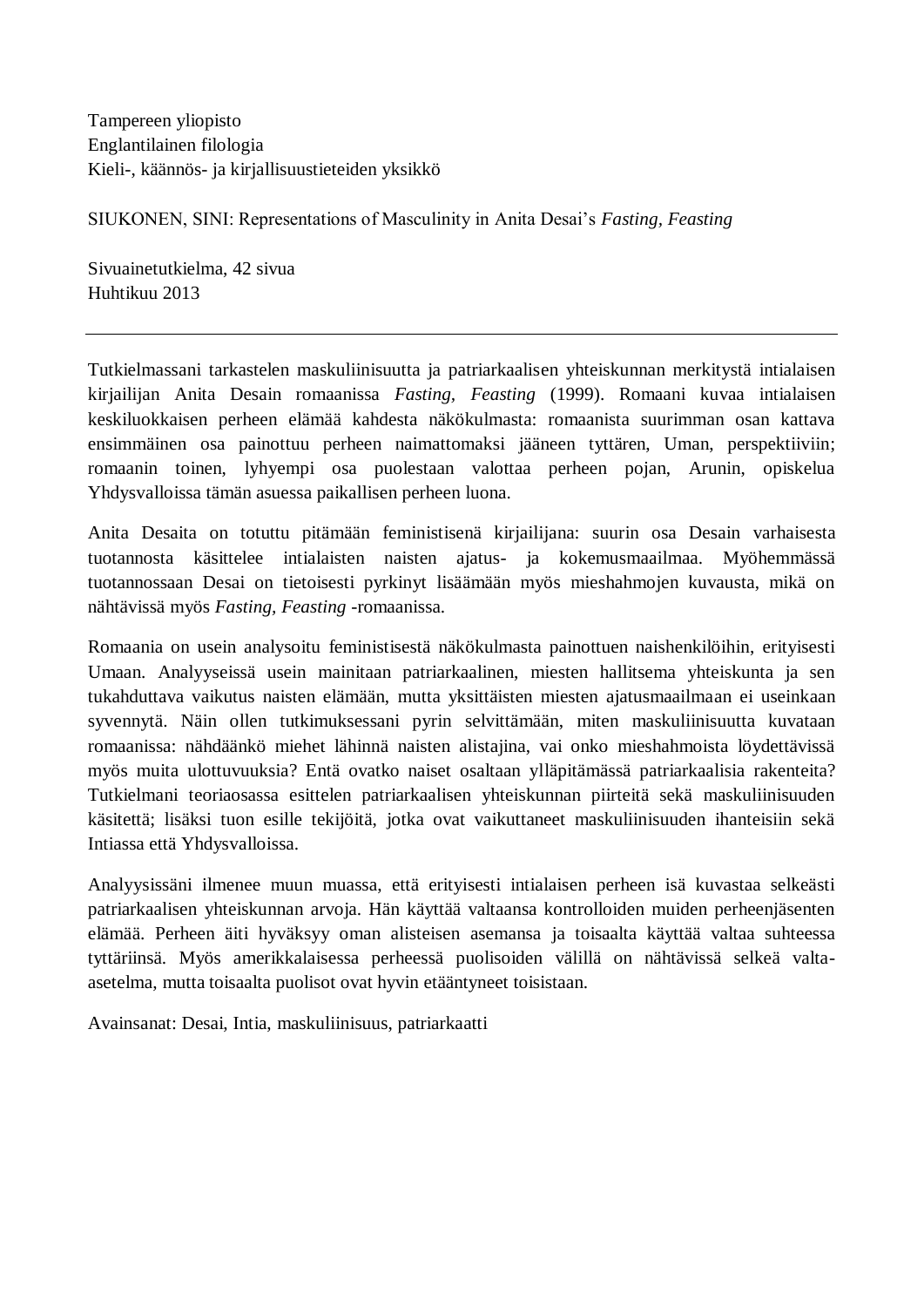# **Table of Contents**

| $\mathbf{1}$   |     |                                                                                        |  |
|----------------|-----|----------------------------------------------------------------------------------------|--|
| $\overline{2}$ |     |                                                                                        |  |
| 3              |     |                                                                                        |  |
|                | 3.1 |                                                                                        |  |
|                | 3.2 |                                                                                        |  |
| 4              |     |                                                                                        |  |
|                | 4.1 |                                                                                        |  |
|                | 4.2 | "A small, underdeveloped and asthmatic boy from the Gangetic plains" – Arun 26         |  |
|                | 4.3 |                                                                                        |  |
| 5 <sup>5</sup> |     | "I don't want to hear all these modern ideas" – Indian women supporting patriarchy  36 |  |
|                | 6   |                                                                                        |  |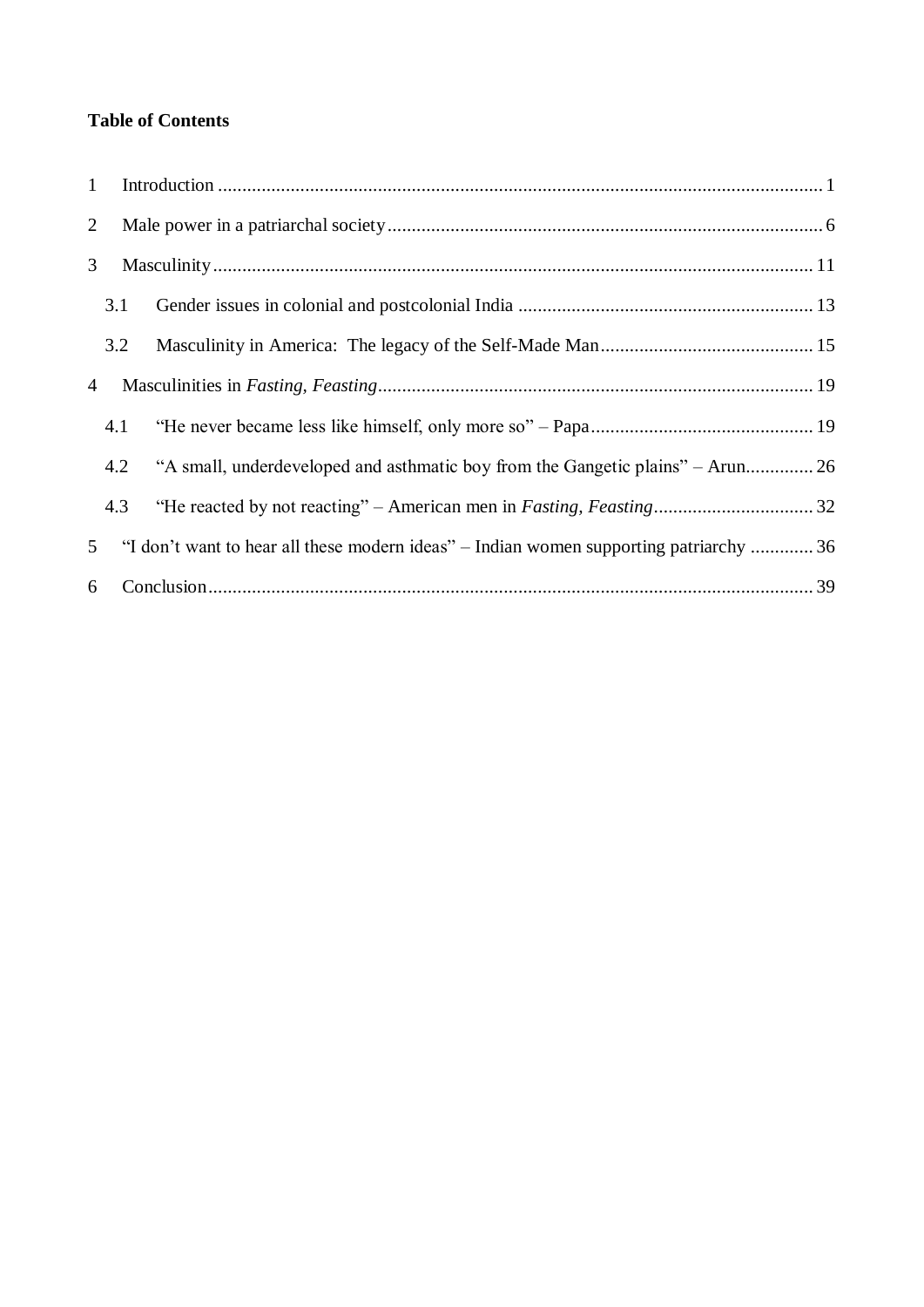# <span id="page-3-0"></span>**1 Introduction**

-

In my second subject thesis I will analyse the male characters in *Fasting, Feasting* (from now on: *FF*), a novel by the Indian writer Anita Desai. The novel was originally published in 1999 and it depicts the life of an Indian upper middle-class family. The novel is divided into two parts: the first one, covering the majority of the novel, concentrates on the family's firstborn daughter, Uma. The second, briefer part portrays the life of Arun, the family's son, who is studying in the States and temporarily staying with an American family, the Pattons. Before presenting the aims of my research, I will begin by giving a brief introduction into the novel itself.

*FF* has a complex structure with no clear plot; the story moves on both in the present time and, through numerous flashbacks, in the past. The chapters in the novel are short and they often begin by first presenting a concrete situation showing interaction between the characters; these situations are then followed by background information (in the form of flashbacks). The narrator in the novel is extradiegetic; however, through internal focalization, it is particularly Uma's perspective that is presented in the first part and Arun's in the second part of the novel<sup>1</sup>.

Uma, the protagonist of the novel's first part, is a tragic figure. She seems to fail in everything she tries: she is enthusiastic about school, but she keeps failing in the exams; she is also clumsy and therefore not especially good at housework. To crown it all, her parents' arrangements for her marriage fall through one after another, and Uma has no choice but to live in her childhood home, under the strict control of her parents. Uma's little sister Aruna, in turn, is ambitious and attractive, has no trouble in getting married and soon enjoys a modern life in Bombay. In addition there are many other minor characters involved in the Indian part of the story, such as Anamika, Uma's cousin, who eventually dies as a result of an unhappy and violent marriage (whether it is a suicide or a murder, is not completely clear).

 $<sup>1</sup>$  In addition, there are a few instances in the first part of the novel where the focalization momentarily shifts from Uma</sup> to some other character. Also, the narrator often comments the story, usually in an ironic way.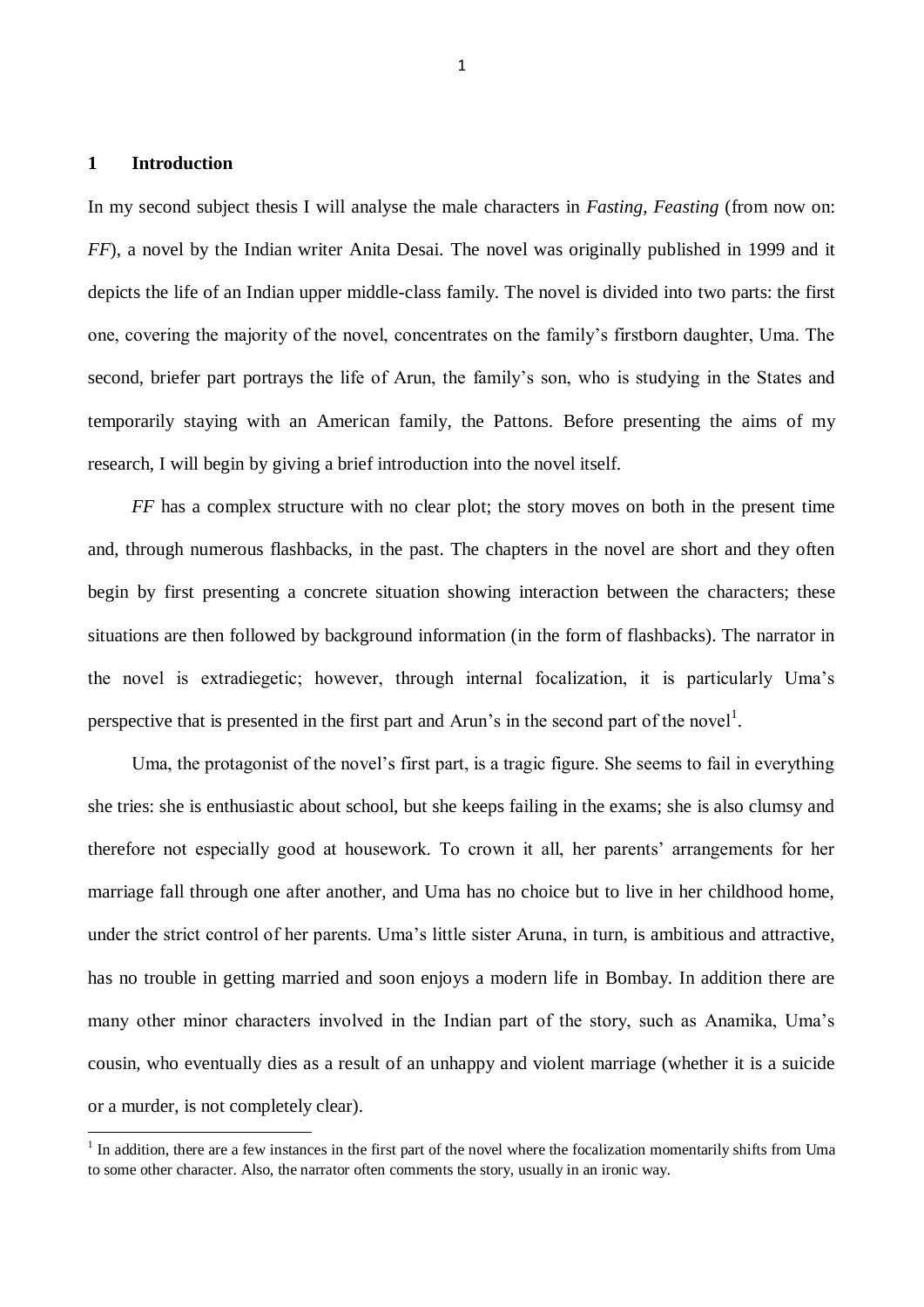Arun, the long-awaited son of the family, is overwhelmed by the father's expectations of him. He feels alienated in America and tries to avoid human contact. During his stay with the Pattons, Arun discovers that freedom does not guarantee happiness: the members of the American family hardly have any contact with each other. Arun is, for example, the only one who notices that the family's teenaged daughter Melanie suffers from bulimia. Thus, Desai's idea of America differs from the traditional image of America as the land of unlimited opportunities<sup>2</sup>.

Anita Desai was born in India in 1937. Her mother was of German origin and her father a Bengali businessman – this mixed parentage developed her knowledge of both Indian and Western culture from early on (Tandon 2008, 8). Desai's first novel, *Cry, the Peacock*, was published in 1963, and since then, she has published numerous novels as well as short story collections and children's books. She lived and worked in India until the early 1990s when she started to share her time between her home country and the United States (Ho 2006, 1). Despite her German Indian parentage, she finds her identity "totally Indian", although she also has made a distinction between her feelings and her thoughts regarding India: "I feel about India as an Indian, but I suppose I think of it as an outsider" (quoted in Ho 2006, 1). This outsider's view on India can either be interpreted as a strength, as a "critical distance", like Ho (ibid.) writes, or a weakness; some critics even accuse Desai of Eurocentrism: presenting India as a backward country to the already prejudiced western audience (e.g. Hussain 2005).

Desai is often regarded as a feminist writer. She herself, however, does not like being labelled as such, at least if we define feminism as a collective movement, passing off the experiences of women as individuals: in an interview in 1979 she stated, "I find it impossible to whip up any interest in a mass of women marching forward under the banner of feminism. Only the individual, the solitary being, is of true interest" (quoted in Mann 1995, 173). She has also pointed out that the

-

 $2 \text{ According to Gopal (2009, 174–175), Indian American writers typically "figure Americans as the emancipatory" and the same idea.}$ apotheosis of a life seeking freedom".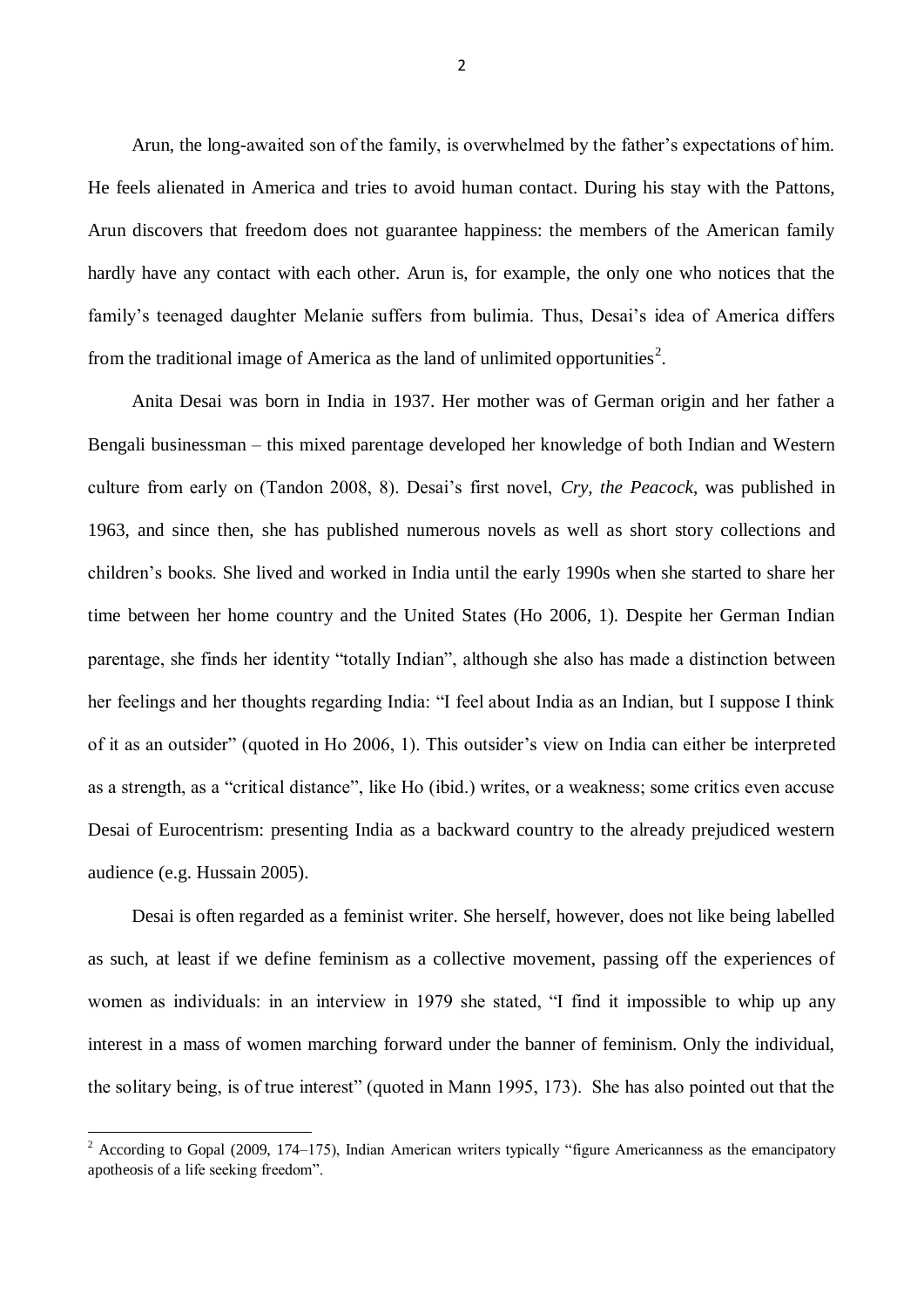purpose of her writing is not to make societal statements: "My novels are not reflection of Indian society, politics or character. They are my private attempt to seize upon the raw material of life" (quoted in Singh 2007, 85).

However, there clearly has been a focus on women especially in Desai's earlier fiction. Desai has typically concentrated on the feminine psyche and feelings of loneliness and alienation. Her stories often involve troubled relationships between married couples or family members (Gopal 2009, 152). Desai's restriction to middle or upper class characters has sometimes been criticized; some critics find middle class characters "unrepresentative" of Indian women – or India generally<sup>3</sup>. However, as Ho (2006, 99–101) argues, even though Desai's characters hardly suffer from poor conditions from a purely material point of view, they do face predicaments of other kinds: the social injustice hidden behind the bourgeois façade. One might also question whether it is realistic to expect a single writer to be able to represent India in a way that would be "representative" of all the more than one billion people living in India (and whether this kind of representation is necessary).

In an interview in 2001, Desai described a change that was taking place in her literary production (Ravichandran 2005, 88–89). She felt that she was returning to the same topics again and again – to the portrayal of the lives of women, especially women "who are confined to home and family". This is why she deliberately wanted to broaden her horizons and started to write more about male characters; this tendency can already be seen in *FF* where the second part of the novel is narrated from Arun's perspective. The examination of this widened perspective also constitutes the basis of this thesis.

Anita Desai is one of the most well-known Indian writers, so it is no wonder that her works have been widely studied before. There is a lot of previous research concerning the female characters in Desai's novels, whereas the representation of men has gained less attention from

**.** 

 $3$  See the discussion in Ho (2006, 99–101).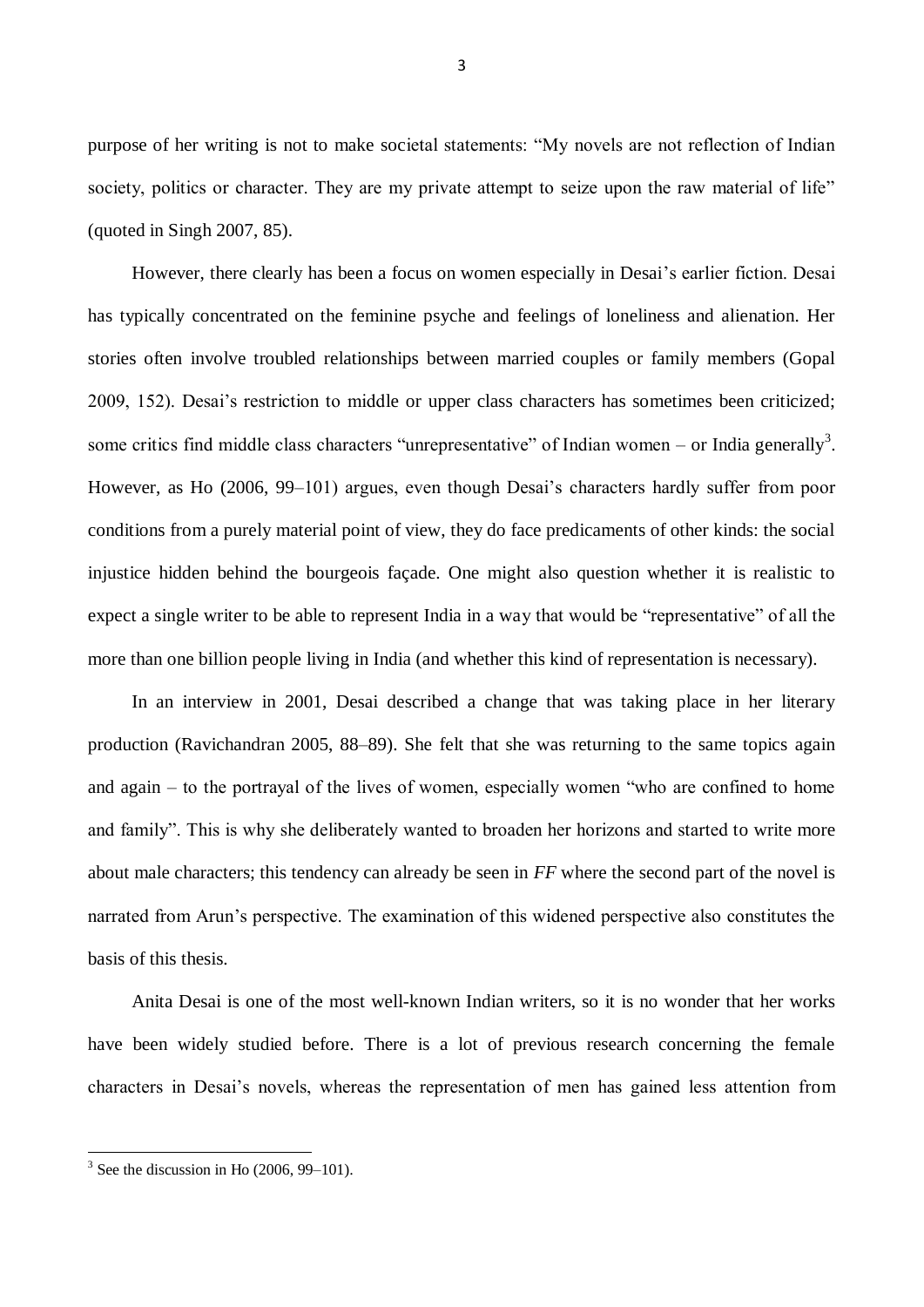critics. Only a few novels (*In Custody* from 1984 and *Baumgartner's Bombay* from 1988, mainly) have been studied with the focus on the male characters (e.g. Ho 2006, 43–65). As for *Fasting, Feasting*, one can find numerous articles concentrating on women (especially Uma), but I have not been able to find studies that would clearly have their focus on the male characters. Thus, with my second subject thesis I will complement the previous studies.

Whether or not it was Desai's intention, *FF* undeniably highlights the social evils that have affected and still continue to affect the lives of many Indian women. But what kinds of conclusions could we draw from the representation of *men* in the novel? As far as the male characters in *FF*  have been analysed, most critics have concentrated on the question of power, arriving at divergent interpretations. Many critics (such as Prasad 2003, 71–80) emphasize the women's inner life, their experience and silent suffering in the suffocating, male-dominated environment, but they do not analyse the actions or the personalities of the male characters in detail; male dominance simply "is there" – as if the male characters in the novel did not really represent this dominance. On the other hand, some critics, such as Devika (2004, 256), argue that male chauvinism is not merely an underlying factor in the novel – the male characters actively oppress the women:

> The male characters act as a block in the women's process of finding their self and reaching at some sort of realization. In Anita's fictional world it is the males who rule over these women; they hold the reins of all the females in their family and this spoils the efforts on the part of women to find out on their own the core of life.

In other words, the role of men is often interpreted as the oppressor (either as active or a faceless group in the background) and the role of women as the oppressed. However, it is also possible to find another dimension in Desai's representation of the gender relations. As Choubey (2004, 89) argues, "Desai as a true humanist puts the blame not only on men who are suffering with the complex of male-superiority [sic] but also on women who oppress their kind". Thus, the division of gender roles may be more complex than a simple oppressor/oppressed relationship.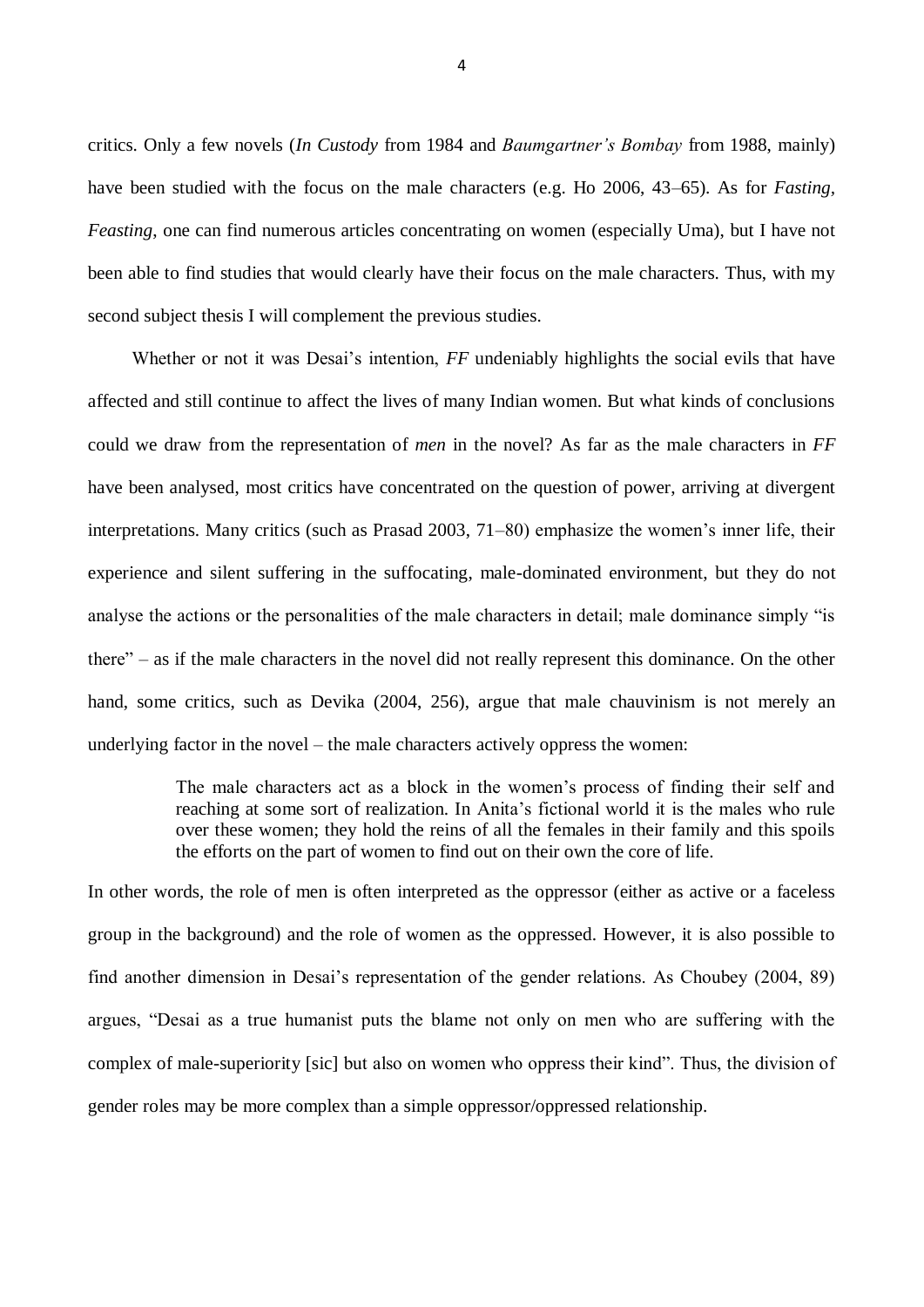In this thesis, I will draw attention to the personalities of the male characters. I am particularly interested in how the male characters feel and think about themselves as *men*, and what kinds of issues might have affected their masculinity. However, especially in the Indian context the questions of masculinity and power are inseparable; therefore, male power is also of interest in this thesis. Particularly I will examine to which extent the male dominance becomes visible through the actions of the male characters in the novel; do they actually put their power into action in the story? Or, do men "exist only as projections of women's point of view", as Tandon (2008, 106) writes? At least the character of *Papa*, the father of the Indian family, represents authoritative power over women; however, his character can also be analysed further than this – an interesting question is whether his actions are explained somehow. My further aim is to work on the idea presented above by Choubey and find out examples of how men suffer within the patriarchal system and, on the other hand, how women themselves are (even without realizing it) involved in sustaining patriarchal structures. The Indian male characters have a more significant role in the novel than their American counterparts; therefore, the analysis will focus more on the Indian men.

And finally, not only concerning Anita Desai's works but also more generally, there seems to be a need for more research when it comes to the male characters in female writers' fiction. As Frantz & Rennhak (2010, 2) argue, "feminist literary criticism has been primarily concerned with examining the manufacture, significance, and ideological consequences of female characters in texts written by women, ignoring or neglecting the texts' male characters". Frantz & Rennhak (ibid.) further suggest that when female writers construct male characters in their fiction, they "not only analyze the causes and effects of patriarchy … but they also construct their own realities, imagining alternative masculinities that are desirable from a woman's perspective". In other words, female writers participate, according to Frantz & Rennhak, in the reconstruction of ideal masculinity. For the analysis of *FF*, this statement offers an interesting viewpoint. As a "counterbalance" for the rather negative image of manhood that has been read in *FF* by many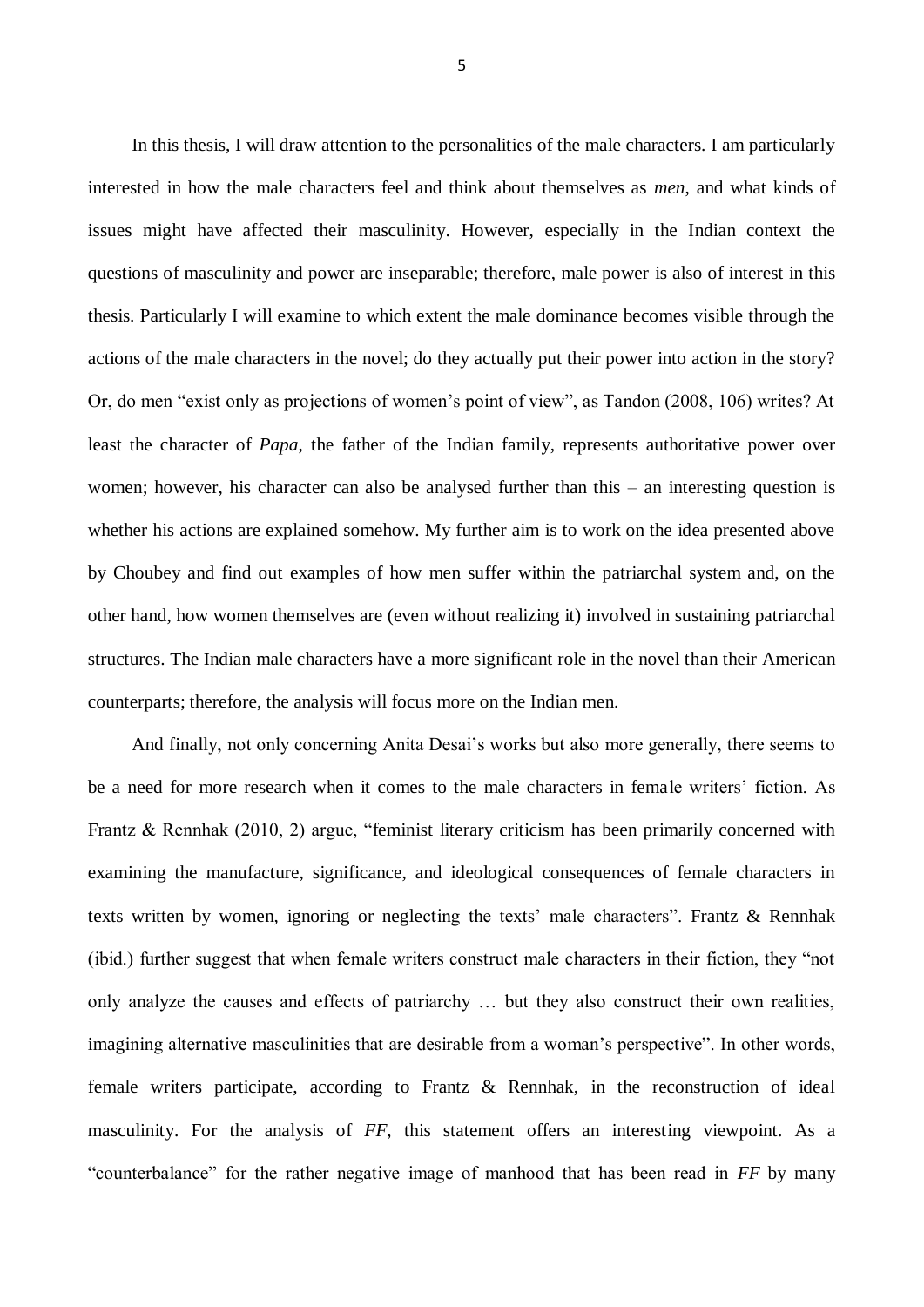critics, is Anita Desai also portraying 'ideal' masculinity (through Arun)? (Or does she, at all, comment on what is 'ideal' masculinity and what is not?)

In the theoretical framework of my thesis I will use theories from the field of sociology. In section 2, I will introduce the concept of patriarchy. In order to understand masculinity in the Indian context, it is necessary to be aware of the basic structures of society; a society in which gender plays a key role inevitably affects the lives of the individual men. In section 3, I will define the term masculinity, as well as bring up some issues that have affected the notion of masculinity both in India and in America (particularly in recent history).

# <span id="page-8-0"></span>**2 Male power in a patriarchal society**

For the sake of clarity, it should be noted that the term *patriarchy* is used in three different meanings in modern English. Firstly, it can be used in the ecclesiastical sense, referring to the power of men recognized as Christian leaders. Secondly, patriarchy is used to refer to the powers of the husband/father over his wife and children<sup>4</sup>. In seventeenth-century England, patriarchy in this sense was extended into a political theory, according to which the power of kings derived from the power of fathers (Bennet 2007, 55). Thirdly, the term is used in feminist critiques to refer to the male power over women. In this section, it is this third meaning of the term that will be adopted. Some researchers use other terms in referring to the same concept; for instance, Holter (2005) prefers the term 'structural gender inequality' to 'patriarchy'. It is also worth mentioning that the theory of patriarchy is only one of the several theories describing the distribution of power between men and women. However, in this thesis I will use the theory of patriarchy as a starting point, because it is especially for the Indian context the most applicable<sup>5</sup>.

<sup>&</sup>lt;sup>4</sup> Literally, 'patriarchy' means "the rule of the fathers" (Ruth 1998, 57).

 $<sup>5</sup>$  As for India, patriarchy can be thought to refer both to the general male dominance in society, and also to the more</sup> traditional idea of the "rule by fathers"; in India, father is still considered the head of the family.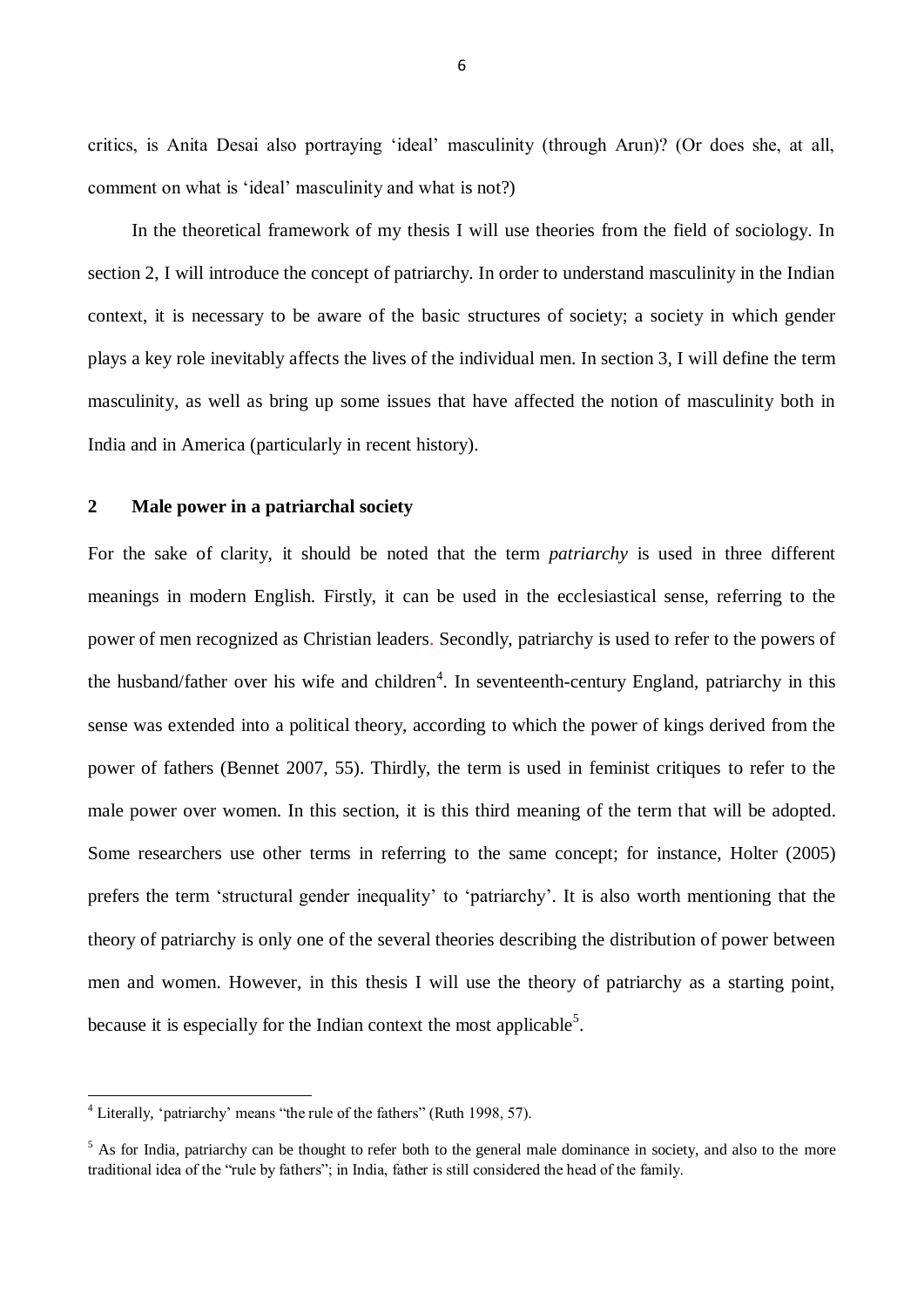The term 'patriarchy' was introduced into feminist scholarship in the 1970s by the radical feminist Kate Millett (Whitehead 2002, 86). Feminists see patriarchy as a society in which men hold power, but also, furthermore, as a society "reflecting the values underlying the traditional male ideal" (Ruth 1998, 57). In the following, the concept of patriarchy will be discussed in more detail, mostly following the characterization by Allan Johnson  $(2005)^6$ . Talking about patriarchy is often misunderstood as an attack against men; however, as Johnson (2005, 5), points out, patriarchy "is *not* simply another way of saying 'men'"; for Johnson, patriarchy is, above all, a system in which both men and women participate. As Bennett (2007, 56–59) specifies, women are not necessarily innocent, passive victims of patriarchy: some women support and even benefit from it. Bennett (2007, 58) also remarks that while the concept of patriarchy is basically one and the same everywhere, its specific manifestations depend on the location.

Johnson (2005, 5–6) further defines patriarchy as a society characterized by four main features. The first of them is *male dominance*: positions of authority (political, legal, educational, religious and so on) are reserved for men. The fact that men occupy these positions also strengthens people's associations with men's general superiority to women. However, even if the society as such was dominated by men, all men are not powerful in their individual lives.

A second feature of a patriarchal society is *male identification.* This means that the cultural ideas about what is considered good, desirable and normal are connected to the culture's ideas about masculinity. The criteria used to define an ideal man also represent the most important values of society. These male-identified qualities include, for example, rationality, autonomy, strength, coolness, toughness, competitiveness and control over emotions. These kinds of qualities are also associated with professions that are most highly valued in patriarchal societies – professions within law, medicine, business and so on. On the contrary, other qualities are associated with femininity

 $6$  Even though Johnson writes from the viewpoint of a western sociologist, he does not limit his discussion of the basic structures of a patriarchal society to any specific culture; therefore, his characterization is applicable to Indian society as well.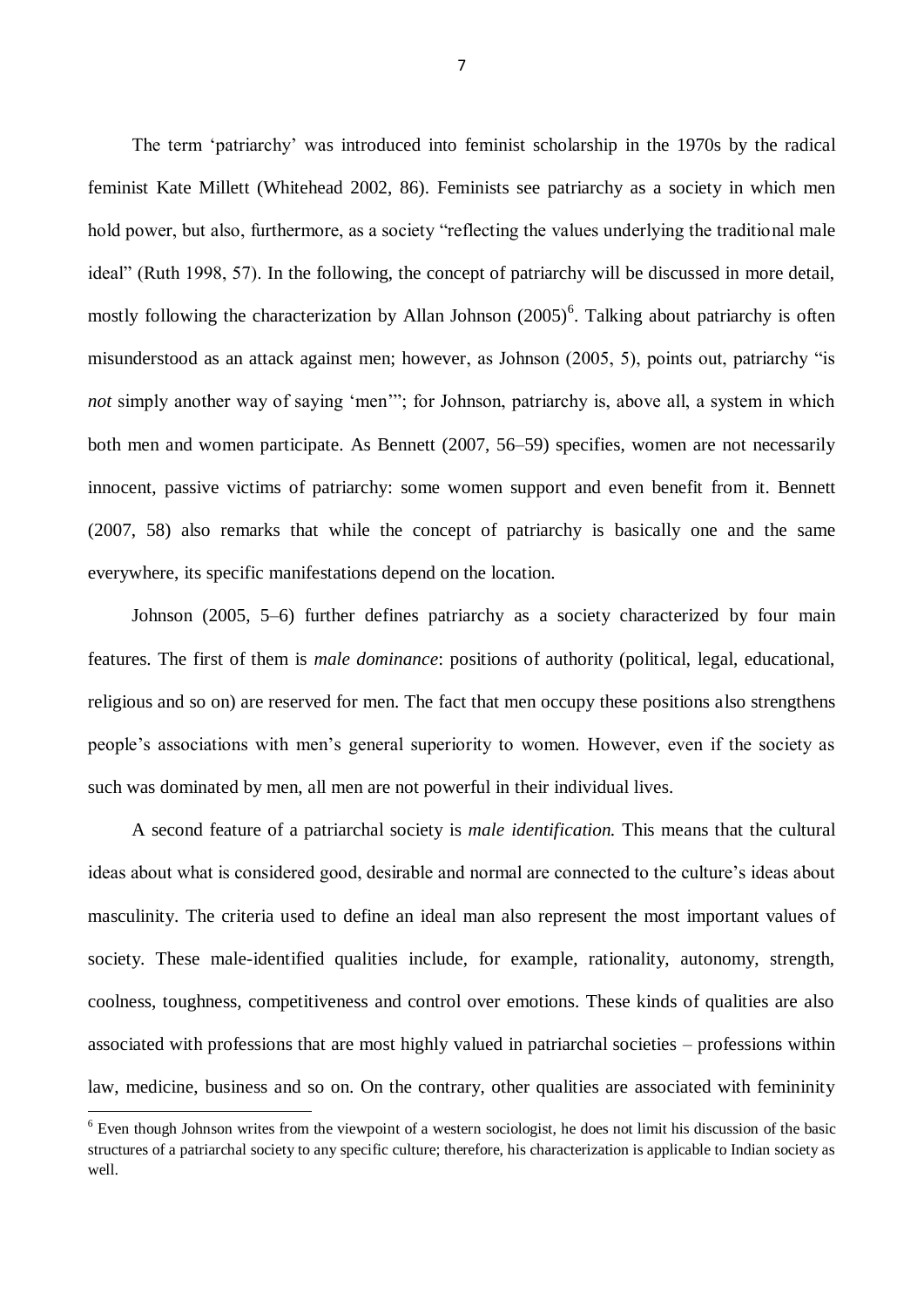and thus devalued: cooperation, mutuality, equality, compassion, emotional expressiveness and intuitive thinking, to mention some (Johnson 2005, 6–7).

On the other hand, some female qualities are selectively valued; women may find appreciation for their beauty. Women, particularly mothers, may also become objects of cultural romanticization. However, this can hardly be seen in the ways how women are treated in their everyday life. In a male-identified society, it is difficult for a woman to reach a high position. The more powerful the position of a woman under patriarchy is, the more "unsexed" she becomes in the eyes of other community members, whereas for a man, the situation is exactly the opposite: the more powerful his position is, the more masculine he is considered (Johnson 2005, 7–8).

Patriarchal societies are also characterized by *male centeredness.* Johnson (2005, 10–14) argues that the focus of society is usually on men and their achievements. However, men do not always agree with this claim, as they do not feel at the centre themselves. This, according to Johnson, is an ironic consequence from the male privilege. Men learn to think that they can only get acknowledgement through what they accomplish, whereas women are evaluated less by their achievements; what is considered more important is women's ability to empathize with others. If men want to be seen and acknowledged by others, they have to meet the standards of patriarchal manhood (this is also manifested in competition between men). Women's focus on others and men's focus on themselves also reinforce the male-identified and male-centred aspects of the patriarchal society, which, in consequence, supports male dominance in society.

The fourth characteristic of patriarchal society is the *obsession with control*: men maintain their privilege by controlling women (Johnson 2005, 14–15). The male-identified qualities (such as rationality, strength, logic, unemotionality, being always right and in command of every situation) are used to mark men as superior and justify their privilege. Johnson points out that control as such does not inevitably lead to oppression. In fact, it is even essential for humans: we need control to get things done. However, in patriarchy, control means more than this: it is "valued and pursued to a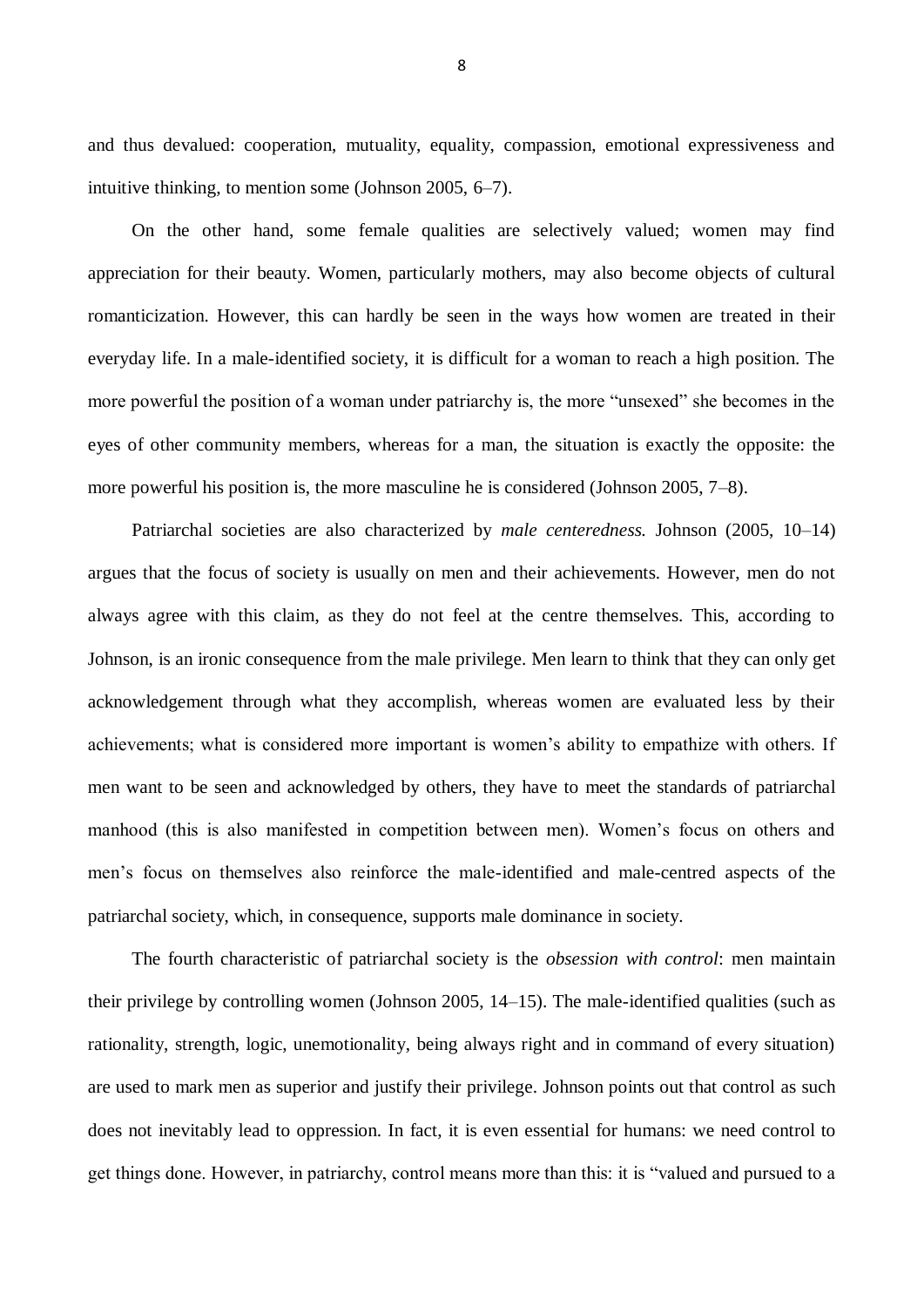degree that gives social life an oppressive form by taking a natural human capacity to obsessive extremes", as Johnson (2005, 14) describes. And, the more men see control as belonging to their "essence", the more eagerly they strive to organize their lives around it.

Disconnection is an essential part of the relationship between controller and controlled: the controller sees the controlled as a separate "other". The controller sees others simply as objects to act upon, ignoring their complexity as human beings. However, in patriarchy it is not control generally but *male* control in particular that plays a central role. Therefore, it is *men* who practice control and see themselves as autonomous and disconnected from others. Women's lives also involve control to some extent, especially in relation to their children. But control does not define womanhood in the same way as it defines patriarchal manhood. Hence, women are criticized if they pursue control (Johnson, 2005, 14–15).

According to Johnson (2005, 17), people often refuse to see the depth of the inequality problem in society. The efforts to solve the problem have often been directed at the "symptoms", whereas the ultimate reason of the problem remains ignored:

> Thus far, mainstream women's movements have concentrated on the liberal agenda, whose primary goal has been to allow women to do what men do in the ways that men do it, whether in science, the professions, business, or government. More serious challenges to patriarchy have been silenced, maligned, and misunderstood for reasons that aren't hard to fathom. … It is easier to allow women to assimilate into patriarchal society than to question society itself.

In other words, it is difficult to change patriarchy, because it is a complex structure, and deeprooted in society.

Families, schools, media, religion and other such institutions convey ideas of the various social structures around us. People develop a sense of personal identity (including gender) and of one's relation to other people. This process, in which people learn how to participate in social life, is called *socialization* (Johnson 2005, 31). The ideas people learn through socialization are not necessarily "true", but it is often difficult to contest the dominant ideology. People rationalize what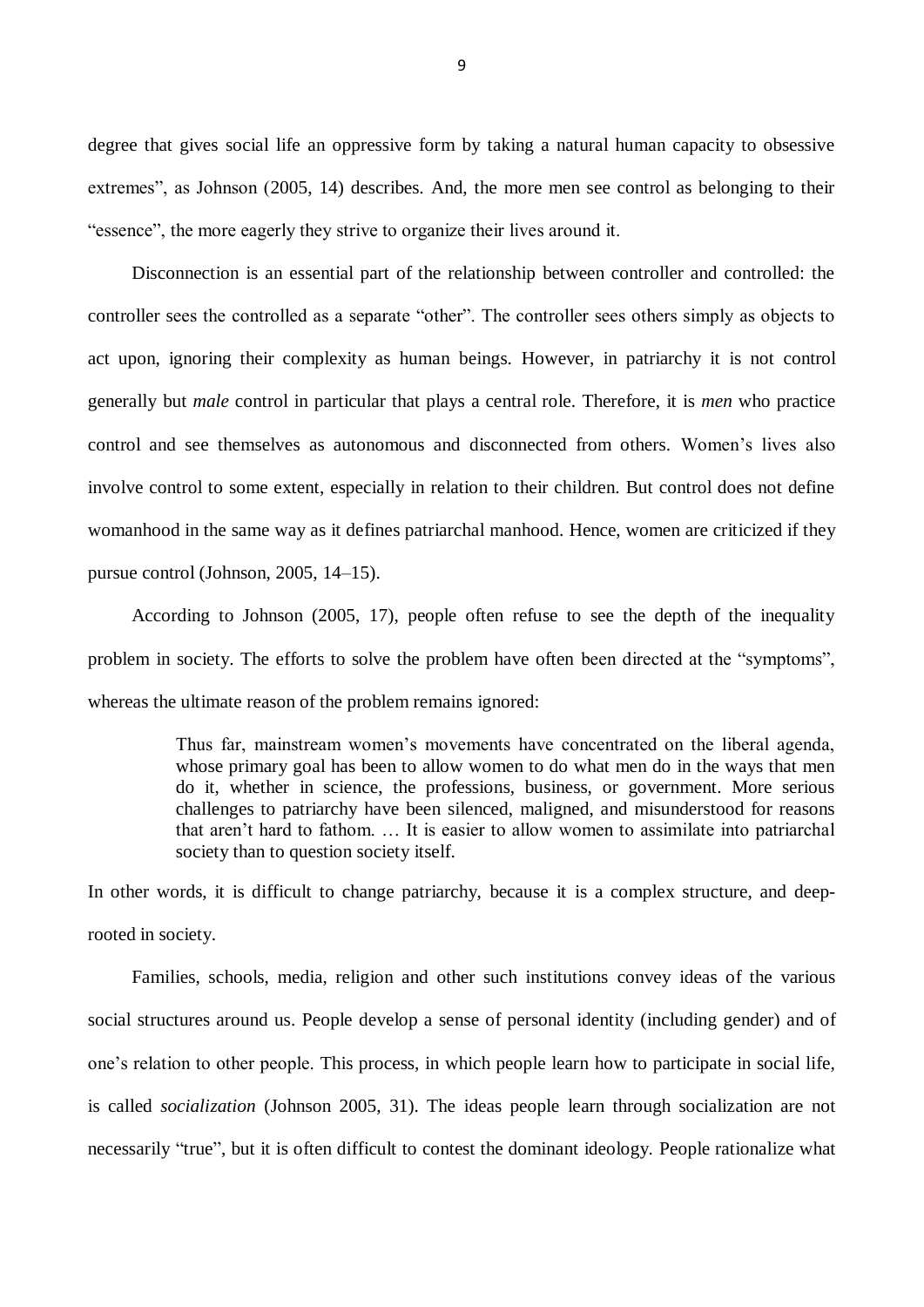they have learned; challenging the prevailing ideology could lead to one's disapproval in the eyes of other community members (Johnson 2005, 32). Johnson (ibid.) uses the term *path of least resistance* to refer to the conscious and unconscious choices people make in social situations. People usually have numerous options of how to react in a certain situation, but they tend to choose the safest, the most comfortable or familiar one; in other words, the path of least resistance. This feature in human nature is one of the main factors sustaining patriarchal structures: as Johnson (2005, 33) states, "[i]f a society is oppressive, then people who grow up and live in it will tend to accept, identify with, and participate in it as 'normal' and unremarkable life. That's the path of least resistance in any system." On the other hand, the chance to make a change in society lies in stepping off the path of least resistance. If someone chooses to object to a certain oppressive practice, it may change other people's views on what is socially acceptable and what is not. As the social resistance increases, it becomes difficult to stick to the oppressive practices (Johnson 2005, 32–33).

As a final remark on patriarchy: despite all the discussion of male power that has been presented above, one should keep in mind that *all* men are not necessarily powerful<sup>7</sup>. As Pleck (1989, 25) notes, "men do not just happily bond together to oppress women. In addition to hierarchy over women, men create hierarchies and rankings among themselves according to criteria of 'masculinity'". In fact, since these patriarchal dynamics in male-male relationships are less obvious than those in male-female relationships, they may remain unnoticed. This may be risky for men: whereas women's situation may be (somewhat) improved by women's movement, no actions are taken to prevent men's oppression (Pleck 1989, 27).

**.** 

 $7$  Another misconception is that power automatically leads to happiness – in fact, the situation might be exactly the opposite; men can be privileged and unhappy at the same time. Men's misery is a consequence from their anxiety of preserving their power: "A person who values control over anything else is incapable of any relation that might weaken or penetrate that surface of control; thus such a person becomes almost incapable of intimacy, equality, or trust, each of which requires the abdication of control" (French, quoted in Johnson 2005, 172).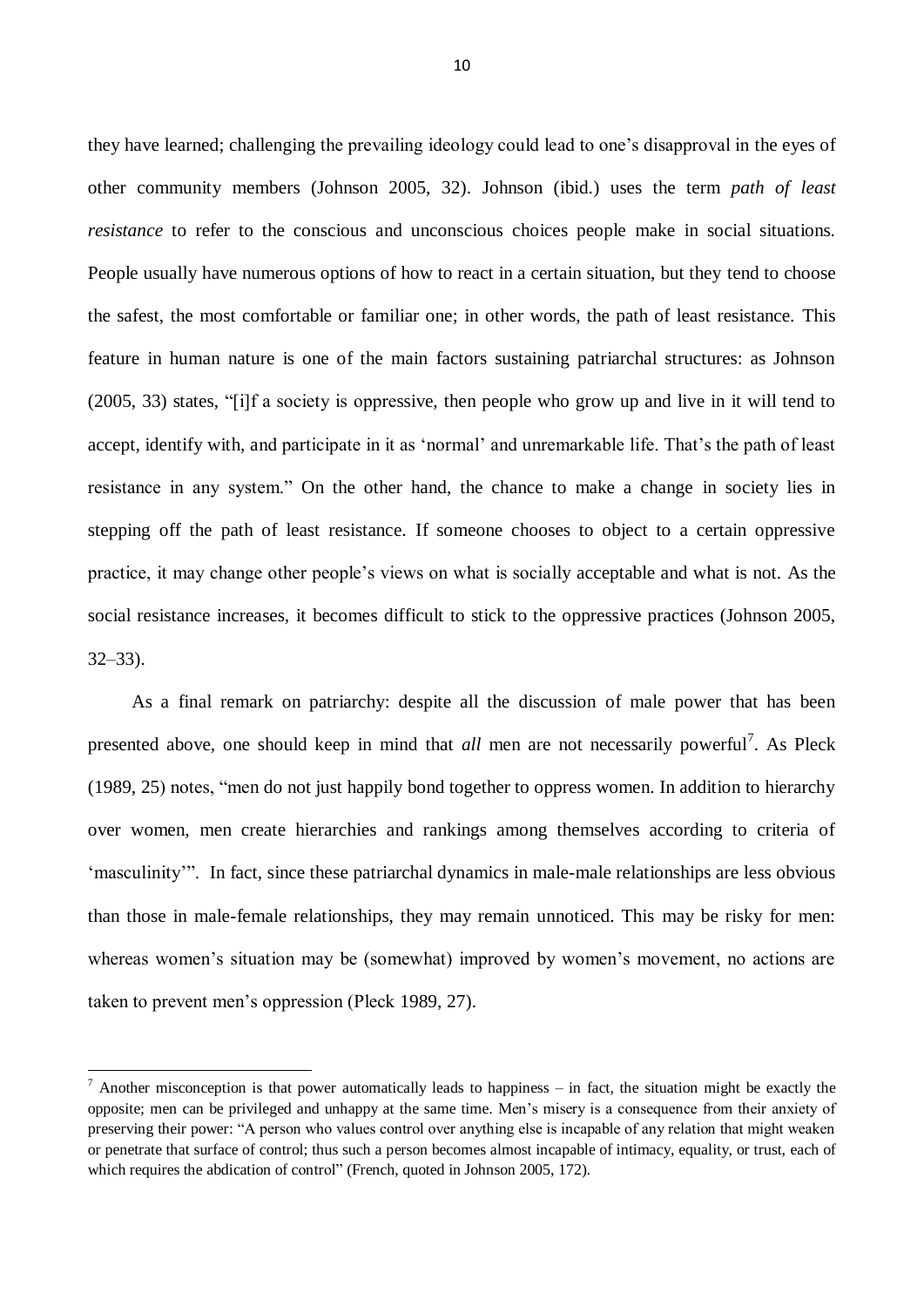#### <span id="page-13-0"></span>**3 Masculinity**

There have been many attempts to define masculinity*.* R. W. Connell (2010, 68–71) distinguishes between four types of definitions. *Essentialist* definitions concentrate on features that are supposed to define the "core" of the masculine. In the course of time, the essence of masculinity has been connected with various qualities. The obvious problem of essentialist definitions is that the choice of the "essence" is totally arbitrary. Nothing obliges the supporters of different essentialist definitions to agree with each other (Connell 2010, 68–69).

*Positivist* social science insists that the definition of masculinity should be based on facts; what men actually and empirically *are*. This kind of definition is used, for instance, as the basis of masculinity/femininity scales in psychology (Connell 2010, 69). According to Connell (ibid.), there are three main difficulties involved in the positivist definitions. Firstly, the ostensibly objective definitions are in reality underpinned by certain assumptions about gender (for example, in order to establish an M/F scale, one already needs to have an idea of what to list in it). Secondly, to examine what men and women 'are', they first need to be categorized into "men" and "women"; and, these categories are unavoidably based on "common-sense typologies of gender", as Connell (ibid.) puts it. Thirdly, if masculinity is defined by empirical findings of what men are, it is no longer possible to call some men 'feminine' or, correspondingly, some women 'masculine'. And finally, this kind of definition of masculinity actually makes the term itself useless. If we merely spoke of differences between men and women as two separate groups, we could simply use the terms *men's* and *women's* or *male* and *female*. But, as Connell (ibid.) states, "the terms 'masculine' and 'feminine' point beyond categorical sex difference to the ways men differ among themselves, and women differ among themselves, in matters of gender".

The third type of definition is *normative.* Normative definitions recognize the differences between men, and present a standard: masculinity is what men "should" be. However, it is in practice only a few men that actually meet the standards of normative masculinity. Connell (2010,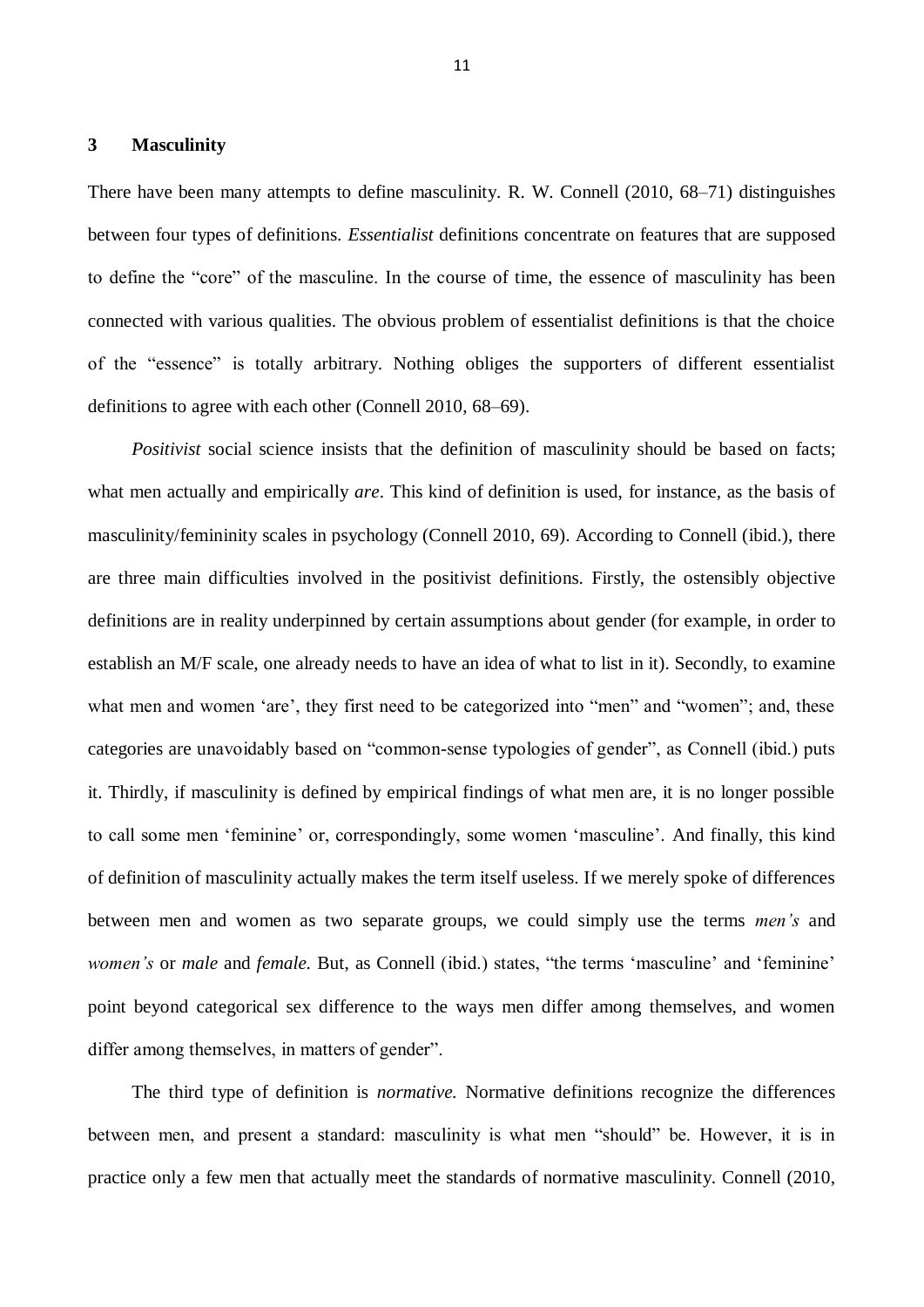70) finds this problematic. Is it expedient to establish a norm that hardly anyone meets? Are the majority of men, then, unmasculine?

*Semiotic* approaches, following the model of structural linguistics, define masculinity through "a system of symbolic difference in which masculine and feminine places are contrasted"; put differently, masculinity is defined as not-femininity (Connell 2010, 70). Masculinity as contrasted to femininity is considered the unmarked term<sup>8</sup>: "[t]he phallus is master-signifier, and femininity is symbolically defined by lack" (ibid.). This kind of definition has been widely used in cultural analysis. However, what Connell (2010, 71) regards as its weakness is the limitedness of its scope; a semiotic definition of masculinity restricts the term to discursive uses.

Connell (2012, 68; 71) argues that instead of trying to define masculinity as an isolated object, one should look at masculinity as an aspect of a larger structure. He offers the following practically-oriented definition; this is also the kind of definition this thesis will lean on (Connell 2010, 71):

> [W]e need to focus on the processes and relationships through which men and women conduct their gendered lives. 'Masculinity', to the extent the term can be briefly defined at all, is simultaneously a place in gender relations, the practices through which men and women engage that place in gender, and the effects of these practices in bodily experience, personality and culture.

In patriarchal contexts, the idea of men being essentially 'masculine' and women 'feminine' as well as the oppositeness of the two sexes are highlighted (Johnson 2005, 85–86). In fact, in a patriarchal society, the cultural ideas about ideal masculinity and femininity are tools, or even *weapons*, of social control that are used to maintain the patriarchal order (ibid., 92). According to Johnson (ibid.), an individual needs to have a relatively stable sense of his/her identity and place in the world; and, in a patriarchal society, the importance of gender in the formation of one's identity is crucial. Therefore, attacking people as being "insufficiently" masculine or feminine can be used to

<sup>&</sup>lt;sup>8</sup> Markedness refers to the idea that in the binary opposition of two elements (such as masculinity and femininity), one element is considered unmarked, in other words more frequent or less noticed than the other. In the opposition of masculinity and femininity, masculinity is regarded as the unmarked term, the "default" (Reeser 2010, 8).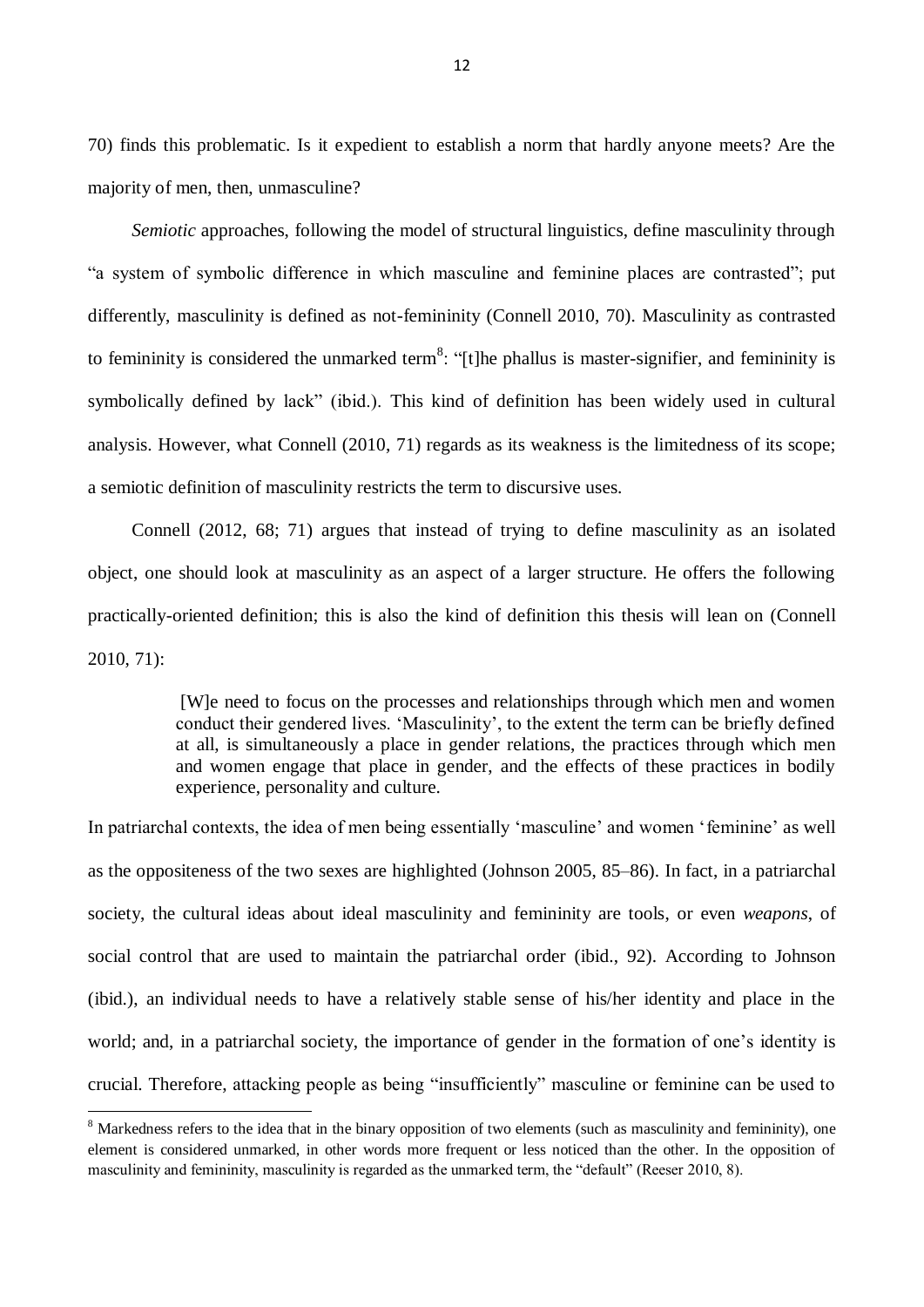control them: this kind of attack impugns their sense of who they are and also makes them feel like outsiders.

## <span id="page-15-0"></span>**3.1 Gender issues in colonial and postcolonial India**

Women are subordinated to men in India, but this has not always been the case: originally the status of women was higher, but it declined over the centuries (Nubile 2003, 2). It is, however, beyond the scope of this thesis to provide a comprehensive discussion of the history of Indian society<sup>9</sup>. Instead, I will focus on events in recent history; in other words, the colonial past of India and its impact on the gender relations.

Gender issues gain in significance in colonial and postcolonial contexts. Different aspects of gender have been used both for the purposes of the colonizer and the colonized. In anti-colonial struggles and in postcolonial states, the status of women often deteriorates as a consequence of nationalist movements<sup>10</sup>. In nationalist discourses, the concepts of tradition and value are eventually intertwined with debates about the role of women, because women are seen as "reservoirs" of values and traditions as well as symbols of the nation's purity; this, in consequence, leads to the need to control women. But the construction of the national identity in postcolonial states does not only affect femininity but also masculinity. Nationalism, in particular, becomes associated with masculinity (Nayar 2010, 101–109). This has also been the case in India. In the following I will explain in more detail what kinds of consequences Indian nationalism has had in the lives of both Indian men and women.

Cultural nationalism arose in India in 1830s as a response to the colonizers' attacks on Hindu civilization. One such intervention by the colonizers was the abolition of *sati* (the immolation of the widow on her husband's funeral pyre). For Hindu nationalists, this was an intrusion into the Hindu

The summation on the changes in the status of Indian women, see e.g. Nubile (2003, 1–30).

 $10$  In this thesis, nationalism is discussed only from the viewpoint of gender.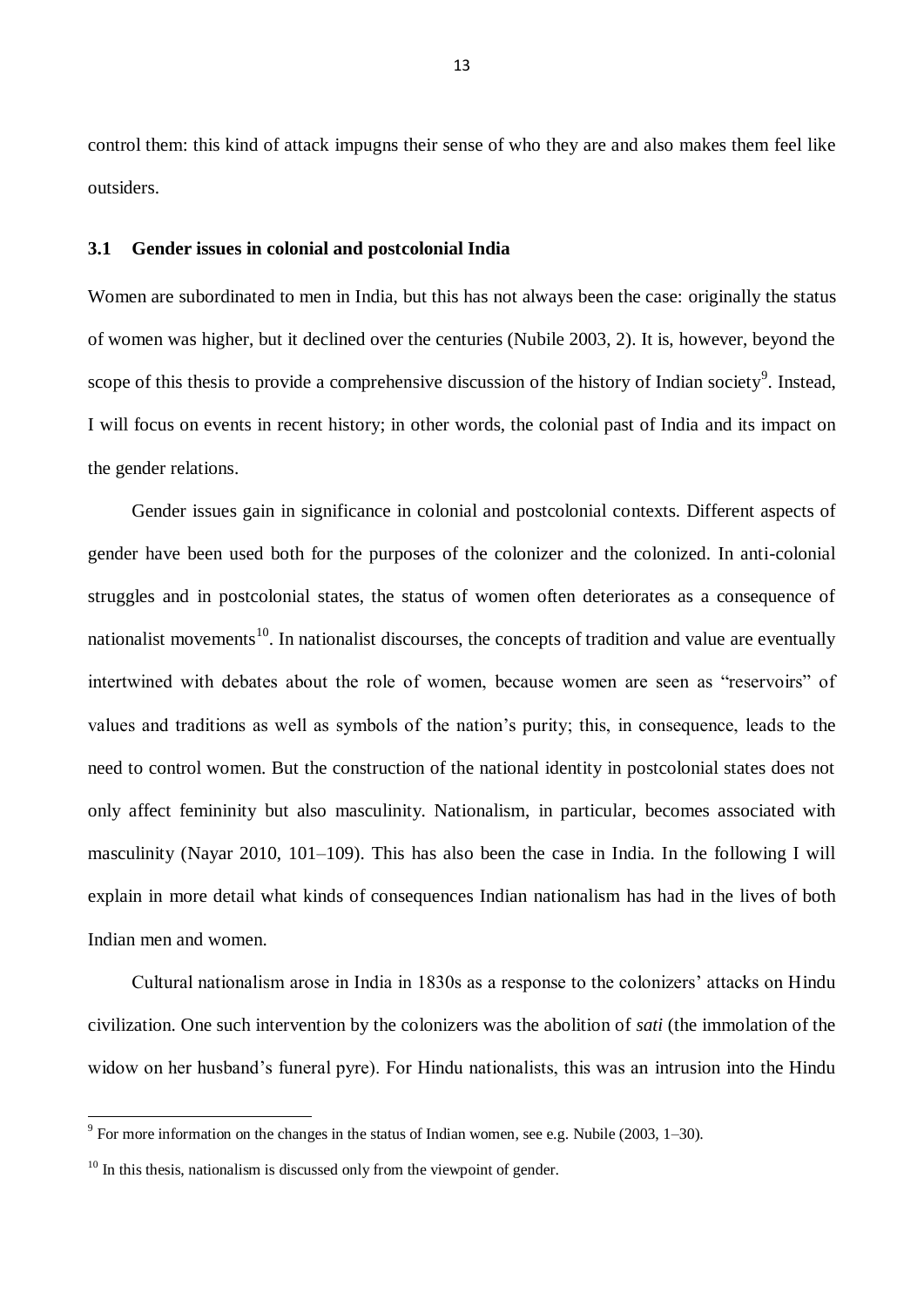family, the most sacred sphere of Hindu culture. Also, the representation of Hindus as morally inferior by highlighting the brutality of sati and other forms of female oppression incited the nationalist celebration of Hinduism (Derné 1999, 238). Furthermore, the nationalist movement was also a reaction to the colonialist representation of Hindu masculinity (ibid., 239). The colonizers created an image of manly European men, and, on the other hand, effeminate Indian men – except for certain ethnic groups such as Sikhs or Gurkhas that were declared to be "martial races" (Flood et al 2007, 329). One of the first responses by Indian nationalists was to revive the pre-colonial, martial spirit; to associate Indian masculinity with Hinduism's indigenous martial tradition. Physical strength of the male body became an important manifestation of masculinity; some men rediscovered indigenous traditions such as wrestling, whereas others followed the European ideals of the male body. Others reclaimed their masculinity by the practice of celibacy. Still today, some Indian men who have adopted an ascetic way of life feel that Indian masculinity is threatened by modern influences (Derné 1999, 240–242; Flood et al 2007, 330).

Some Indian nationalists wanted to refute the colonialist assertion that Hindus were unable to rule themselves – of which the oppression of women was seen to be proof – and strove to reform Hinduism to improve the status of women. However, as Derné (199, 242) points out, even if "Indian nationalisms aimed at reforming Indian patriarchy [they] usually ended up reinventing it". The control over the female body was connected with the honour of the nation. The nationalists wanted to "protect" women by confining them to the domestic sphere; women's participation in working life was criticized. And, whereas women were restricted to the traditional, subservient roles, men had the freedom to adopt modern values (ibid., 242–244).

This kind of ideology still has a foothold in India. According to Derné (1999, 245), "many men continue to emphasize the importance of women's adherence to traditional cultural norms as a way of bolstering their own sense of Indian identity – even as men themselves embrace important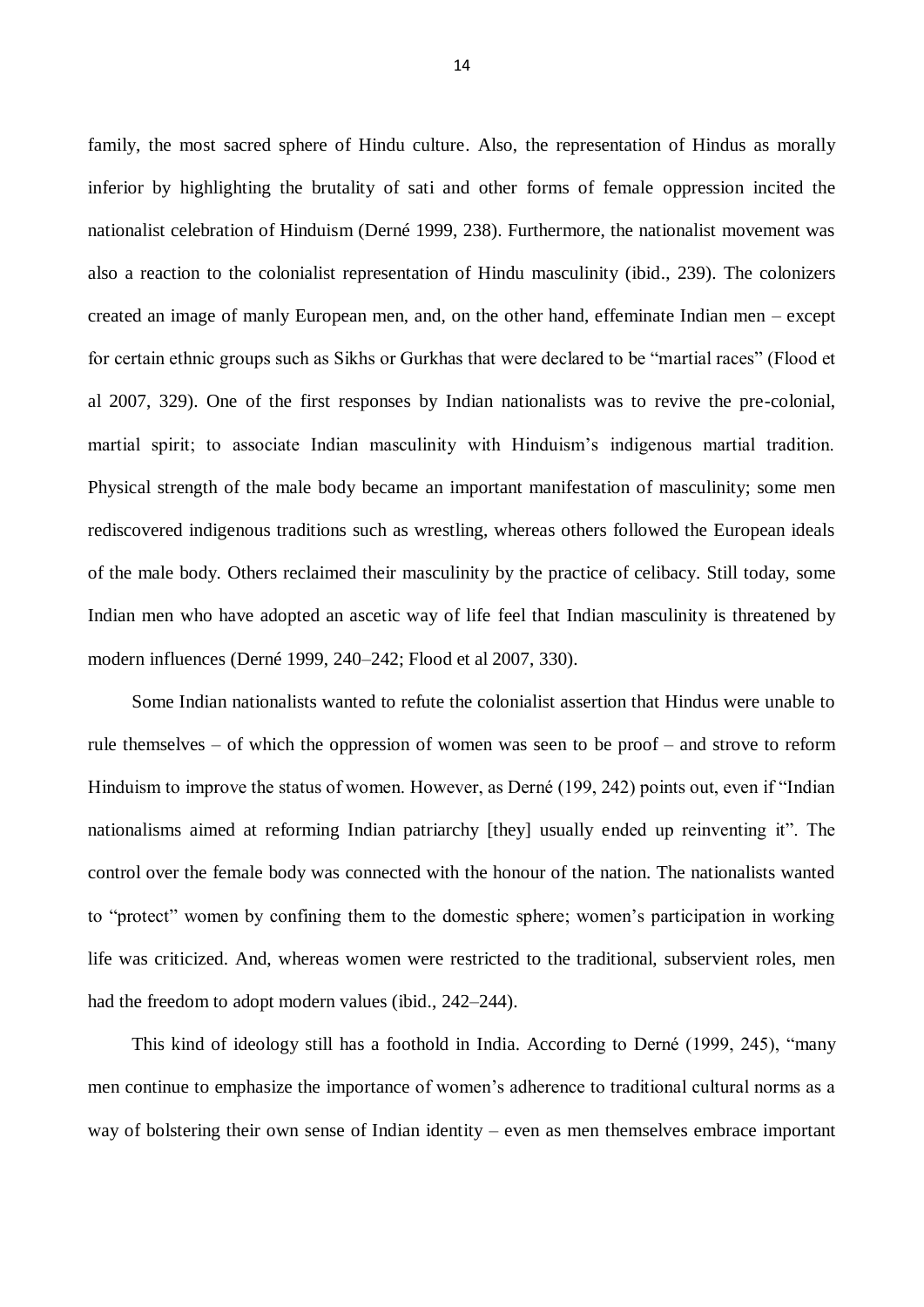aspects of Western culture". In other words, it is the sari-wearing, modest Indian wives in the home who connect the "Westernized" Indian men to Indian tradition.

Rather than choosing celibacy, many Indian men "emphasize the importance of reproducing another pure generation of Hindus", as stated by Derné (1999, 248). One aim of the nationalist movement was to use the women's "biological potential" in order to regenerate the race that was considered weakened. This is why it was important to keep women confined to the domestic sphere. Still today, many Indian men want to keep their wives at home – they regard the wife's willingness to obey her husband (in practice, to do the domestic work as well as please her husband sexually) as her most important quality – which might be threatened by alien influences. If women become more independent, men might lose their privileged position. Therefore the nationalist ideology continues to be appealing to many Indian men (Derné 1999, 249). At the worst, men's need to control women has manifested itself in domestic violence (idib., 252).

So, to recapitulate, there have been different forms of Indian nationalism, but they all share some common features. Firstly, they aim at controlling the body – both male and female. Secondly, male nationalists usually concentrate on protecting their identity as men, reinforcing the subordinate status of women. Thirdly, male nationalists feel threatened by modernity, which leads to the reconstitution of the traditional gender roles for men and women (Derné 1999, 253–254).

#### <span id="page-17-0"></span>**3.2 Masculinity in America: The legacy of the Self-Made Man**

According to Kimmel (1996, 9), the earliest embodiments of American manhood were landowners, independent artisans, shopkeepers and farmers. During the first decades of the nineteenth century, the industrial revolution started to influence the way American men thought of themselves. Manhood was now defined through the man's economic success. This was the origin of the "Self-Made Man" ideology; the new concept of American manhood that was less stable than the previous image of a landowner or an artisan, but also more exciting and potentially more rewarding for the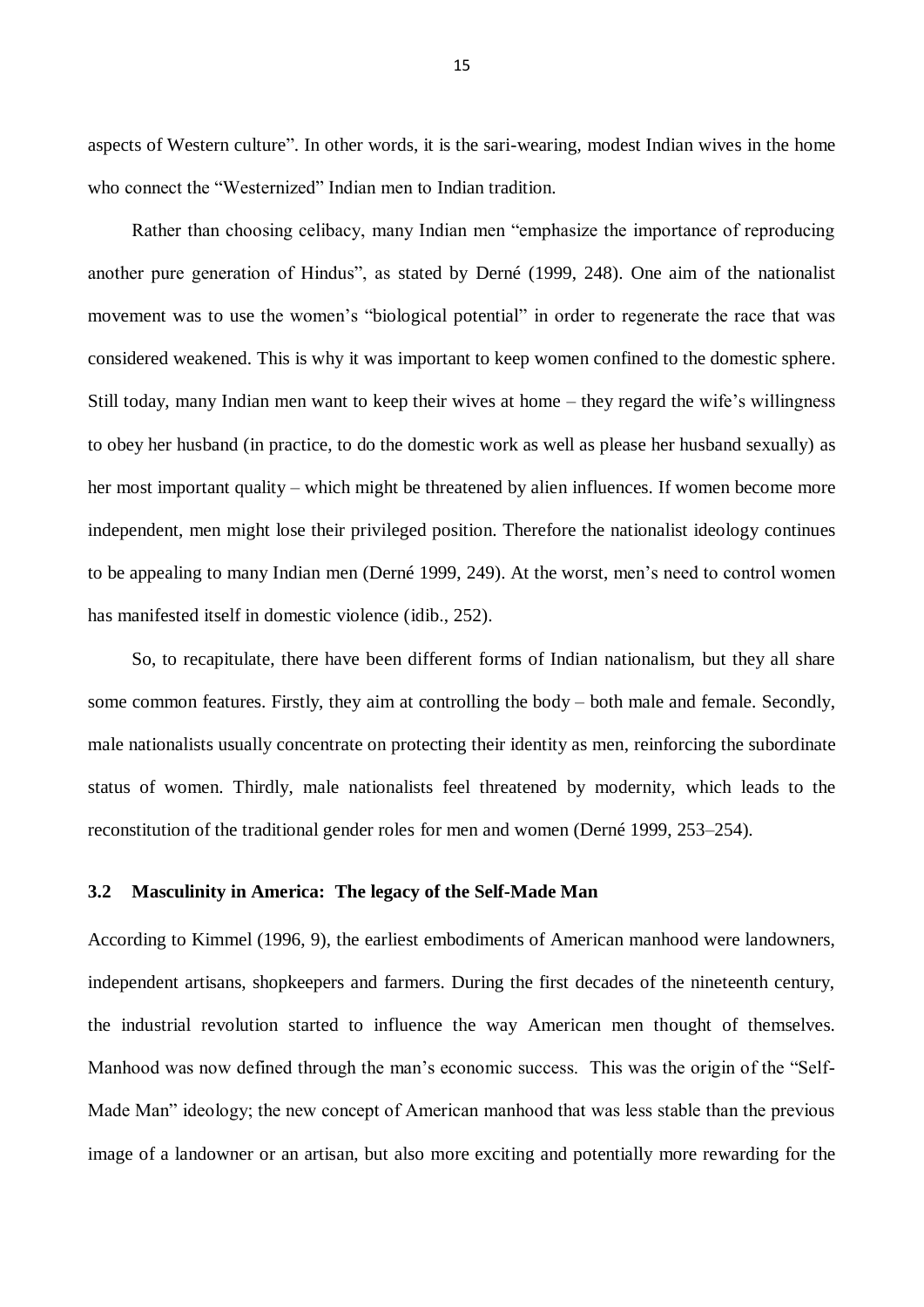men themselves. The image of the Self-Made Man has had far-reaching effects on the notion of masculinity in America.

The emergence of the Self-Made Man put men under pressure. As Kimmel (1996, 43–44) states,

> … American men's economic, political, and social identity was no longer fixed. If social order, permanence, could no longer be taken for granted and a man could rise as high as he aspired, then his sense of himself as a man was in constant need of demonstration. Everything became a test – his relationships to work, to women, to nature, and to other men.

According to Kimmel (1996, 44), men's reactions to the new situation were *self-control*, *exclusion* or *escape* – themes that continue to characterize American masculinity still today.

The need for control evolved from the men's experience that the world (especially in the midnineteenth century) was disordered; it was rushing towards the industrial future without any control or stability. Control was first directed at men themselves; from the 1830s to 1850s, numerous advice manuals were published, counselling men on how to control their sexual desires (Kimmel 1996, 44–48). Besides controlling sexual behaviour, there were efforts to reduce men's alcohol consumption. The separation of the 'masculine' and 'feminine' spheres was also a consequence of the men's need for control. The workplace became masculinized, the home feminized. As Kimmel (1996, 52) notes, "separate spheres allowed insecure middle-class men to feel like men, both in the homosocial workplace and when they returned to their homes".

By exclusion Kimmel (1996, 90–92) refers to the belief that the white, middle-class American men could only preserve their gender identity by excluding the "others": those who were considered less manly (i.e., blacks, women, immigrants, Native Americans, homosexuals). In the 19<sup>th</sup> century, the theories of Social Darwinism were used to justify this exclusion. In Social Darwinist thinking, both racist and anti-feminist ideas were often interrelated. It was believed that men were at a higher state of evolution than women, and, non-white men and white women were "equated".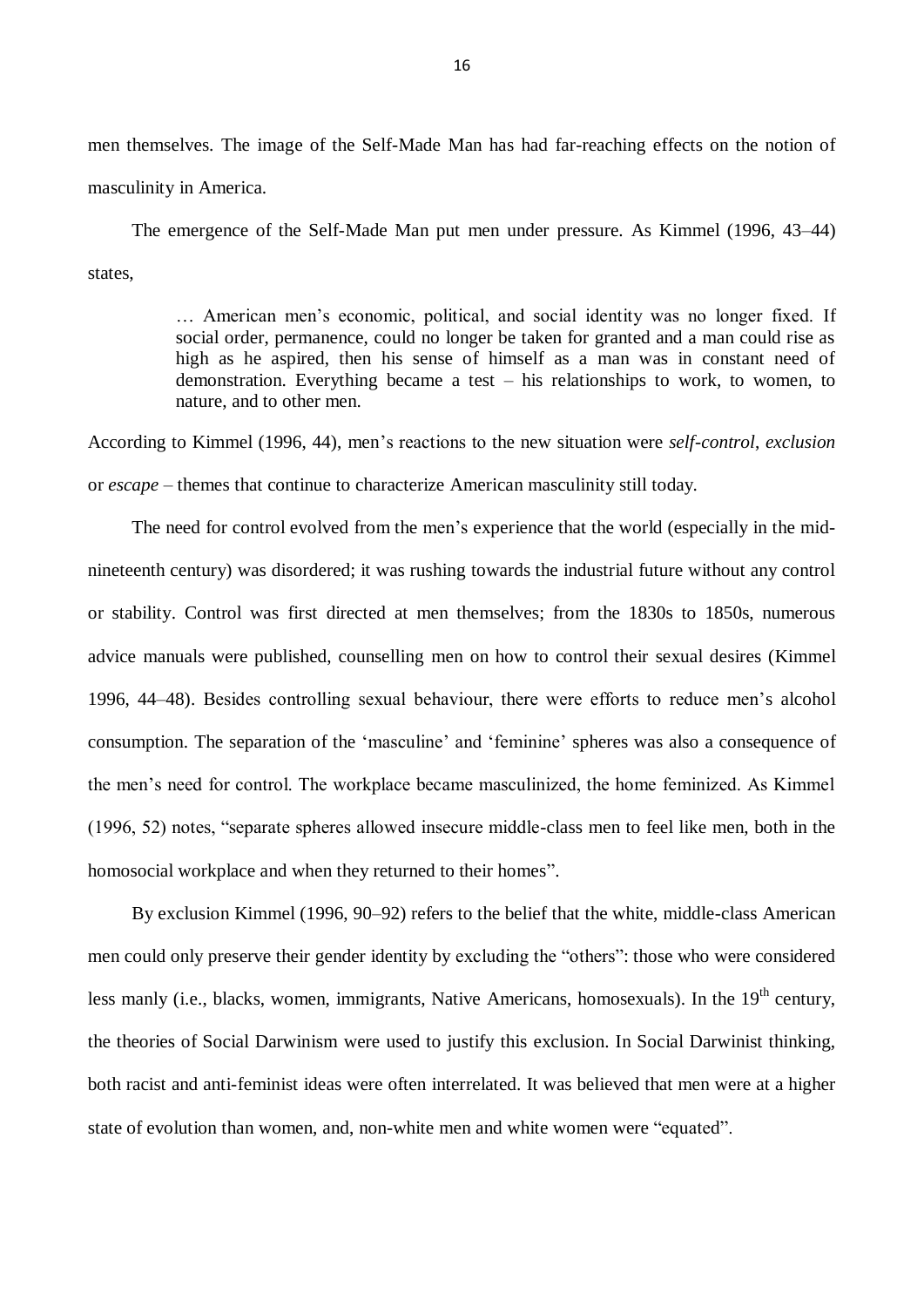The third cornerstone in the realization of the Self-Made Man, the urge to escape, resulted from the separation of the spheres. Gradually, women had become constraints of masculinity. Home was now women's "playground" where mothers and wives, the personifications of Christian virtues, tried to civilize men. Men felt uneasy in their homes, and their solution was to escape; to find a place where they could be real men again. One of the most extreme manifestations of the need to escape was the California Gold Rush which drove thousands of men westward in search of freedom, adventure and wealth (Kimmel 1996, 59–62).

Because of the separation of the feminine and masculine spheres that had been promoted, women and men now lived in separate worlds. By the turn of the twentieth century, men realized that their exclusion from the domestic sphere was in fact harmful to them: it left men "unable to experience the love, nurture, and repose that the home supposedly represented" (Kimmel 1996, 158). Men were also worried about the "feminization" that potentially threatened their sons: men feared that women, who had the main responsibility for the upbringing of the children, would make the sons into "sissies". For these reasons, fatherhood movements and ideas of companionate marriage came into view (ibid., 158–159). However, it turned out to be difficult to alter the already established positions, and American men continue(d) to struggle within their restrictive roles long after.

By the 1960s, the feelings of powerlessness and alienation had significantly increased among American men, mainly because of the stress and frustration they experienced in the working life: "[t]he pressure to be a successful breadwinner was a source of strain and conflict, not pride and motivation" (Kimmel 1996,  $265$ )<sup>11</sup>. Along with the rise of feminism, men's liberation movement emerged in the 1970s, critiquing the image of the success-driven and individualistic Self-Made Man as the source of men's unhappiness. According to the liberationists, the situation could only be

 $11$  Kimmel (1996, 310) also notes that men's disappointment with their work drove them to search another ways of proving their masculinity; one of the "methods" men resorted to was excessive physical exercise. Thus, the idea of physical ability as a manifestation of masculinity has characterized both Indian and American culture.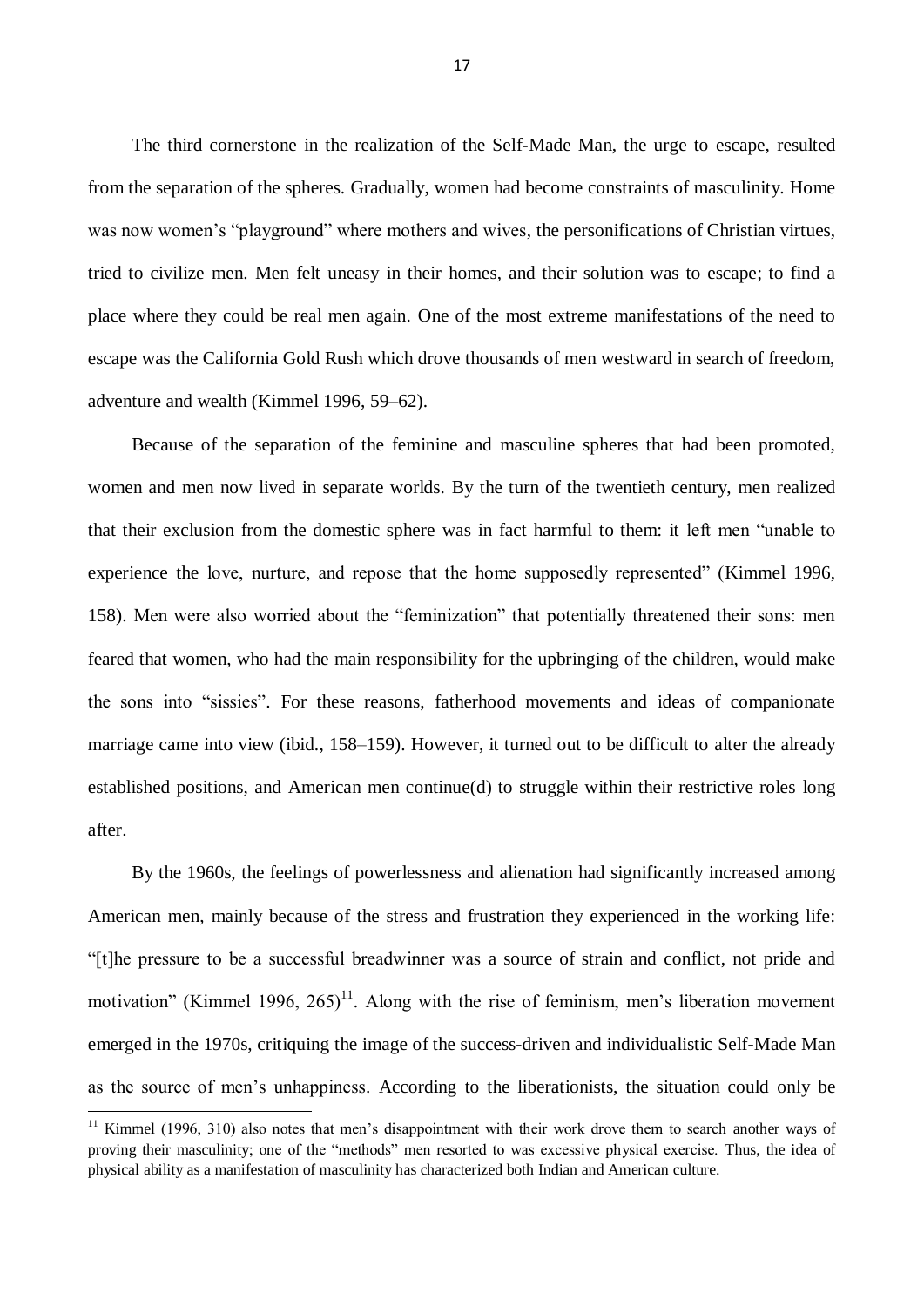improved by changing the men's roles, both at work and at home: men needed new models for manhood (ibid., 280–283). As a response, the warm, sensitive, compassionate man (an image created by popular culture, such as films) was offered as a new role model for American men in the 1980s. However, for most men, this "sensitive New Age guy" was synonymous with a "wimp"; therefore, men rejected their new model. In the fear of being perceived as "wimps", men now actively strove to assert their masculinity (Kimmel 1996, 291–299).

Since the 1980s, some American men have felt "beleaguered" because of the changes that have taken place in society, especially concerning gender equality (Kimmel 1996, 299). Women have entered workplaces and other arenas of life that earlier were occupied by men. According to Kimmel (1996, 300), a "small but vocal group of men" demand that the traditional image of Self-Made Man should be revived. These traditionalists feel that men are the actual victims of gender inequality; they are oppressed by the "feminazis". Kimmel (1996, 330) argues that many American men of today remain puzzled by the new challenges. In the globalizing and changing world, the Self-Made Man as the prevalent model of manhood "leads more than ever before to chronic anxiety and insecurity" (ibid.).

In conclusion: even though Indian and American societies – as well as the processes that have shaped the ideals of masculinity within both cultures – are different in many respects, one may also find some tendencies that are reminiscent of each other. The division between the public (masculine) and the domestic (feminine) sphere has been characteristic of both India and America, although it certainly has been more drastic in India. Control also seems to have been a central theme in the pursuit of "real" masculinity. And finally, the representation of men as effeminate, the fear of "feminization" and the rise of feministic movements have led to masculinist backlashes among both Indian and American men.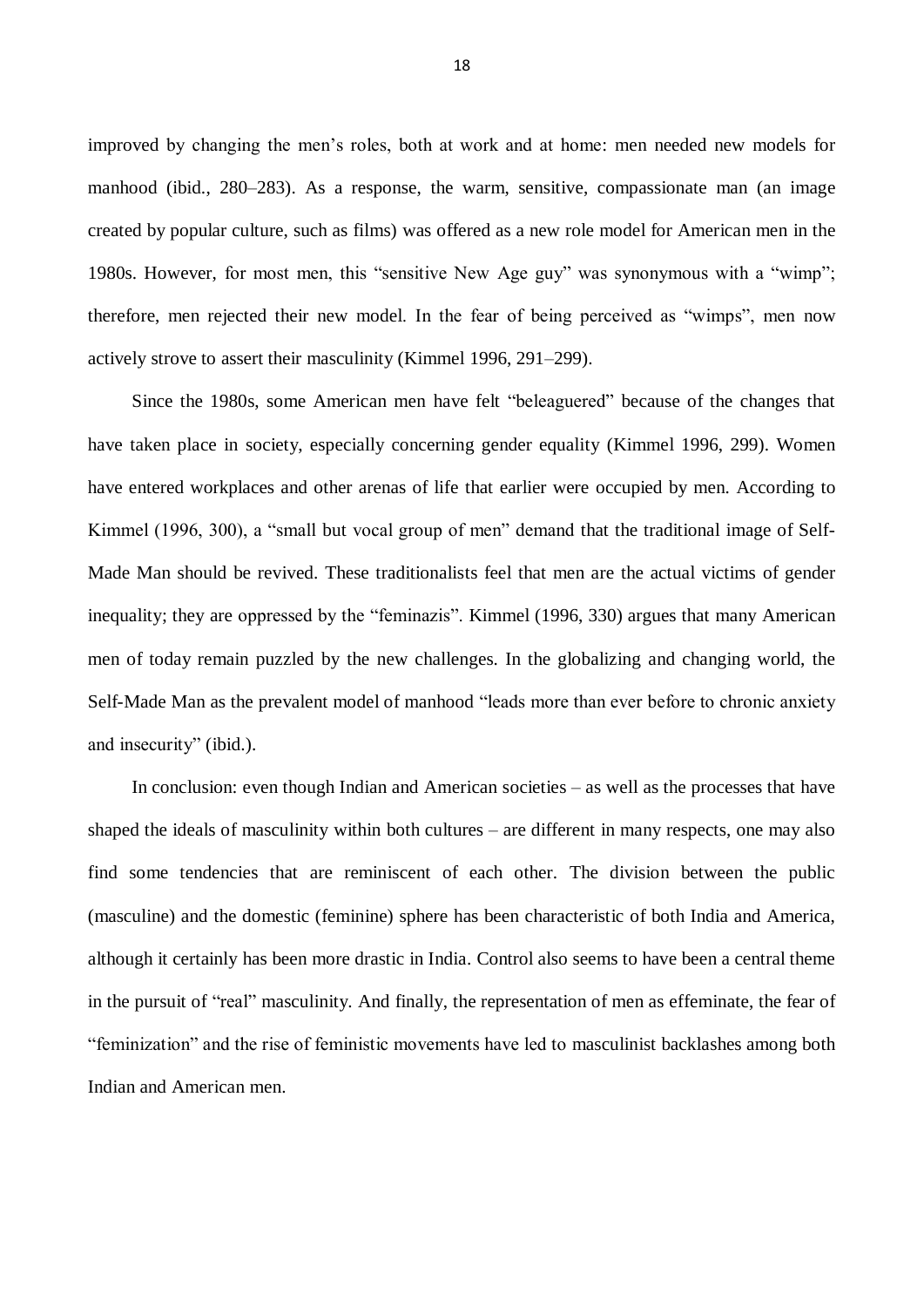# <span id="page-21-0"></span>**4 Masculinities in** *Fasting, Feasting*

I will now move on to the actual analysis of the male characters in *FF.* Many themes in the novel are interrelated with each other; therefore, the division of the analysis into separate sections is partly artificial, but for the readability of the analysis, such a division is of course necessary. I will begin with the Indian characters. In 4.1, I will mostly concentrate on Papa, especially analysing him in his roles as a husband, a father and a "personification" of the patriarchal values of Indian society. At the end of 4.1, I will also briefly discuss the character of Ramu, Papa's nephew. Section 4.2 will be dedicated to analysing the character of Arun, in relation to both his own family in India and his host family in the States. In section 4.3, I will further study the American family, and particularly the father, Mr Patton. Finally, in section 5, I will return to the Indian context, focusing on the question of women's role in sustaining patriarchal structures.

## <span id="page-21-1"></span>**4.1 "He never became less like himself, only more so" – Papa**

**.** 

The parents of the Indian family are often referred to as *MamaPapa*<sup>12</sup>, as if they were not separate persons. In their current "Siamese twin existence", the parents hardly even speak about the time before their marriage. As a united team, they have more authority over the children; there is something impressive (if not even threatening) in their appearance: "Having fused into one, they had gained so much in substance, in stature, in authority, that they loomed large enough as it was; they did not need separate histories and backgrounds to make it even more immense" (*FF*, 6). The representation of the parents as having "fused into one" also reflects how complete oneness between a married couple has been idealized in India. As Nubile (2003, 24) states, in Indian culture, "[t]he

 $12$  The parents are given no names; throughout the whole novel, they are simply Mama and Papa. Many critics, such as Tandon (2008, 69), have interpreted this as a way of generalizing the characters; many parents in the Indian middle class could be like them. On the other hand, Ho (2006, 85) suggests that "in being unnamed, MamaPapa seems devoid not only of parental nurture but of finer human qualities". A third possibility is that 'Mama' and 'Papa' indicate that the parents are mainly presented from the children's perspective (as restricted to their parental roles rather than as multidimensional personalities).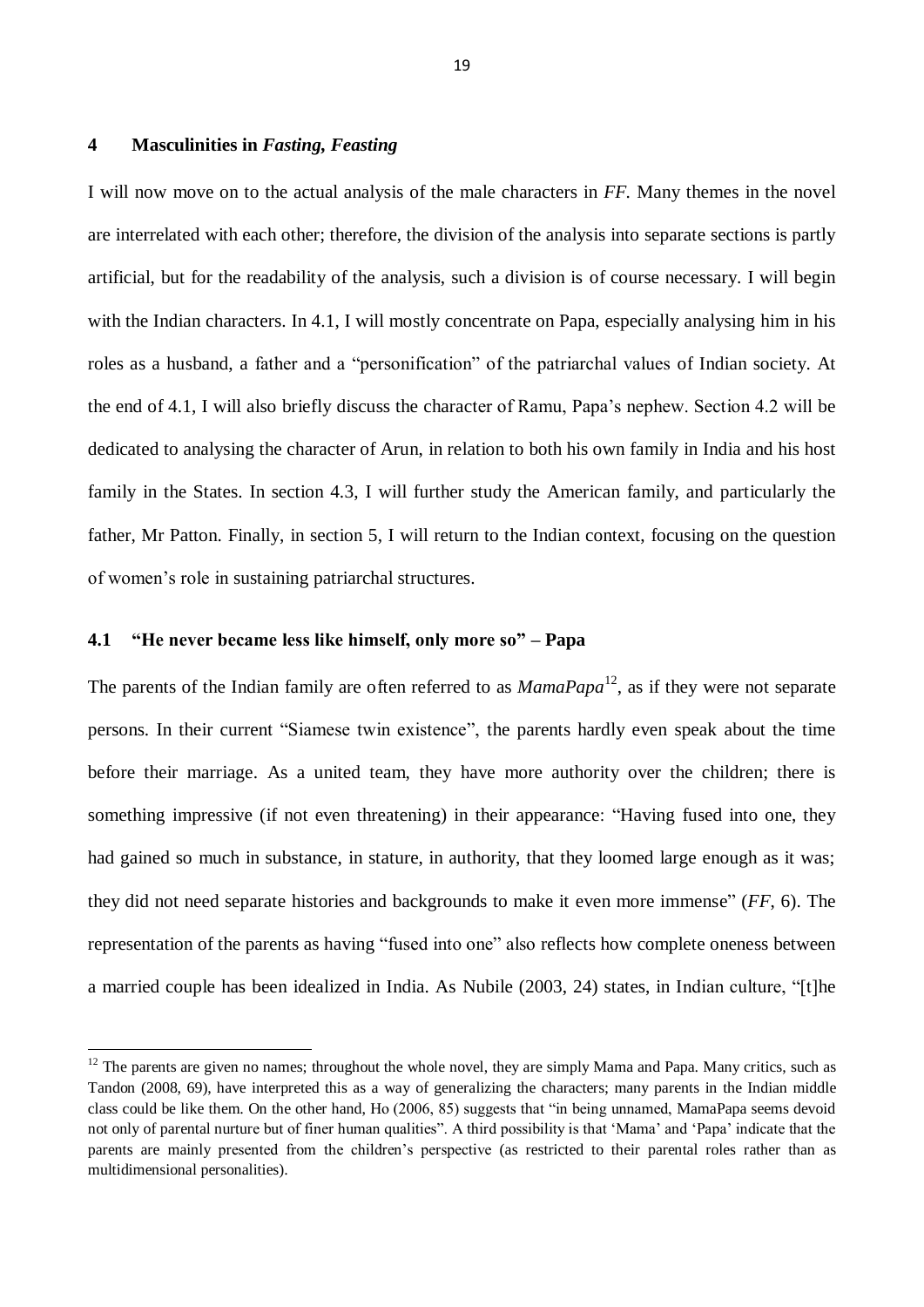married human couple must represent ideal oneness: husband and wife are considered as complementary halves of one whole … ." Nubile further adds that this oneness, however, is not a balanced situation for the spouses: it is achieved by the self-effacement of the wife. This is also the case in the family portrayed in *FF*; particularly when it comes to decision-making, it is Papa who has more power.

Mama and Papa usually agree with each other on everyday matters. The only thing they debate about is what to have for dinner; however, it is always Mama who has the final word. But when it comes to more significant questions, Papa makes the decisions alone. When Mama falls pregnant at a mature age, Papa turns a deaf ear to her wishes to have an abortion, even though she suffers from severe nausea. Or, when Uma's eyesight is worsening and the local optician recommends she should consult a specialist in Bombay, it is Papa who firmly rejects this idea. Neither does Papa listen to Mama's protests when he wants to send Arun abroad to study; he does not expect her to understand the opportunities offered by a foreign degree. Thus, despite their "oneness", Mama and Papa are by no means equal companions. However, by giving birth to a son, Mama is able to elevate her status considerably<sup>13</sup>: after Arun's birth, the parents are "more equal" than ever" (*FF*, 31). Ironically, Mama herself seems to think of their son merely as Papa's achievement; as the narrator describes, "[m]ore than ever now, she was Papa's helpmeet, his consort. He had not only made her his wife, he had made her the mother of his son. What honour, what status" (*FF*, 31). All in all, Papa and Mama follow the traditional roles: they seemingly act as one entity, "MamaPapa", but ultimately, Papa is the head of the family, and Mama subservient to him.

Some information about Papa's background is revealed at the beginning of the novel: "Papa, [born] in Patna, the son of a taxi inspector with one burning ambition, to give his son the best

<sup>&</sup>lt;sup>13</sup> The idea of a son as an honour for the mother also depicts the deep-rooted gender-discrimination in India as characterized by Nubile (2003, 22–23): giving birth to a daughter is a shame – a daughter brings dowry debts and may also ruin the family's honour.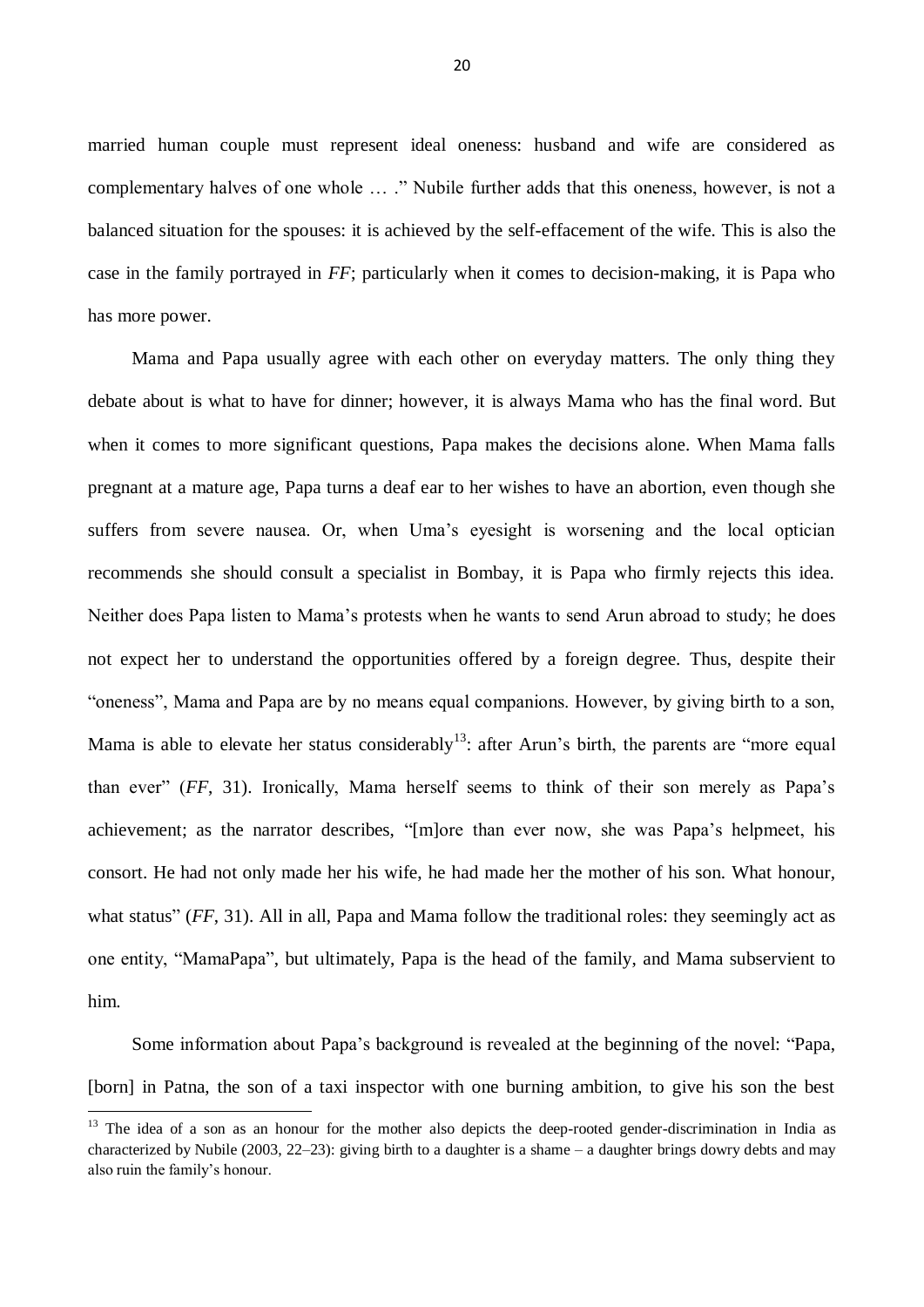available education, had won prizes at school meanwhile, played tennis as a young man, trained for the bar and eventually built up a solid practice" (*FF*, 5). If Papa tells stories about his childhood or youth, they usually have to do with studying. He wants to highlight how he achieved success in his life, even though the conditions were tough (*FF*, 6): "We did not have electricity when we were children. If we wanted to study, we were sent out to sit under streetlight with our books. … But we did it – we passed our exams". Later, Papa focuses all his energy on promoting Arun's education. After long days at school, Arun continues to study under the guidance of his tutors. When the tutors have left, the next thing Papa plans to do is to drag Arun out to play badminton or cricket – which Mama sometimes tries to prevent, noticing how exhausted the boy is. Without realizing it himself, Papa acts like a slave driver towards his own son. But considering Papa's own childhood in a family where education was valued more than anything else, Papa's fixation is understandable; this is also speculated by Uma. Uma even wonders whether Papa is trying to "relive" his life and fulfil his own ambitions through Arun (*FF*, 120–121):

> Perhaps Papa's memories of studying under the streetlights and of the painful beginnings in dusty provincial courts filled him with this almost manic determination. Was he fulfilling through Arun a dream he had had there under the streetlights, or in the shabby district courts? Uma watched, trying to find out. Of course he would never tell: how could Papa admit he had unfulfilled dreams? That he had done anything less than succeed, totally?

As Henderson & Thompson (following Satir) argue, parents who try to relive their life through their children may suffer from low self-esteem (2010, 503). The children may then be used to raise the parents' status in the community – and this especially true in India, where sons are preferred to daughters, and the inability to produce a son may even be considered a stigma. In such situations, according to Henderson & Thompson (ibid.), "parents never see children as individuals with separate worth, value and identities", and the children feel the pressure of fulfilling their parents' aspirations. This is also the case with Papa and Arun. But the way Papa ignores Arun's individuality is characteristic for many other relationships in *FF* as well. As discussed in section 2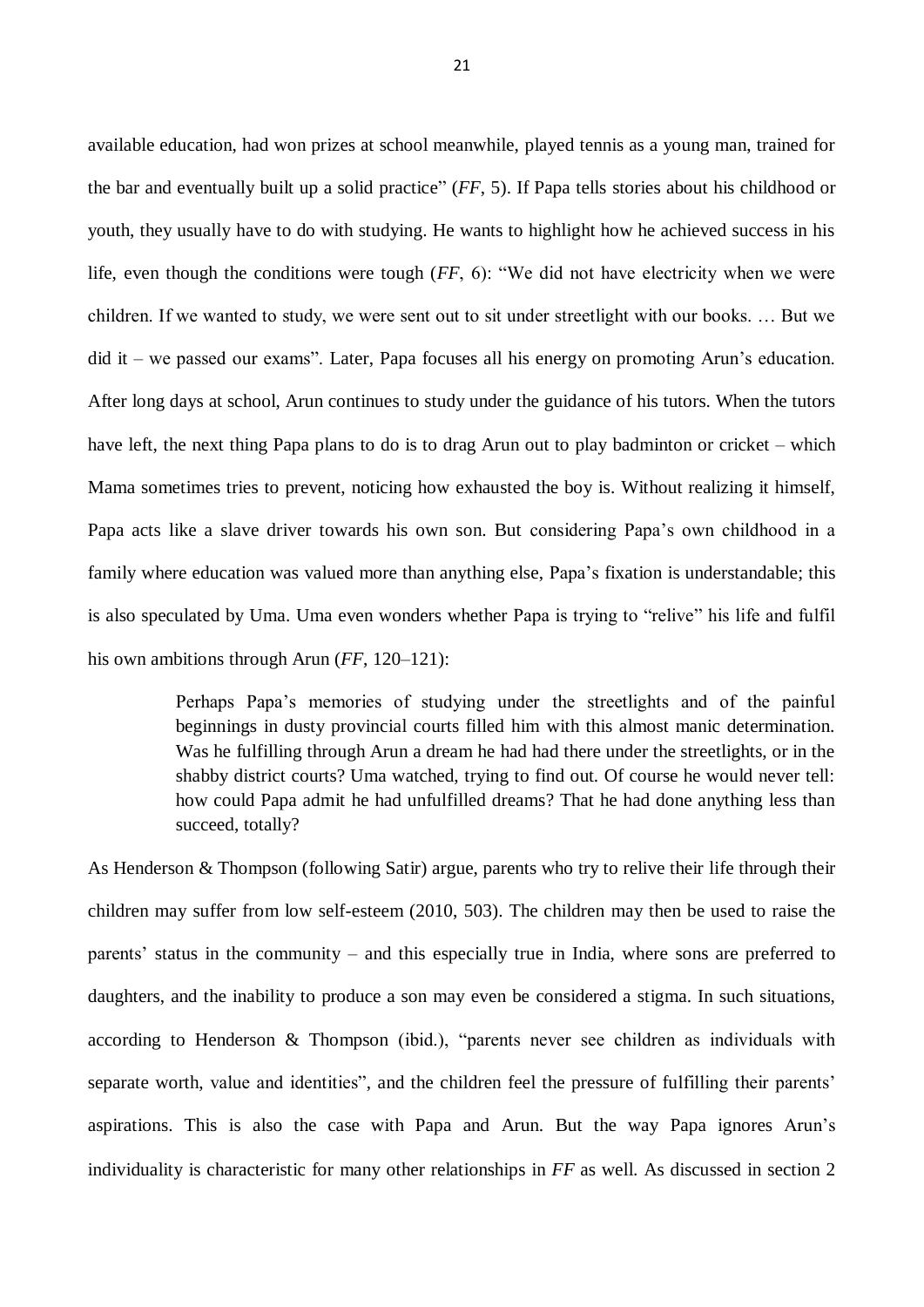(p. 9), *control* is an essential feature in a patriarchal society. The controller disregards other people's complexity as individuals and treats them merely as a means to an end. This is exactly what happens between Papa and Mama, the most illustrative example being that Mama has to accept her third pregnancy against her own will. But even more clearly the use of control can be seen in the way the parents – both Papa and Mama – treat their daughters, especially Uma, who is "unable" to bring off a marriage and who therefore is seen as nothing but a burden.

Men often control not only others but also *themselves* in order to assert their masculinity; so does Papa. He hardly shows any kinds of feelings – except for the negative ones. He is characterized by taciturnity, even bad temper; he always finds something to criticize. Papa finds it necessary to keep himself under control; only a few times the family members witness an emotional outburst by Papa. The most peculiar one takes place when Arun is born (*FF*, 17):

> Arriving home, however, he sprang out of the car, raced into the house and shouted the news to whoever was there to hear. Servants, elderly relatives, all gathered at the door, and then saw the most astounding sight of their lives – Papa, in his elation, leaping over three chairs in the hall, one after the other, like a boy playing leap-frog, his arms flung up in the air and his hair flying. 'A boy!' he screamed, 'a boy! Arun, Arun at last!'

As Papa tries to affirm his own masculinity, he simultaneously represses any signs of feminine qualities in his personality. Furthermore, such qualities in general seem to irritate him. Papa cannot, for instance, stand any kind of weakness – neither in himself or in the others. As Uma's eyes start to hurt after writing a letter for Arun (dictated by Papa), Papa despises her – even though he himself has been unwilling to let Uma go to an eye specialist. Papa also tends to show a practical, unemotional point of view on most things, and he dislikes sentimentality. For example, when Arun gets the chance to stay with the Pattons during the summer break from the university, Mama is concerned whether the Pattons will "look after Arun properly" (*FF*, 126); Papa, instead, "glares at her and tells her how fortunate Arun is to have a home offered to him free of charge".

According to Johnson (2005, 190), repressing the feminine qualities in oneself can have tragic consequences for a man's welfare: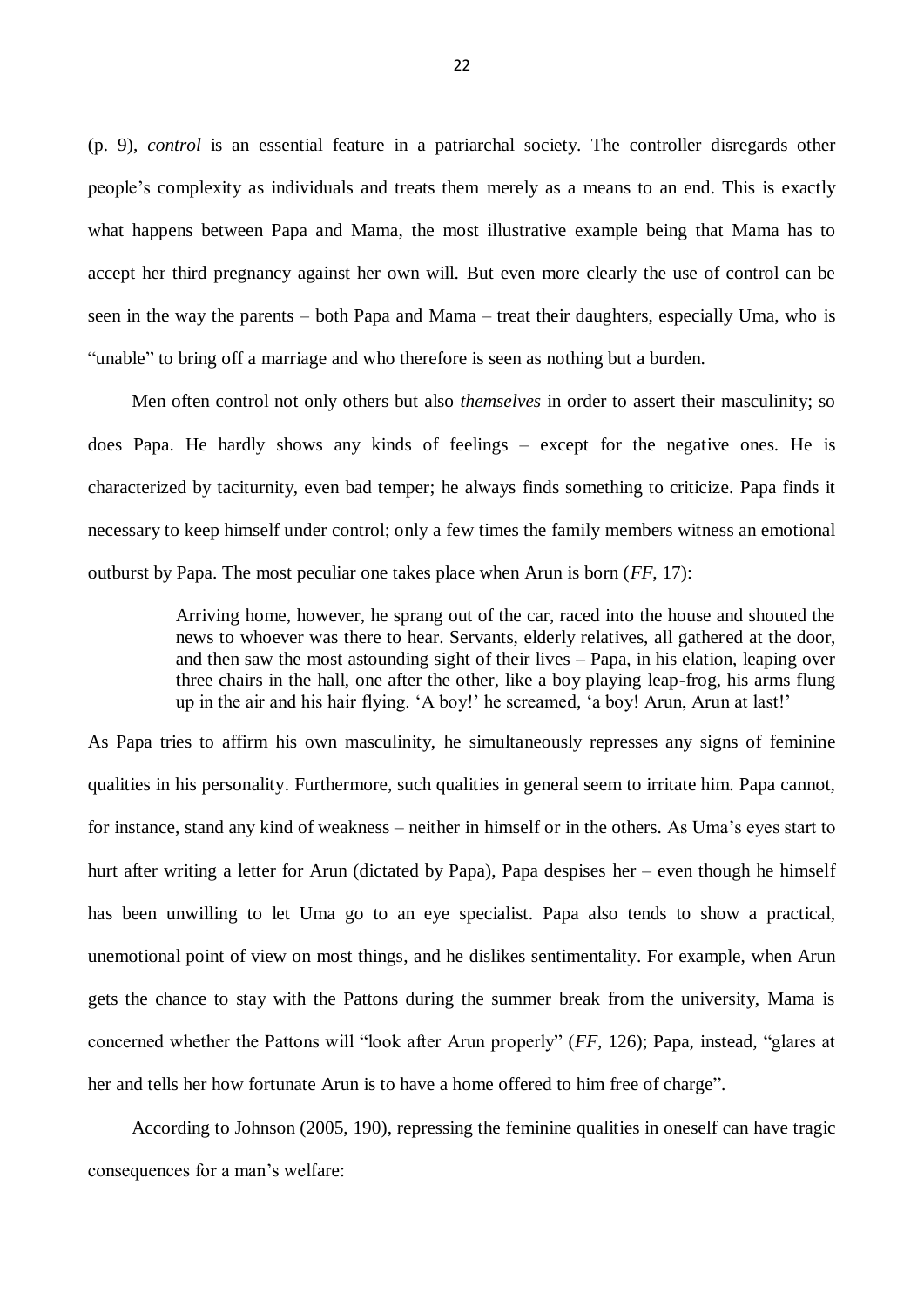… the more men reject … the qualities that patriarchal culture associates with women, the more limited their inner and outer lives become. It precludes them from knowing true intimacy with other people, estranges them from their own feelings and the bodies through which feelings are felt, and denies them powerful inner resources for coping with stress, fear, and loss.

Needless to say, there certainly is no "true intimacy" between Papa and his family members. A whole other question is, whether Papa is happy with his situation or not. Since we do not have access to Papa's thoughts, we cannot ultimately know whether the quotation above applies to him. And as Uma surmises, Papa would never admit – not even to himself – that "he had done anything less than succeed". However, Papa's habitual sulkiness and the scowl on his face do hint at the direction of a somewhat unhappy person. His unhappiness is thus a consequence from his inclination to emphasize his manliness and to suppress those qualities that he associates with femininity. But another factor behind his (supposed) unhappiness is his constant effort to preserve his powerful position – as discussed in section 2 (p. 10), power often entails the fear of losing it. Within the family, Papa's authority is usually unchallenged, but outside the sphere of the family, Papa feels insecure. He needs to prove his authority, especially for his colleagues, by showing his skills and physical condition in tennis or by cracking jokes that no one else finds amusing. In reality, Papa is "rattled, shaken by what he saw as a possible challenge to his status" (*FF*, 9).

The disapproval of working women and the idea of the public sphere as belonging to men only – attitudes still common in India as described by Derné (1999) – are also portrayed in *FF*, especially through the character of Papa. When Dr Dutt comes over to offer Uma a job as a housekeeper at the nurses' dormitory, Papa is almost offended by her suggestion. For Papa, a woman in a highly esteemed profession is a threat to his own position. The fact that Dr Dutt is unmarried and childless makes her all the more suspicious in Papa's eyes: as Nubile (2003, 22–23) states, unmarried and childless women are often stigmatized in India. The expression on Papa's face reveals his disapproval (*FF*, 143): "The frown was filled with everything he thought of working women, of women who dared presume to step into the world he occupied." Worse still, the woman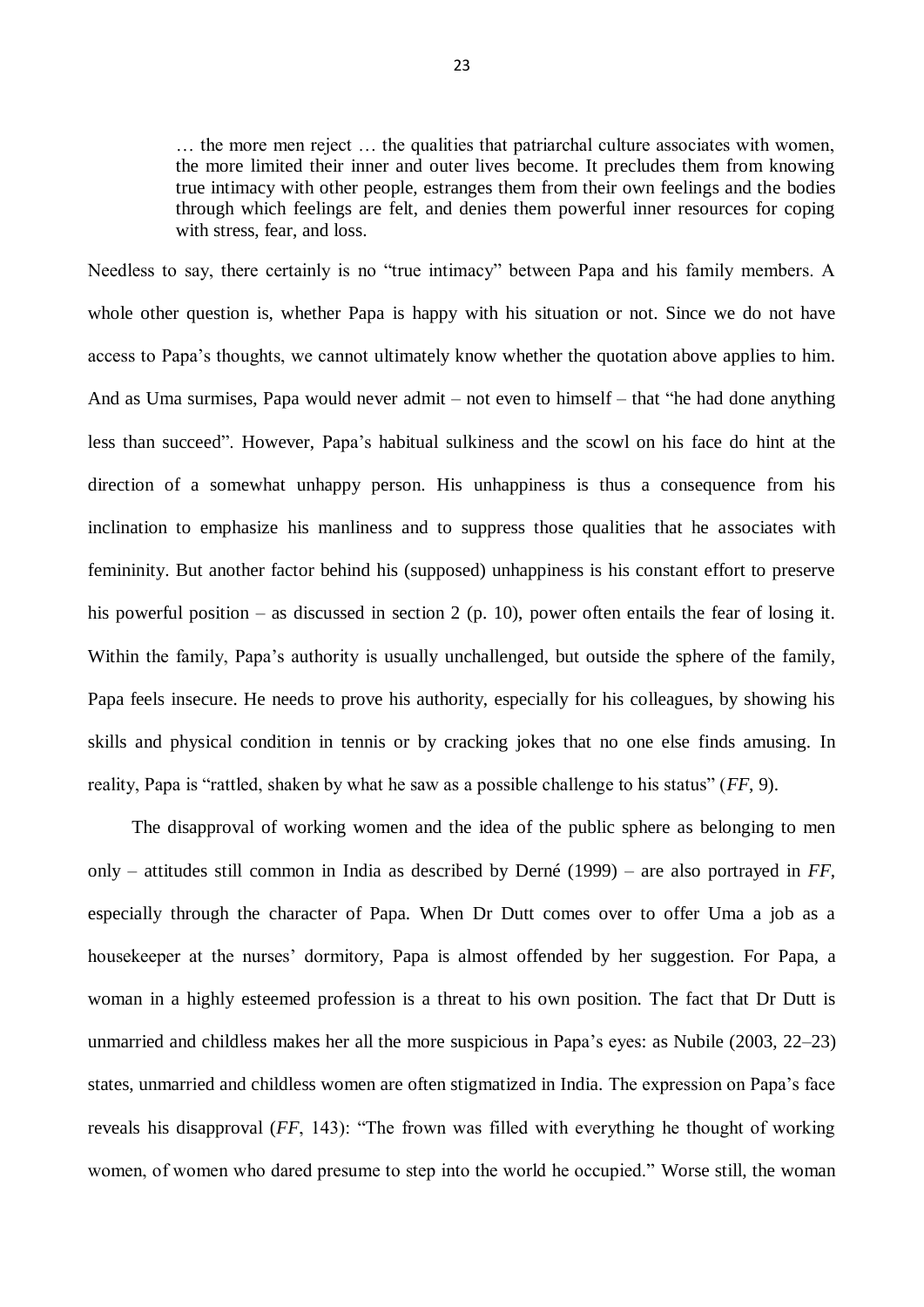dares to offer his daughter a job: for Papa, this is a suggestion of his incapability of providing for his family; whether Uma would actually *like* to work, is a question that does not cross his mind. Desperate to get the job, Uma calls Dr Dutt when her parents are not at home; unfortunately, Papa finds out about her phone call afterwards and blames her for the telephone bills: "'Costs money! Costs money!' he kept shouting long after. 'Never earned anything in her life, made me spend and spend, on her dowry and her wedding. Oh, yes, spend till I'm ruined, till I am a pauper –'" (*FF*, 146). The irony, again, is obvious: Papa accuses Uma of wasting money but does not let her accept the job she was offered.

For outsiders, Papa wants to give the impression of being modern and liberal, even somewhat egalitarian, but within the family, he supports the traditional role differentiation, according to which only men are allowed (or even encouraged) to adopt Western values: "Papa was quite capable of putting on a progressive, Westernised front when called upon to do so – in public, in society, not within his family of course" (*FF*, 141). Papa is particularly convinced of the benefits of a meat diet: for Papa, meat, cricket and the English language represent some kind of "holy trinity" of progress, and he looks down on those who stick to the traditional vegetarian diet. Therefore Papa is upset to discover that Arun is not willing to eat meat; Papa seems to be almost offended by the fact that his *only* son wants to "return to the ways of his forefathers, meek and puny men who had got nowhere in life" (*FF*, 33). Papa's strong urge to distance himself from his "forefathers" reveals the inferiority complex he is suffering from because of his Indian origin. The inferiority complex as a psychological effect of colonialism (on the black native) was introduced by Frantz Fanon in the 1960s (Nayar 2010, 8). Fanon argued that this complex was the result of the process of dehumanization in the colonial context where the black man had started to look at himself through the white man's eyes. The white man had portrayed the native as the negative, primitive "Other", and the black man was finally indoctrinated to believe this was true. The white man, in turn, became the "epitome of perfection" whose example the black man strove to follow. As a consequence of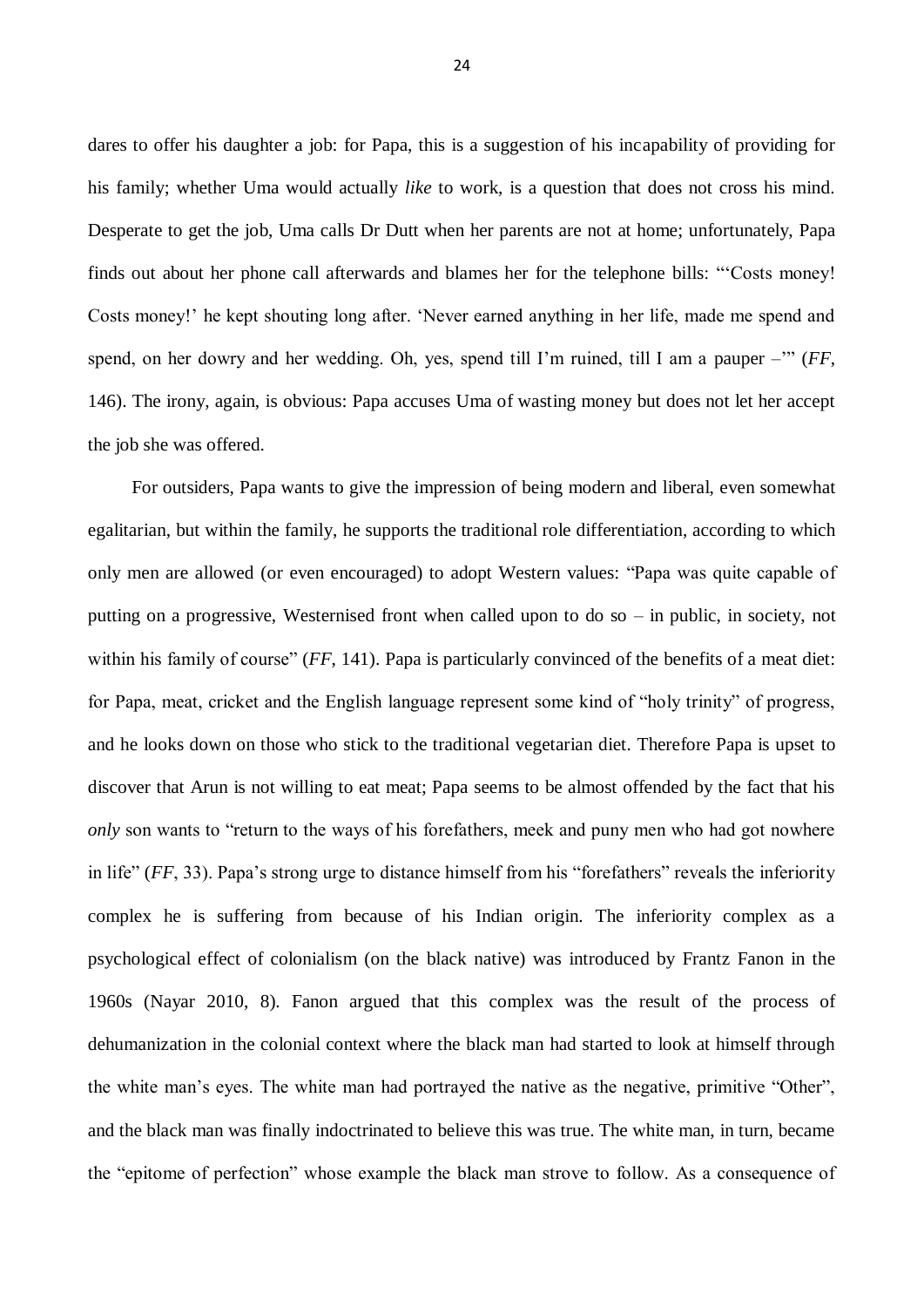this internalization of colonial attitudes, the native adopts Western values, religion, the language and other practices and rejects his own traditions (Nayar 2010, 8–9). Similarly, Papa's view on the traditional Indianness is very negative, and he needs to convince himself of his superiority. Papa's way of thinking seems contradictory, as he chooses to reject certain traditions, but, at the same time, he embraces others. In a way, Papa is creating an image of Indianness to his own liking, by dismissing the signs of weakness (or, what he considers as such, as a result from India's colonial past) and preserving those traditions that are beneficial for himself as a representative of the privileged gender.

The depiction of Indian society in *FF* suggests that life is tough for those who do not meet the standards of a patriarchal society. Uma, who has no success in the marriage marketplace, becomes an outcast, because marriage would have been the only opportunity in her life, considering the fact that she would neither have had the talent or her parents' support to continue studies and create a career. An outcast from the masculine world, in turn, is portrayed through Ramu, Papa's nephew. Papa's brother Bakul has two children: the beautiful and intelligent daughter Anamika, and the son Ramu, who has rejected the conventional way of living and who therefore is considered the black sheep of the family. He is unmarried, and spends his time travelling around; there are even rumours of an alcohol or drug problem. Once he pays an unexpected visit to Uma's family. Whereas for Uma, the rare visit of her favourite cousin adds variety to the greyness of her everyday life, Mama and Papa cannot share her delight; they are highly disapproving of what they regard as bad manners and impudence. As Ramu takes Uma out for a dinner, the parents are outraged. Finally, by the time of Aruna's wedding, Ramu is excluded from the family and society: "No one mentioned Ramu; he was not considered fit for society any more and had not been sent an invitation" (*FF*, 102). This kind of exclusion from society might result from men's effort to secure their privilege. As Johnson (2005, 155) states, men "are often made invisible when their behavior is socially undesirable and might raise questions about the appropriateness of male privilege." The case of Ramu, as well as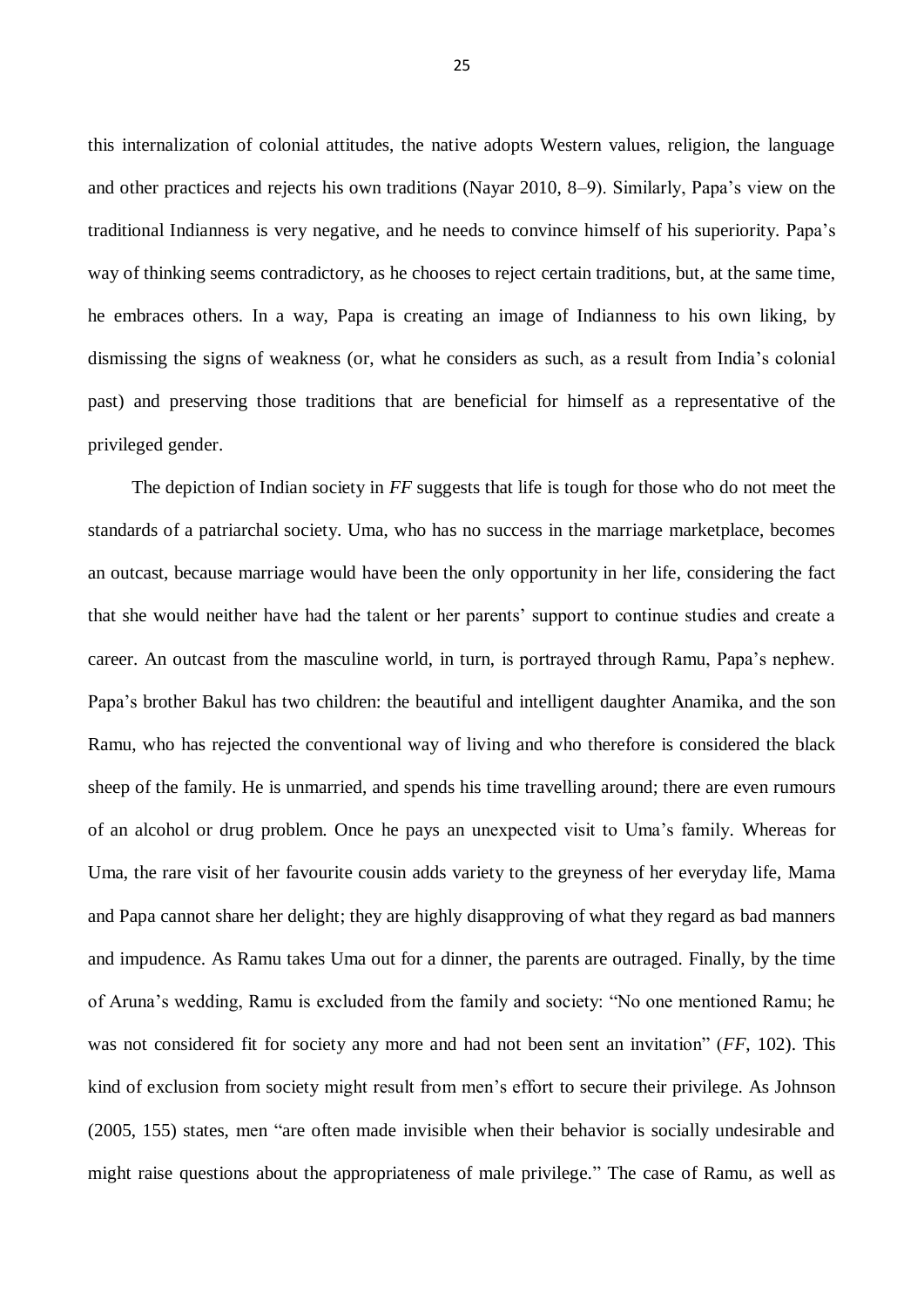Papa's need to prove his authority outside the familial sphere, also confirm the idea presented by Pleck (1989): in a patriarchal society, men do create hierarchies and compete against each other, even exclude those who might endanger men's privileged position.

# <span id="page-28-0"></span>**4.2 "A small, underdeveloped and asthmatic boy from the Gangetic plains" – Arun**

As Adams & Coltrane (2005, 233) state, becoming masculine requires becoming "not-feminine". Especially in a patriarchal society, to become "real" men, boys need to repress "anything that seems remotely feminine" (Johnson 2005, 190). In Papa's ideology, the ultimate masculinity can be achieved by education as well as by strength, both physical and mental. Papa had already lost his hope of ever having a son, but when a son is (unexpectedly) born, Papa soon develops unrealistic expectations for him. Already in Arun's early childhood, Papa seems uncertain whether Arun ("this puny creature who appeared to take forever to raise his head, or to get to his knees, finally to stand upon his legs", *FF*, 31) will correspond to these expectations. During the first years of his life, the little boy has a weak appetite, and Mama's desperate efforts of feeding him usually end up with Mama on the verge of tears. Meanwhile, Papa has already started to compare Arun with other boys, such as the neighbours' son (*FF*, 32): "'And have you seen the Joshis' son? He is already playing cricket!'"

Against Papa's ideals, Arun is characterized by physical weakness: as a child, he catches all the possible infectious diseases from mumps to measles. He also shows a reluctance to eat meat, which Papa finds incomprehensible. Neither is he interested in sports: if he could choose, he would rather stay in his room reading comics rather than go and play outdoors. Instead of accepting Arun as he is, Papa tries to "promote" Arun's masculinity by pressuring him to study and exercise. Since Arun's childhood, Papa makes every effort to give his son the best education he can. Throughout his childhood and youth, Arun accepts his fate without protest. Uma and Mama witness Arun's condition worriedly: in the evenings he is so worn out by all the studying that he can do nothing but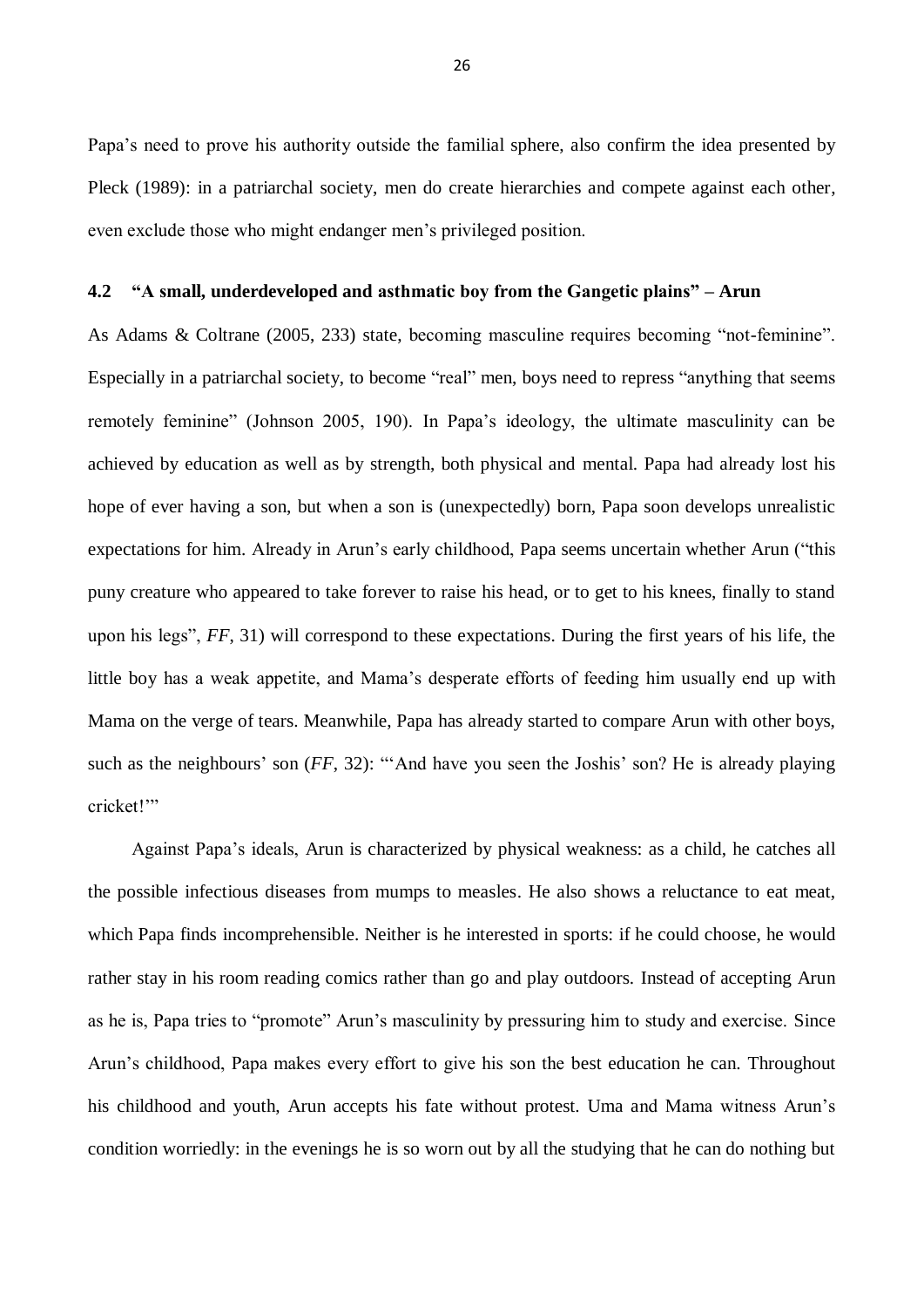"rise creakily to his feet, scrabble together his books and notes in a great pile, and shuffle off to his room with the gait of a broken old man" (*FF*, 119).

The strict upbringing leaves its imprint on Arun's personality. When Arun receives the letter of acceptance for his studies in Massachusetts, his face remains totally expressionless; there is no sign of joy, relief, fear or any other emotion. As Uma observes, "[a]ll the years of scholarly toil had worn down any distinguishing features Arun's face once might have had" (*FF*, 121). Only when Arun is getting into the train to Bombay (from where he will leave for the States), the focalization shifts to Arun for a moment, and the reader gets an idea (even if a subtle one) of his feelings (*FF*, 122): "Looking back, he saw Uma on the platform beside his parents and suddenly noticed how old she looked: his sister Uma, already beginning to stoop and shrink. He threw her a stricken look". The feeling of "strickenness" may simply imply Arun's nervousness over his departure, but most likely this nervousness is mingled with the sudden realization of how old his sister has become. During that moment Arun realizes that he and his sister are in the same boat: neither of them has the chance to get loose from the shackles of their childhood home. Even though Arun will be able to enjoy freedom from his parents during his studies in the States, he was not the one to decide that he would go abroad in the first place; his entire existence is "arranged for him by Papa" (*FF*, 121). Whether at home in India or in the States, one is not able to decide the direction of one's own life. Arun feels pity for Uma – and for himself.

Hardly any interaction between Arun and Aruna is depicted in the novel. One can conclude that Arun has a closer relationship to Uma, because Uma (as an older sister) had more responsibility of taking care of him as a child. Aruna's feelings towards Arun are probably complicated by the fact that Aruna realizes she had been the disappointing "female version" of Arun; when Aruna was born, the parents had already chosen the name *Arun* in the hope that the child would be a boy. Later, witnessing her father's elation over Arun's birth starts for Aruna "a lifetime of bridling, of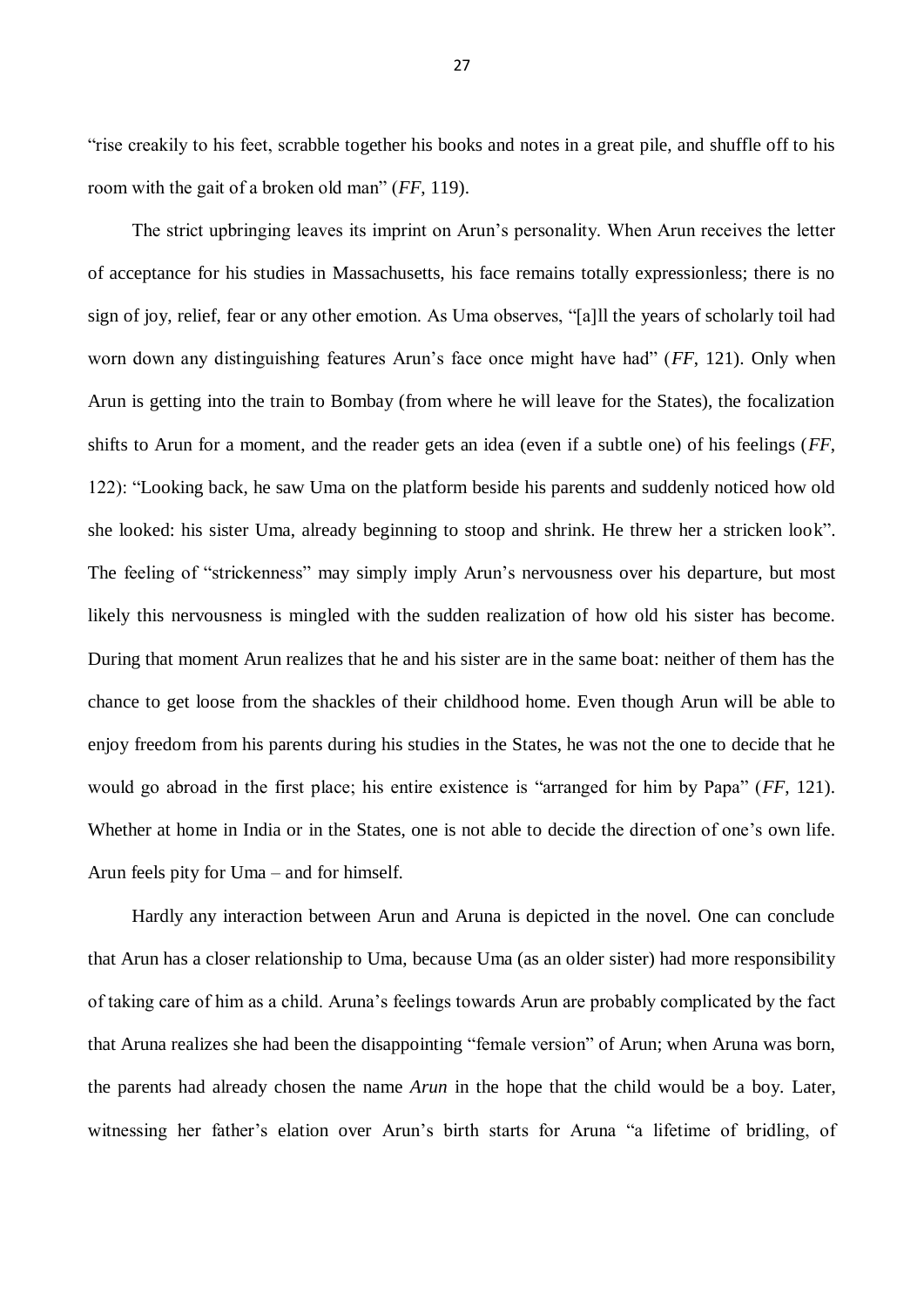determined self-assertion" (*FF*, 17). Aruna's whole life becomes defined by her insatiable ambition and search for perfection which ultimately derive from the feeling of being fundamentally inferior.

Even though Arun empathizes with his sisters, particularly with Uma, he also occasionally lumps together all his family members as having contributed to controlling his life. As Arun finds out that "his family" (Papa, that is) has made the arrangements for his accommodation with the Pattons, he wonders, irritated (*FF*, 175):

> Had they *still* not stopped discussing him, plotting and planning his life for him? … Immediately Arun was overcome by the sensation of his family laying its hands upon him, pushing him down into a chair at his desk, shoving a textbook under his nose, catching that nose and making him swallow cod liver oil, spooning food into him, telling him: Arun, this, Arun, that, Arun, nothing but...<sup>14</sup>

Arun tries to avoid contact with people. The letters he sends to his family from Massachusetts are highly impersonal, their contents mostly dealing with the studies or the weather. Even though Arun does not feel comfortable in social situations, he seems to have deep knowledge of human nature and can make sharp observations about interactions between people. He is good at interpreting other people's facial expressions. Mrs Patton is the easiest: "her face was the most transparent he had encountered: she had no guile at all" (*FF*, 177). Arun's own interactions with people, on the contrary, are problematic. His effort to be polite and the way he carefully weighs his words sometimes prevents him from saying anything at all. For example, when Arun becomes aware of Melanie's eating disorder, he finds himself in an awkward position: on one hand, he feels obliged to help her (or at least to inform Mrs Patton about the situation), but on the other, he would not like to interfere in the family's affairs or let Mrs Patton get the impression that Arun would have an interest in Melanie. Or, when Mrs Patton urges Arun to cook himself an Indian dinner, Arun thinks he cannot tell her he has never seen his mother cook, because "she would understand that to

-

 $14$  Uma regularly helped to feed Arun and gave him his dose of cod liver oil (which Papa had prescribed to supplement Arun's vegetarian diet).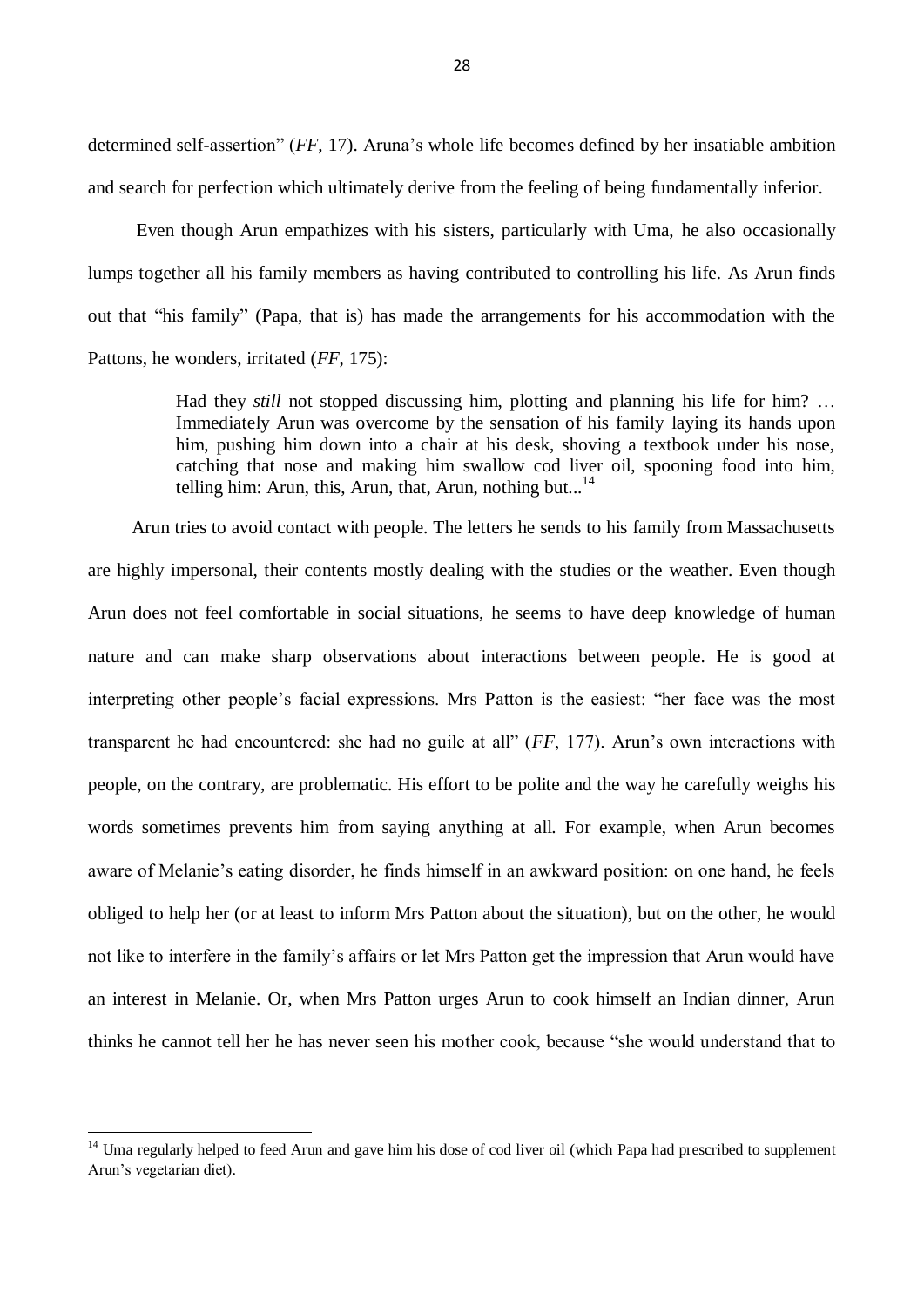mean that he never ate at home but starved" (*FF*, 193). Why does not Arun simply tell Mrs Patton that his family has a cook and that Arun himself has no experience of cooking whatsoever?

Arun's attitude to America is two-sided. He had hoped that studying abroad would offer him a way to escape his parents. Later he learns that they still continue to meddle in his life even from another continent; they, as mentioned, arrange Arun's accommodation with the Pattons. On the other hand, Arun also develops feelings of nostalgia for India. Particularly, he longs for Indian food (*FF*, 185):

> For the first time in his existence, he found he craved what he had taken for granted before and even at times thought an unbearable nuisance – those meals cooked and placed before him whether he wanted them or not (and how often he had not), that duty to consume what others thought he must consume.

The passage above, however, also bears a deeper meaning: it reflects Arun's incapability of adapting himself to his new life situation in America. Arun is so accustomed to being supervised by others that he cannot enjoy his independence. But Arun also seems to be disappointed in American culture in many respects; for Arun, America is "like a plastic representation of what he had known at home" (*FF*, 185). He is particularly baffled by consumerism as a lifestyle; he cannot understand the pleasure Mrs Patton finds in loading her shopping cart with heaps of food.

Another feature in American culture that draws Arun's attention is the role of the family. Many times Arun compares his own family to the American host family. Mostly, Arun's observations are directed to Mr Patton, but Arun also draws comparisons between Mama and Mrs Patton and ponders upon the family dynamics generally. For Arun, motherhood (Indian motherhood in particular) seems to be, above all, a *role* that women perform; a role that they *have to* perform<sup>15</sup>:

> She smiles a bright plastic copy of a mother-smile that Arun remembers from another world and another time, the smile that is tight at the corners with pressure, the pressure to perform a role, to make him eat, make him grow, make him worth all the trouble and effort and expense. Mrs Patton's smile contains no hint of pressure … . (*FF*, 194)

<sup>&</sup>lt;sup>15</sup> Interestingly, not only Arun but also Uma refers to motherhood as a role (*FF*, 121): with Arun's departure at hand, Uma was "uncertain if Mama was sorrowing at the thought of Arun going away, or if this were a role mothers had to play".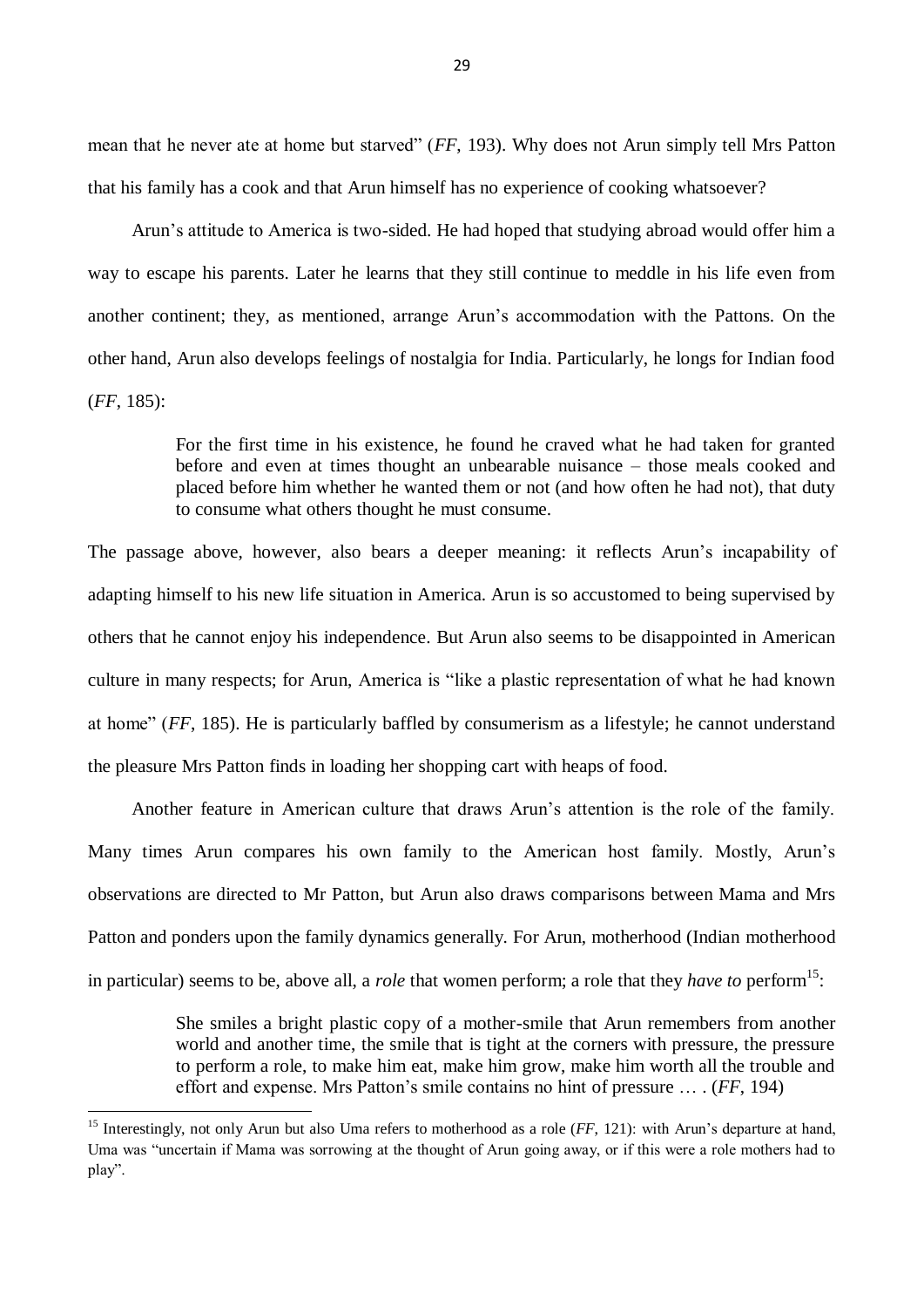The passage above shows that Arun senses a difference in how his own mother and Mrs Patton act; whereas Mama's actions are determined by the pressure to perform the mother's role, Mrs Patton is free from this kind of pressure. Thus, the differences between Indian and Western motherhood are here represented through Arun's observations. In Western culture, motherhood is not considered an obligatory part of a woman's life anymore, unlike in India, where "marriage must be necessarily followed by motherhood" (Nubile 2003, 24). Childless women may become victims of stigmatization and discrimination (ibid., 22–23). Therefore, Indian women may feel very anxious about their "performance" as mothers. Inevitably this anxiety also affects the relationship between the mother and her children – male children in particular, as the nurture of a male child is considered more important than that of a female child; as Mama emphasizes, the baby Arun needs "proper attention", unlike Uma or Aruna (*FF*, 30). If Mama's relationship to Arun has primarily been based on the pressure to perform the mother's role, Arun may also have felt a need to perform his role as a son, too.

Arun is surprised at what Mrs Patton tells him about the family's dining habits: they hardly ever sit down to have a meal together – everyone eats what they like, when they like. Even though the mealtimes at home in India are characterized by seriousness and gravity, and Arun has never thought of them as "models of social and familial gathering", he also thinks there is "something troubling about the Pattons' system, too" (*FF*, 197). The lacking sense of community between the family members is what puzzles Arun.

Melanie is hostile towards Arun; presumably she is jealous of the attention her mother directs at Arun instead of her. She does not want to eat the vegetarian meals her mother has started to cook and, bitterly, gorges on candy instead. Arun, on the other hand, would like to settle the differences with Melanie, but eventually withdraws, as he realizes it would sound like a criticism of Mrs Patton.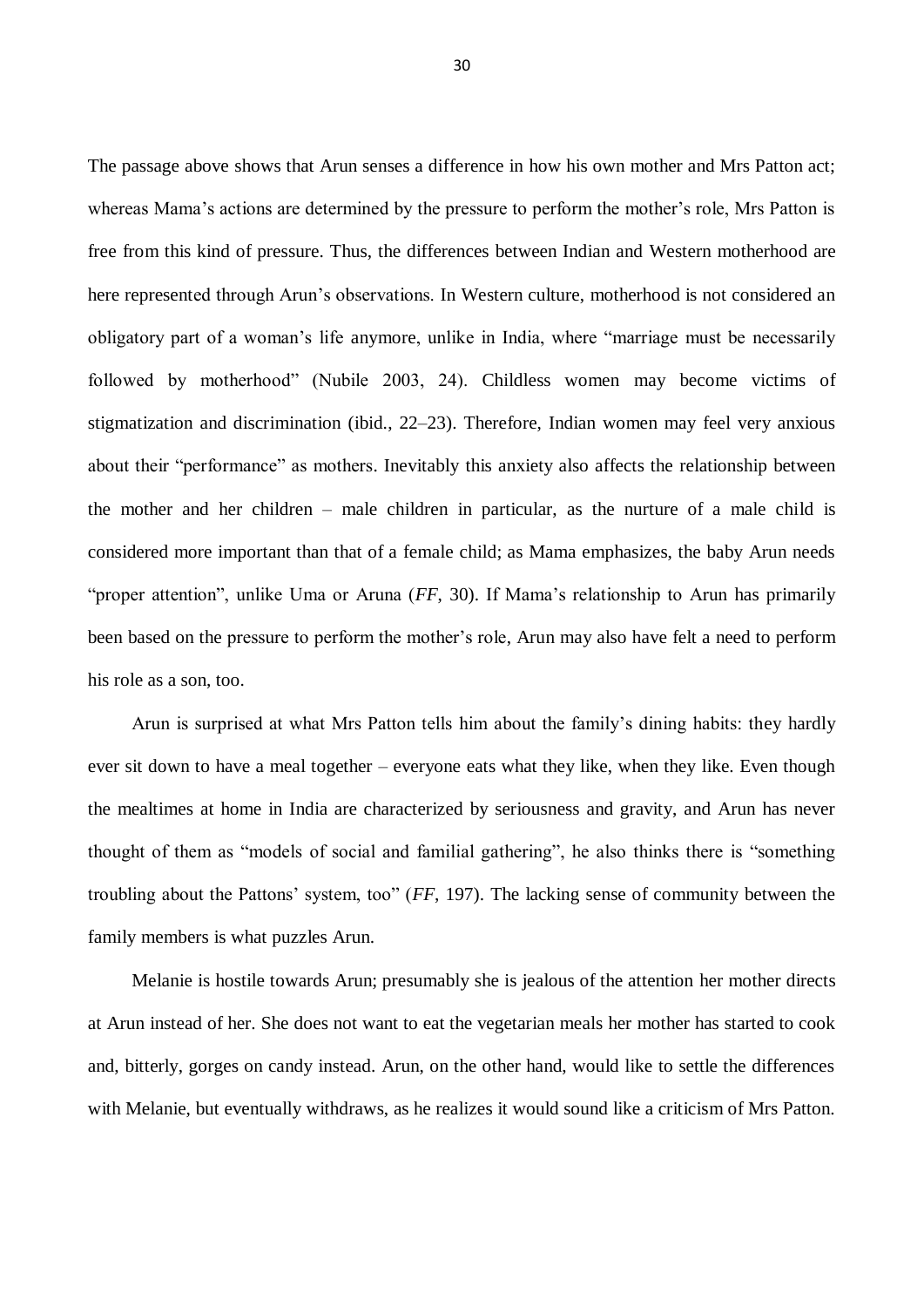Whether in India or in the States, Arun always finds himself "in the sugar-sticky web of family conflict" (*FF*, 195). Arun notices something familiar in Melanie's anger (*FF*, 214):

> Then Arun does see a resemblance to something he knows: a resemblance to the contorted face of an enraged sister who, failing to express her outrage against neglect, against misunderstanding, against inattention to her unique and singular being and its hungers, merely spits and froths in ineffectual protest. How strange to encounter it here, Arun thinks, where so much is given, where there is both licence and plenty. But what is plenty? What is not? Can one tell the difference?

All the discussion above about Arun's character reveals that Arun is in many respects the exact opposite of the patriarchal ideal of manhood. Unlike his father, Arun is not trying to make himself a "real" man through a meat diet or physical exercise or other such "method". He is not ambitious, competitive or tough in the slightest. He does control his emotions in the interactions with other people, but he does not do this in order to maintain authority, but rather to avoid any conflict. He also considers women as equals, and he understands how Uma, Aruna and Melanie all have suffered because of parental neglect. The inferiority complex that characterizes Papa, making him want to "renew" his Indianness, is not to be found in Arun, at least not in the same form. However, as Rod asks whether Arun would like to go jogging with him, Arun's self-criticism becomes clear (*FF*, 191):

> Nervously, Arun shakes his head, then smiles to show he means no offence: the idea, in one sense glamorous and flattering, of jogging beside the transcendent Rod, is too fanciful to be entertained. There is no way that a small, underdeveloped and asthmatic boy from the Gangetic plains, nourished on curried vegetables and stewed lentils, could compete or even keep up with this gladiatorial species of northern power.

In other words, Arun's self-image is that he is weak and "underdeveloped", unlike the athletic Rod, the incarnation of "northern power"; for Arun, this is an actual fact and he accepts this – almost as if his inferiority were a nature of law.

To be an "untypical" man in a patriarchal society means walking on a tightrope. According to Johnson (95, 2005), the risk for a man who does not support patriarchal values is to become perceived as an outsider, even a traitor of one's own gender. Thus, for a man who does not identify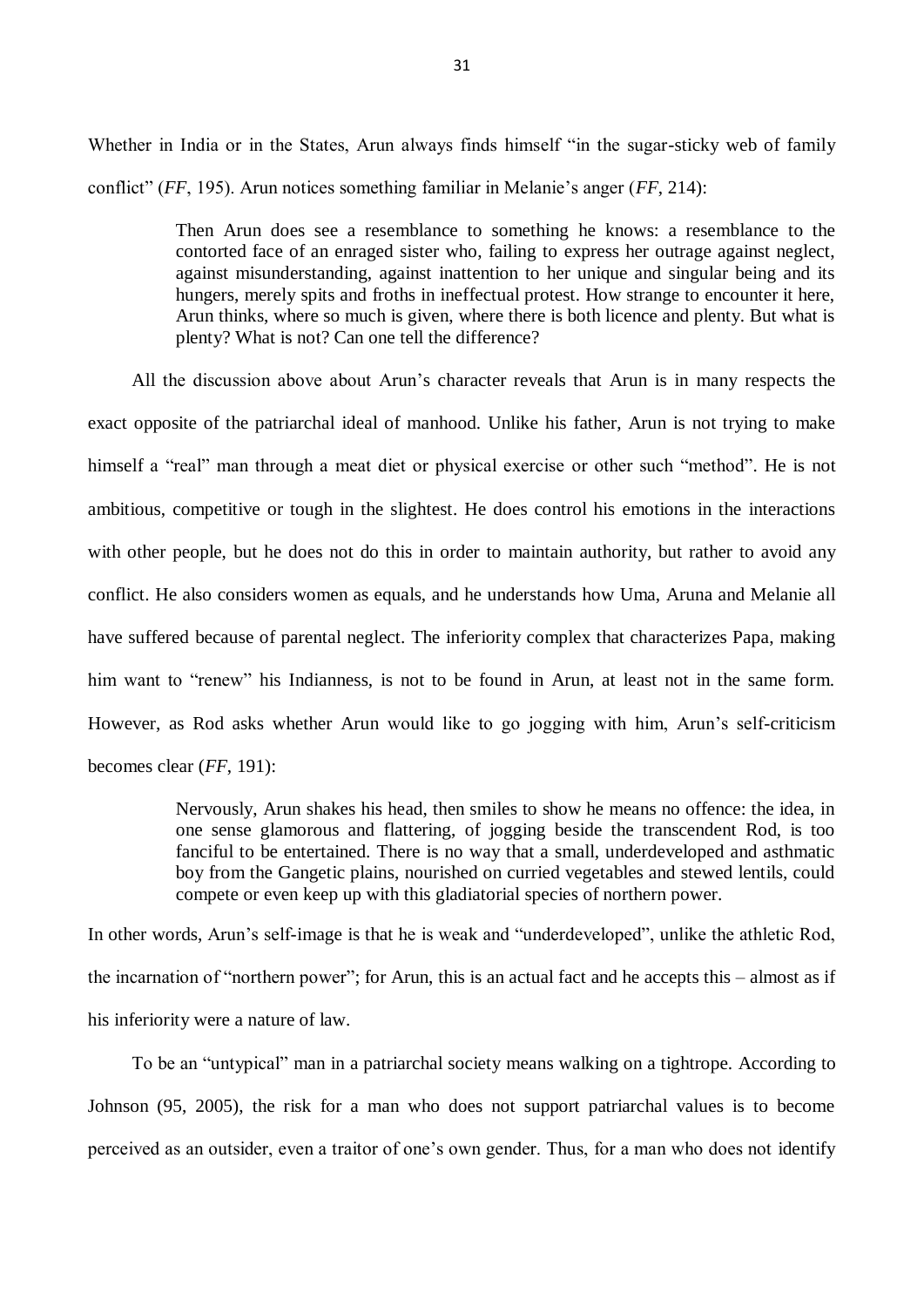with patriarchy, the path of least resistance is to remain silent about one's real opinions. This is also the way Arun acts. Even though he empathizes with his sisters and with Melanie, he is too afraid to actually help them. He also has a certain need to be included among other men $16$ . Once he even goes jogging, only to feel like a "normal" man, like the *others* (*FF*, 200): "… he will jog and jog – like Rod, like all those others …"

# <span id="page-34-0"></span>**4.3 "He reacted by not reacting" – American men in** *Fasting, Feasting*

In *FF*, Rod is the representative of the younger generation of men in America. His role in the novel is minor; therefore it is not possible to analyse his character in much detail. Some observations, however, can be made. Rod spends most of his time exercising. Apparently, his father has encouraged him to train for a sports scholarship (which Rod later receives). Rod seems so fanatic about sports that he probably would exercise even without his father's encouragement. Pleck (1989, 25) argues that the physical strength and the athletic ability are the qualities that young American men in particular use in comparing each other (whereas later in life, men compete in financial success as well as success with women). Thus, as a fitness enthusiast, Rod is actually a fairly typical example of a young American man.

What is rather striking about Rod is his lack of compassion for Melanie. Arun, his Indian "counterpart", often shows understanding not only for his own sisters but also for Melanie. Rod, in turn, has noticed Melanie's habit of binge-eating and vomiting, but does not realize she is in real distress. On the contrary, he is even scornful of her: "Wants to turn herself into a slim chick. Ha! ... Man, she's nuts, that kid, she's nuts" (*FF*, 204). Rod sees Melanie's eating disorder merely as foolishness, not as a serious mental problem caused (at least partly) by the emotional vacuum prevailing in the family. Rod also uses Melanie's weakness in order to underline his own

<sup>&</sup>lt;sup>16</sup> This is illustrated, for instance, through the scene in which Arun looks into the living room and sees Mr Patton and Rod watching a baseball match. He would like to go in ("the scene is so convivial, so inviting", *FF* 191), but something prevents him from doing that – probably his sense of alienation, his sense of being different.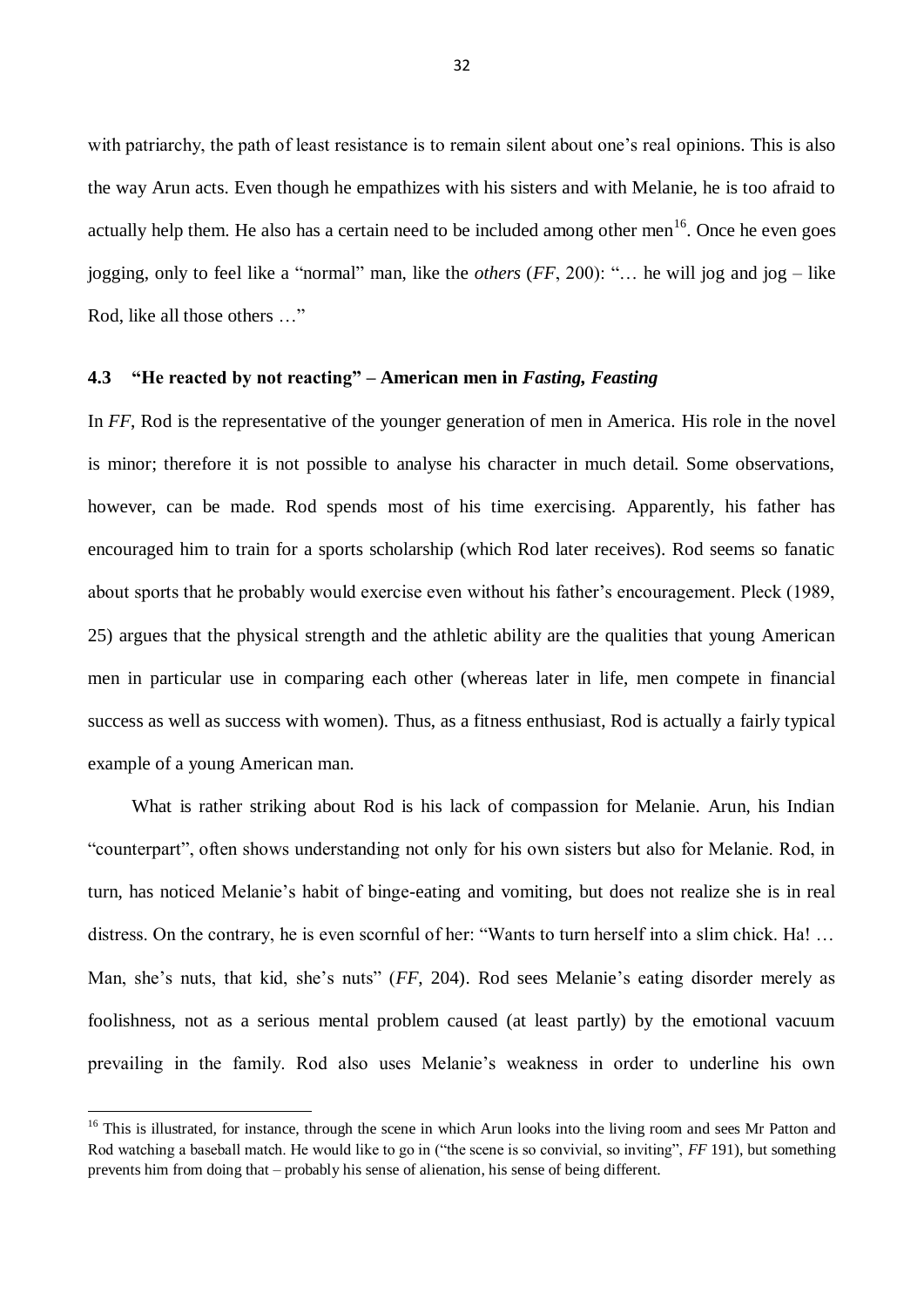superiority: "That's all these girls are good for, y'know. Not like guys. Too lazy to get off their butts and go jogging or play a good hard ball game. So they've got to sick it up'" (*FF*, 204). This comment reveals the more or less chauvinistic attitudes the young man has adopted.

When it comes to gender identity, boys and girls are raised somewhat differently. According to Adams & Coltrane (2005, 234), gender stereotypes are especially often passed on from fathers to sons<sup>17</sup>. One reason behind this is the idea of masculine gender identity as being more "fragile" than feminine gender identity. As Adams & Coltrane (2005, 234–235) argue, "it [masculine gender identity] takes more psychic effort to maintain because it requires suppressing human feelings of vulnerability and denying emotional connection". Therefore, fathers are anxious to make sure that their sons do not become "sissies". Adams & Coltrane (2005, 235) further argue that as a result, these "boys-turned-men will be predisposed to spend considerable amounts of time and energy maintaining gender boundaries and denigrating women and gays". The idea that Rod may have acquired his chauvinistic attitudes from his father seems plausible, considering the fact that Mr Patton treats his wife in very a similar way as Papa. And if Rod has, through his upbringing, learned to detach himself from emotions, it is understandable that it is impossible for him to identify with her sister.

Several parallels can be drawn between Papa and Mr Patton. Mr Patton has conservative ideas about male and female roles. He is the bread-winner of the family (what he actually does for living is not mentioned), and Mrs Patton is a housewife. At home in India, Arun has become used to the traditional division of labour, and is surprised to see how dysfunctional it is in the Patton family. Mama and Papa are willing to perform their assigned roles, and they are also able to pull together; to work as a "united" team. On the contrary, Mr and Mrs Patton barely have any connection between each other. They do not seem happy with their separate roles, but for some reason, they do

 $17$  This is the case especially with fathers who are not as involved in the upbringing of the children (as it seems with the Patton family in *FF*); on the contrary, if the father is an active co-parent, he is less likely to enforce gender stereotypes (Adams & Coltrane 2005, 235).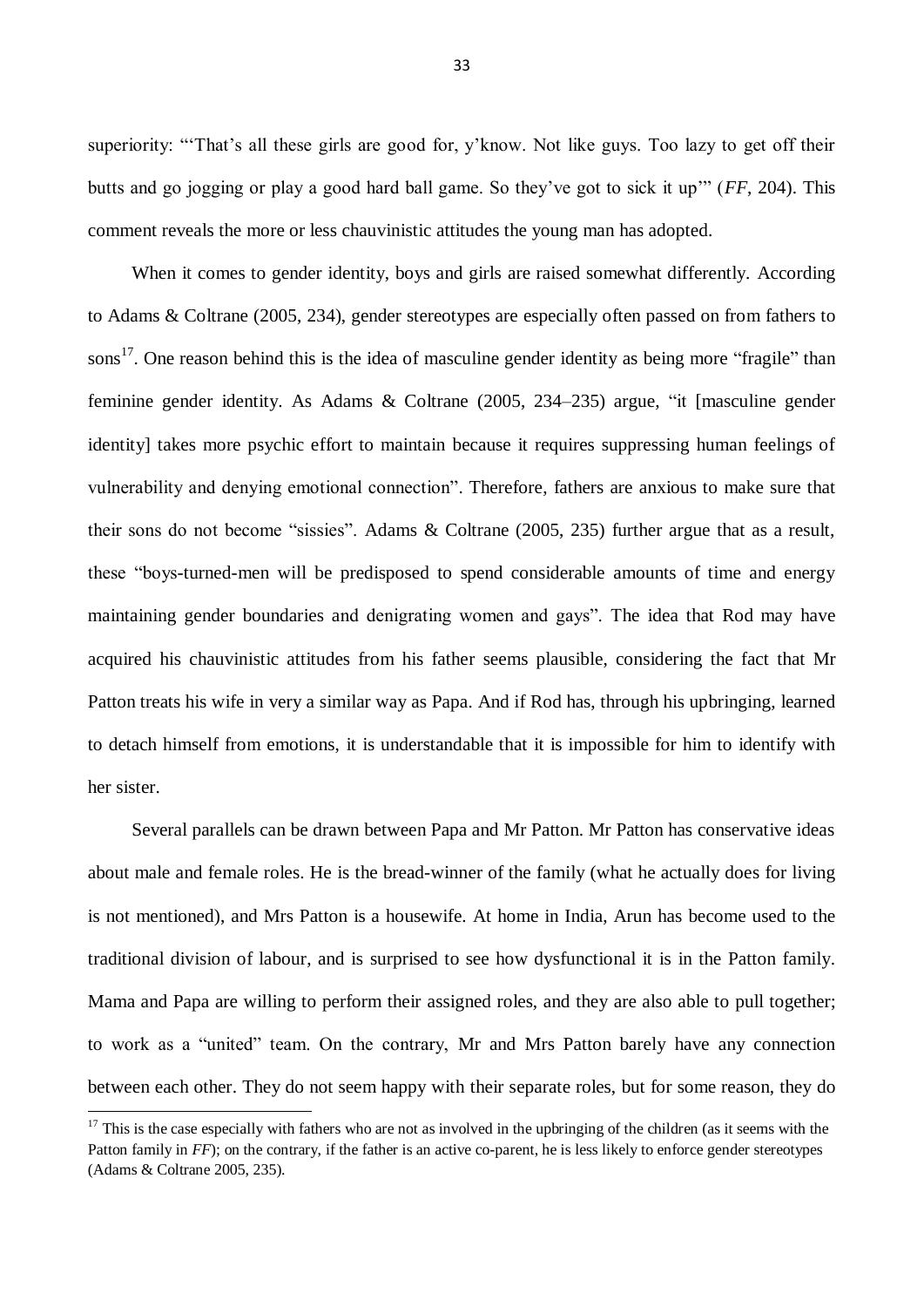not take any action to improve the situation. According to the traditional ideology, the home, especially the kitchen, should be the wife's "realm", but the confused, lonely Mrs Patton in the kitchen hardly corresponds to the traditional image of a devoted housewife; as Arun notes (*FF*, 162), "[s]he is frozen, with a stricken look upon her face, like an actress who has forgotten her lines. Although at the very heart of this domestic scene, she seems lost." To fill the emptiness in her life, Mrs Patton spends her time wandering around supermarkets. Mr Patton, in turn, is mostly absent, at work. When he is at home, he is often characterized by the same kind of bad temper and discontent as Papa. After coming back from work, he sounds tired and irritated, and keeps asking (*FF*, 202), "Where's everybody? Sitting on their butts in front of the TV? Doesn't anyone in this house do any work?'" Apparently, he feels overwhelmed by his role as the only provider in the family. Nevertheless, he later even takes on a night job to pay the bills for Melanie's treatment in an institution specialized in young girls' mental disorders. Mr Patton does not want to resign his provider role, even though it is a burden to him; giving up this role would also mean giving up his power within the family. Also, social pressure is probably an important factor maintaining the traditional gender roles; as discussed in 3.2, the separation between the domestic, feminine sphere and the public, masculine sphere has existed in America already for a long time, and it is not easy for an individual to challenge the status quo. Papa's situation is very similar; although he sometimes complains about his provider role, he would never give up his position, because it guarantees his power. Even after retiring from his work, Papa still wants to keep his office open in order to preserve the "vestiges of his authority and power" (*FF*, 113), and is utterly irritated if anyone dares to mention his retirement.

Exactly like Papa, Mr Patton often ignores his wife's thoughts and opinions. For instance, when Mrs Patton becomes interested in traditional medicine, astrology and other alternative sciences, Mr Patton simply expresses his disapproval, failing to notice how desperately his wife is trying find a meaning in her life (*FF*, 227): "'What in God's name is numerology? Or gemology?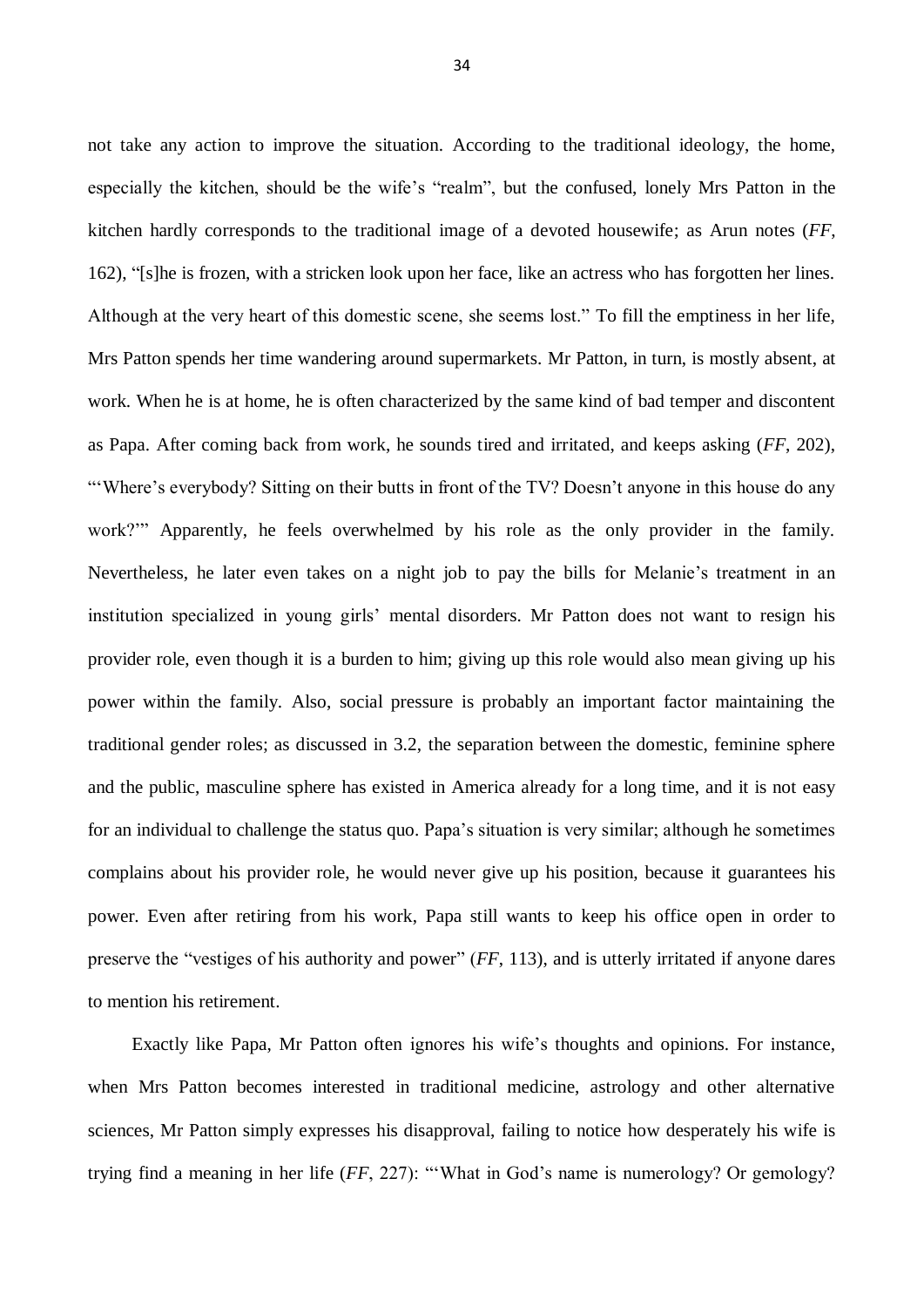Karmic lessons! What's that? Hell, what's this you're getting into?'" Another example is Mr Patton's discouraging attitude to vegetarianism. Mrs Patton has always disliked eating meat, but in order to please her husband (and the entire family), she has pushed aside her idea of becoming a vegetarian. Now, inspired by Arun, she would like to try vegetarian diet, but on the other hand, she would not like to cause any conflicts in the family. She pretends to be eating the grilled steaks her husband has prepared, praising the food aloud. Arun immediately realizes the power structures within the family (because of their similarity to those he has become acquainted with at home), and even analyses Mrs Patton's survival strategy (*FF*, 167): "Will she never learn to leave well alone? She does not seem to have his mother's well-developed instincts for survival through evasion." When Mrs Patton finally has the courage to tell her husband that she is going to turn to vegetarian food, she feels she has betrayed him<sup>18</sup>. Mr Patton does not show any reaction to her announcement; he reacts "by not reacting, as if he had simply not heard, or understood" (*FF*, 185). This particularly is something that reminds Arun of his own father (*FF*, 185–186):

> That, too, was something Arun knew and had experience of, even if a mirror reflection of it – his father's very expression, walking off, denying any opposition, any challenge to his authority, his stony wait for it to grow disheartened, despair – and disappear.

Masculinity and meat-eating are often juxtaposed in *FF* (as well as vegetarianism is associated with femininity or weakness). Back in India, Papa believes that a meat diet is a sign of progress and of true masculinity; he despises vegetarians, the "meek and puny men". Mr Patton, in turn, marinates and barbecues his steaks in great earnestness, as if the cooking was a religious ceremony, a "sacrament", as it is called in the novel (*FF*, 167). According to Kimmel (1996, 158), when a man feels excluded from the domestic sphere, he often seeks to "find a small corner that could be unmistakably 'his'". Undoubtedly, the grill on the patio is for Mr Patton his "corner", the

 $18$  Mrs Patton also realizes that her husband only tolerates her vegetarianism as a temporary arrangement: "It'll be my vegetarian summer'" (*FF*, 180), as she says. After Arun's departure, she will have to return to the "normal" state of affairs.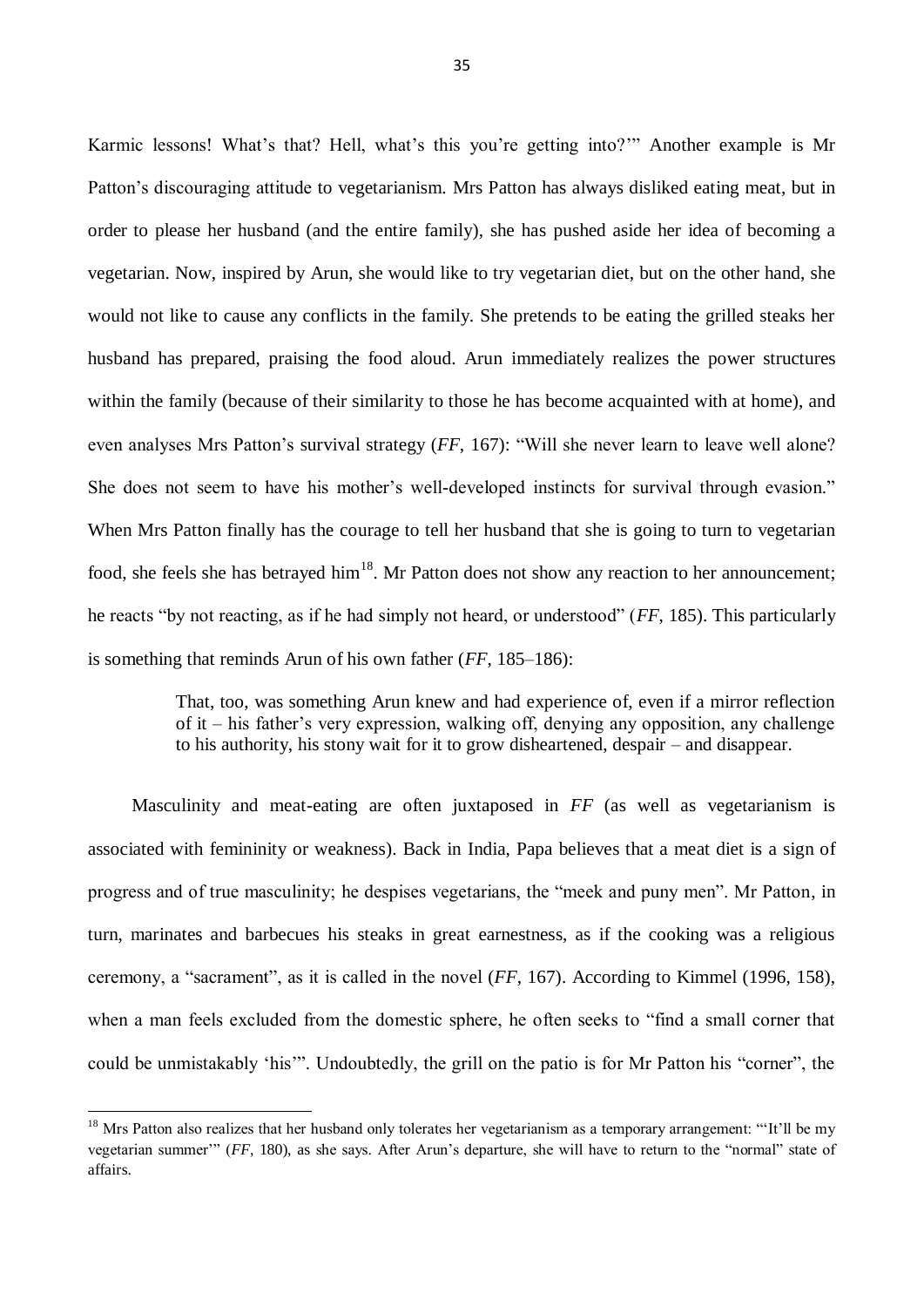only place in his own home that is truly "his"; this is why he takes his cooking so seriously. When Mrs Patton reminds him of Arun's vegetarianism, he expresses his disappointment with "such moral feebleness" (*FF*, 166): he cannot see why anyone would refuse a good steak. Neither does he show any respect for a foreign culture; tactlessly, he blurts (*FF*, 166): "'Yeah, how they let them [cows] out on the streets because they can't kill 'em and don't know what to do with 'em. I could show 'em. A cow is a cow, and good red meat as far as I'm concerned.'" Interpreting vegetarianism as a sign of weakness and irrationality and thus excluding Arun (as well as other vegetarian men) from the "true" masculinity, Mr Patton seeks to emphasize his own manliness. It is not possible to make very far-reaching conclusions about Mr Patton's personality (because of his minor role in the novel), but nevertheless, it can be stated that he does share similarities with the image of the "Self-Made Man". He strives to affirm not only his own masculinity but also Rod's masculinity by encouraging him to exercise. He also prefers to spend his spare time with his son, rather than with his wife or the entire family; this can be interpreted as an urge to escape into the masculine world.

#### <span id="page-38-0"></span>**5 "I don't want to hear all these modern ideas" – Indian women supporting patriarchy**

As a secondary research question, I wanted to study to which extent women's "co-operation" in the Indian patriarchy becomes visible in *FF.* As already briefly discussed in section 2, it would be a delusion to think of women merely as victims of patriarchy. As Johnson (2005, 165–167) states, not only men but also women participate in the patriarchy, because that is where they have been socialized into, and they do not see an alternative: women have learned to identify with patriarchy and even defend it. They accept their inferior status, because that is all they can get (or this is what they have learned to believe); going along patriarchy becomes women's path of least resistance. In a way, women make the best of what they have and "build whatever basis of power and influence they can", as Johnson (2005, 166) puts it. In *FF*, the power used by women can especially be seen in mother-daughter relationships. However, one should also keep in mind that men and women are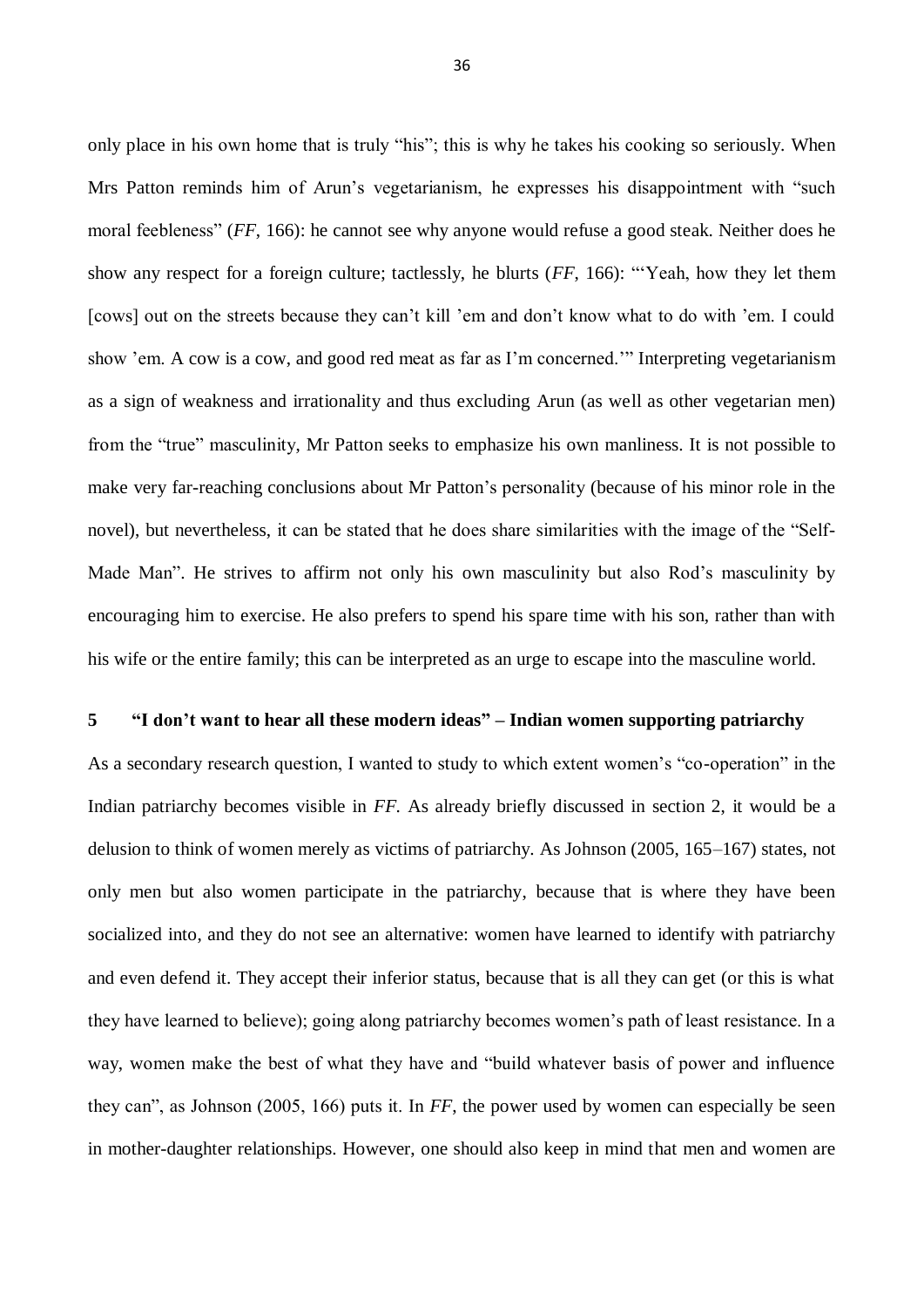not equal "conspirators"; as Johnson (2005, 167) points out, patriarchy "gives men and women different interests, resources, and experience".

It seems that Mama uses even more power over Uma than Papa does. Whereas Papa often expresses his disapproval by wordless sulking and only rarely speaks out his anger or disappointment, it is Mama who openly criticizes Uma: as the narrator describes the division of roles between the parents, "Papa's chosen role was scowling, Mama's scolding" (*FF*, 10). One of the most conspicuous examples of Mama's verbal abuse against Uma takes place when Ramu and Uma return from their visit to a local restaurant late in the evening, Uma tipsy from the shandy she has been drinking. Uma had never been to a restaurant before, and she is now eager to tell her mother how much fun she had. But instead of sharing her joy, Mama yells at her (*FF*, 52–53): "'Quiet, you hussy! Not another word from you, you idiot child!' Mama's face glints like a knife in the dark, growing narrower and fiercer as it comes closer. 'You, you disgrace to the family – nothing but disgrace, *ever*!'"

There are also other mothers in *FF* who mistreat their daughters. Ayah, the female servant of Uma's family, trivially talks about how she beats her good-for-nothing daughter Lakshmi. In addition to mothers, mothers-in-law are another group of women who resort to violence. It is rumoured that Anamika, Uma's cousin, is regularly battered by her mother-in-law. Mrs Joshi, Uma's neighbour, had shared the same fate in her youth. It is worthy of remark that the only kind of violence that is implied in *FF* is practiced *by* women *against* women<sup>19</sup>; there are no violent men in *FF.* Thus, it is women who are responsible for the most flagrant mistreatments against other women.

While Papa arranges Arun's life through the obsessive education, Mama's area of responsibility is marrying off the daughters; Papa "saw marriage as a women's affair and left it to

<sup>&</sup>lt;sup>19</sup> As for Anamika's death, it is unclear whether she commits a suicide or whether she is killed by her mother-in-law (who either would have acted alone or together with his son; his potential complicity in the murder is thus the only case in *FF* where male violence is hinted at).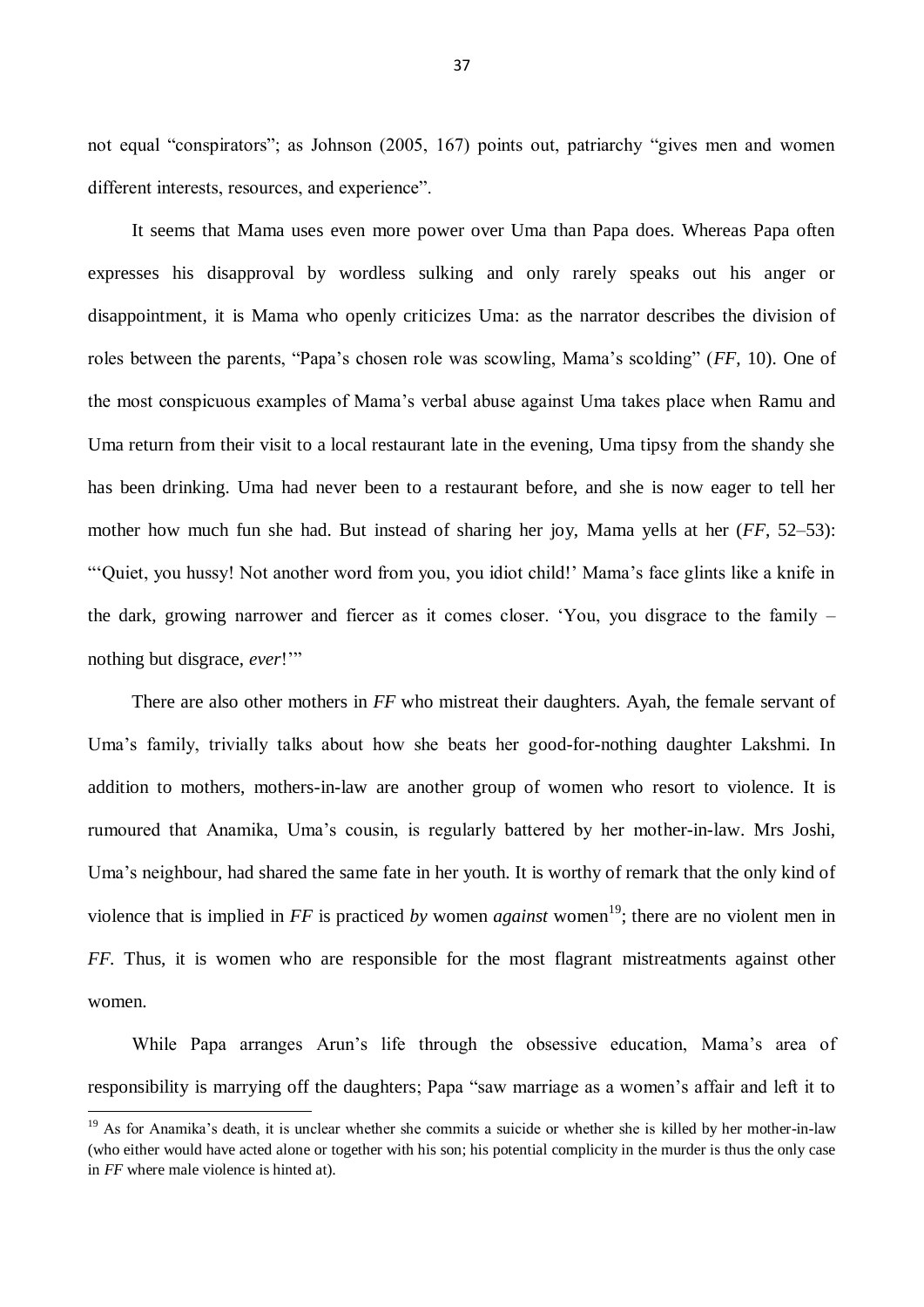her" (*FF*, 82). Thus, Mama is more actively involved in the actual search of the husbands, whereas Papa mainly takes care of the financial arrangements (dowry and wedding costs). When Mama discovers that Uma's first potential suitor had expressed his interest in the thirteen-year-old Aruna, instead of Uma, Mama is scandalized for his impudence, but shows no compassion for Uma: "Uma gave a startled look and hurried away. Mama did not notice, or care" (*FF*, 78–79). And, when Uma is humiliated for the second time (a family takes a dowry but backs out of the marriage plans), Mama again wallows in her own disappointment, not paying any attention to  $Uma^{20}$ . Correspondingly, Mama experiences Aruna's prosperous marriage as her own achievement, as a sign of her competence in training her daughter for marriage.

Mama supports conservative values, even if they are in an obvious contradiction with women's well-being. When Anamika has a miscarriage, presumably caused by the beating by her mother-in-law, and as a consequence is no longer able to have children ("she was damaged goods", *FF*, 71), Uma and Aruna think it would be best for her to return to her childhood home, even though other people might disapprove of a divorce. But for Mama, reputation is all that matters, and she condemns the girls' naïve thoughts (*FF*, 71): "'Don't talk like that,' Mama scolded them. 'I don't want to hear all these modern ideas. Is it what you learnt from the nuns at the convent?'" Mama clearly associates the "modern ideas" with Western (Christian) culture, as she names the convent school as their potential source. Mama rejects the Western values because they could lead to Uma and Aruna questioning her authority; or, what is worse, the girls could become converted. For this reason, Mama and Papa are unwilling to let Uma go to a coffee party organized by Mrs Henry, the wife of a Baptist missionary. One cannot fail to notice how differently the parents treat their children based on their gender: whereas the parents (Mama in particular) are concerned about their

**.** 

 $20$  Even the third, final attempt to marry off Uma turns out to be a fiasco. That is, Uma eventually does get married, but Papa soon learns that the husband is a swindler: he is already married and has a family in another town, and he only wanted to get his hands on a new dowry. The marriage is annulled, and the parents finally have to accept the fact that Uma will stay home, helping her parents in the household.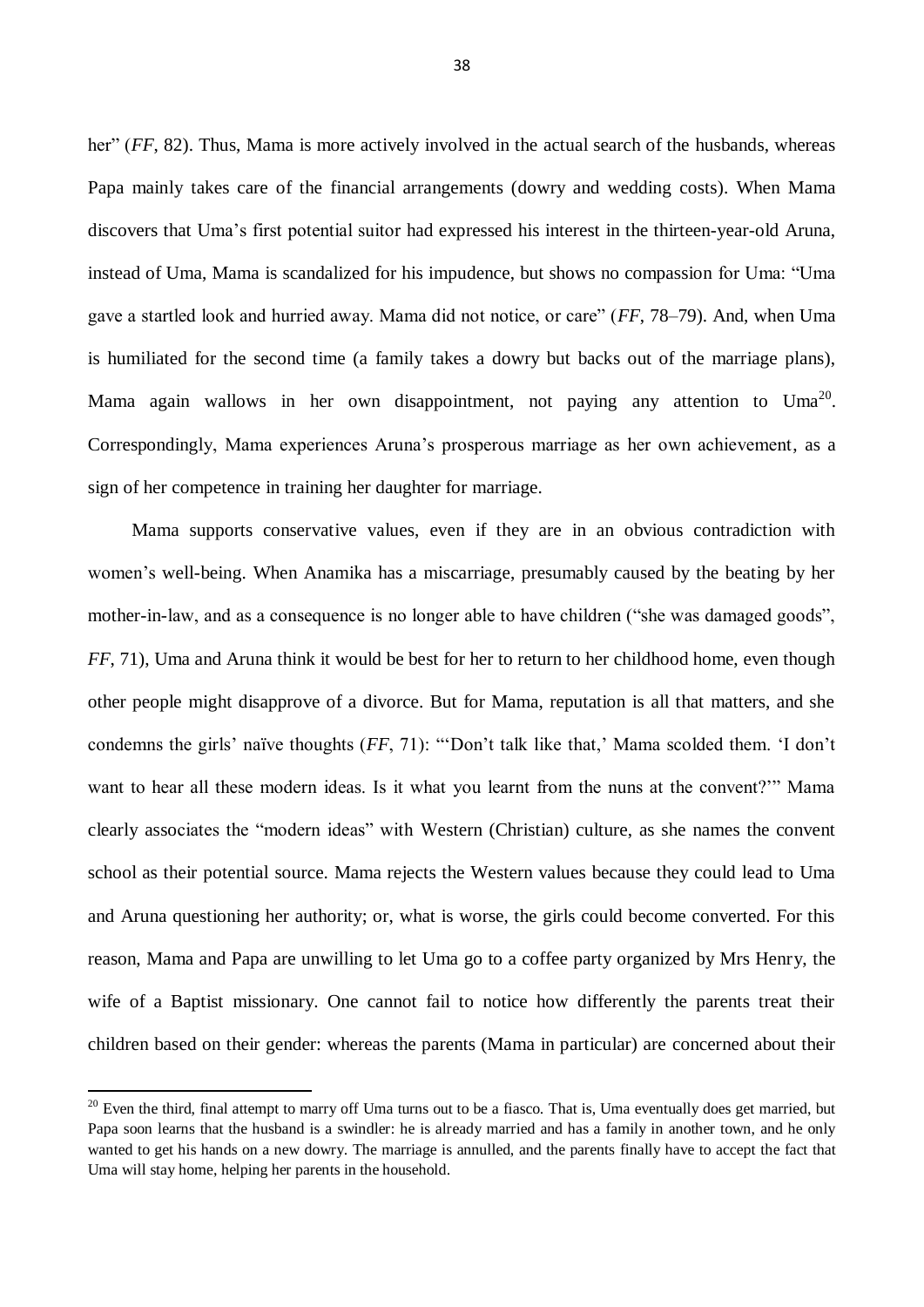daughters' "Westernization", they have no such concerns regarding Arun – on the contrary, Papa is more concerned of Arun not becoming Westernized *enough*.

In her relationship to her daughters, Mama clearly takes the opportunity to use power; the power over her daughters is, after all, the only kind of power she will ever achieve (this confirms Johnson's statement about women building "whatever basis of power and influence they can"). In her marriage with Papa, Mama has accepted the fact that she will never be fully equal with him, but on the other hand, she has also created "survival strategies" which strengthen her position. It is partly difficult to perceive Mama as an oppressed woman, because she seems to enjoy her life, and even furtively indulges in activities that Papa would disapprove of, such as playing rummy with her friends or chewing betel leaves. Against the common expectations, the American housewife, Mrs Patton, seems even more disempowered than Mama, in the end.

#### <span id="page-41-0"></span>**6 Conclusion**

In this thesis I wanted to look into the representation of masculinity in Anita Desai's novel *Fasting, Feasting*. Because of the patriarchal nature of Indian society, the question of power was also of interest; my aim was to examine whether men are presented merely as oppressors, and women as their victims. The most important result of my study is that the division of these roles is far from being as straightforward as one might think. Johnson's (2005) view on patriarchy as a society in which everyone participates (whether they want to or not) is in accordance with the portrayal of society in *FF.* There are some characters in *FF* who choose not to conform to the patriarchal ideology (such as the career woman Dr Dutt), but the majority choose the easier way, the path of least resistance. In fact, most people are so strongly socialized into the dominant ideology, that they do not even recognize their alternatives.

Papa is a paragon of the traditional Indian man, the head of the family. But even though he has power within the family and a relatively high status in society as well, he shows a constant need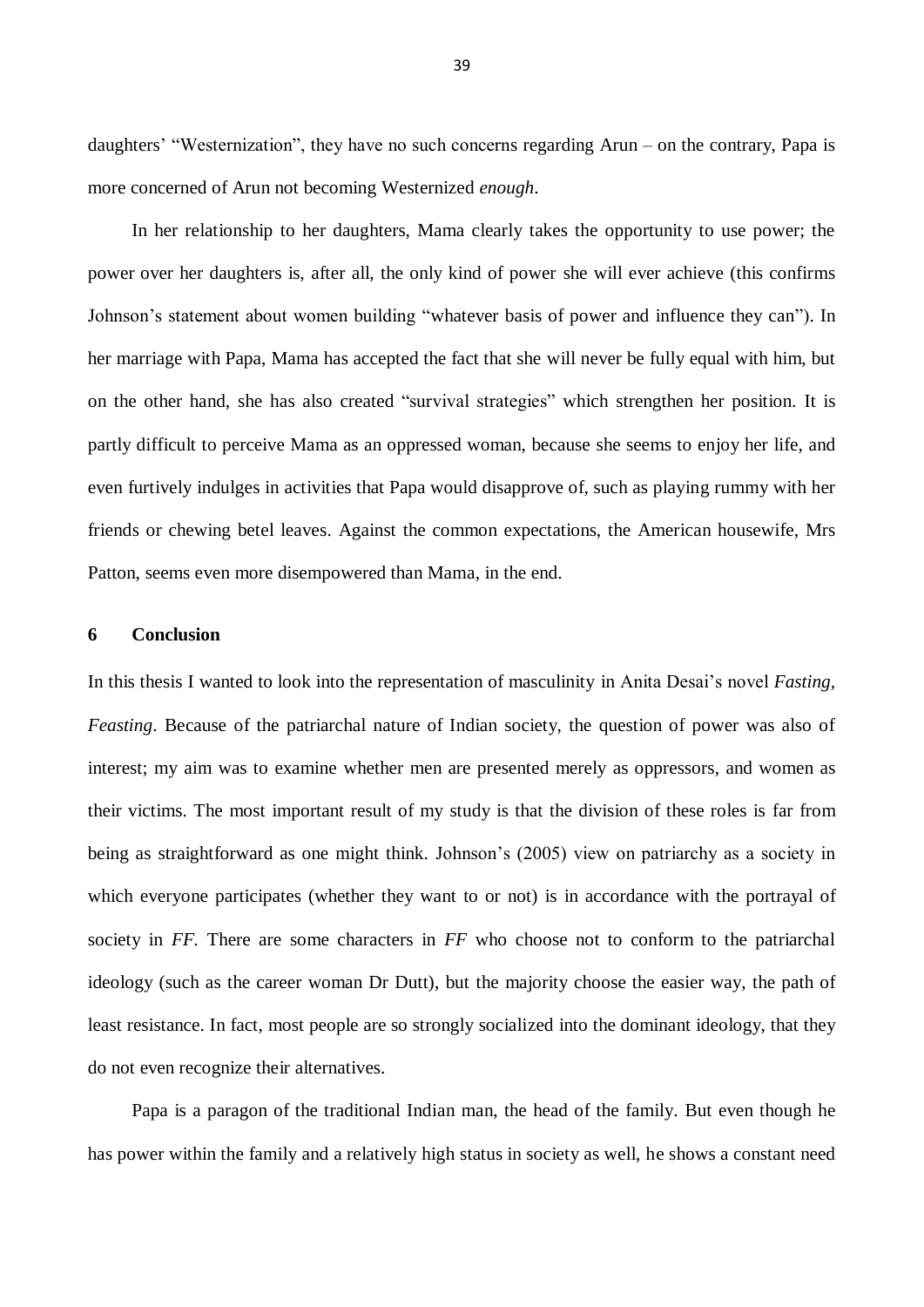to bolster his self-confidence and authority. Mama, although subservient to Papa, is a powerful figure compared to the daughters. The parents clearly ignore their children's emotional needs, but they are not, however, presented as totally inhuman. Rather, using devices of irony and humour, Desai creates an image of the parents as products of their society; they cannot see anything problematic in their actions, as they simply continue the very same traditions they themselves have been accustomed to throughout their lives.

Being a man in India does not automatically mean being privileged; one also has to meet the standards of patriarchal masculinity and support patriarchy, otherwise one ends up in the same situation as Arun, who has to balance between his real opinions and the surrounding values. On the other hand, the characters of Papa and Mr Patton show that a powerful position is not a guarantee of happiness; in their endless effort to affirm their masculinity, they lose their ability to feel true intimacy in their closest personal relationships. Also, the idea of women as innocent victims of patriarchy is proved wrong by Mama and the other female characters (some of whom are even violent against other women). Neither does Mrs Patton correspond to the common conception of an emancipated Western woman: in her marriage, she is not even able to choose the kind of food she likes. The idea presented by Frantz & Rennhak (2010, 2) of female writers constructing "alternative masculinities that are desirable from a woman's perspective", is not very accurate for *FF.* Desai is not proposing an 'ideal' type of masculinity; instead, all the characters in the novel (both male and female) seem to be, in one way or another, victims of the circumstances.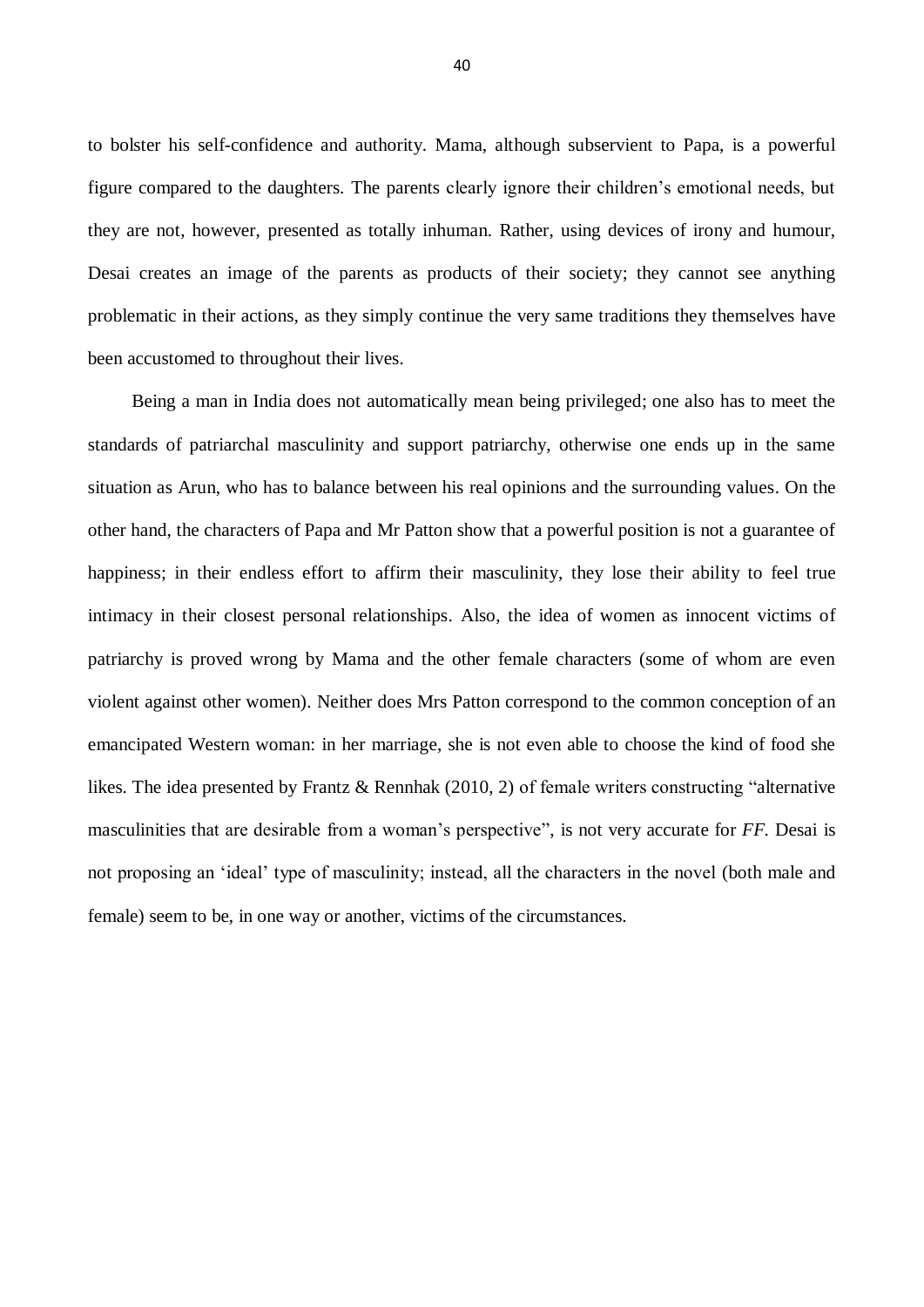# **Works Cited**

#### **Primary Source**

Desai, Anita. 1999. *Fasting, Feasting*. London: Vintage Books.

### **Secondary Sources**

- Adams, Michele & Scott Coltrane. 2005. "Boys and Men in Families: The Domestic Production of Gender, Power, and Privilege." In *Handbook of Studies on Men & Masculinities*, eds. Michael S. Kimmel, Jeff Hearn and R.W. Connell, 230–248*.* Thousand Oaks, California: Sage Publications.
- Bennett, Judith. 2007. *History Matters: Patriarchy and the Challenge of Feminism.* Philadelphia: University of Pennsylvania Press.
- Choubey, Asha. 2004. "A Feminist Perspective on Anita Desai's *Fasting, Feasting.*" In *Critical Responses to Anita Desai*, ed. Shubha Tiwari, 87–98. New Delhi: Atlantic Publishers and Distributors.
- Connell, R. W. 2010. *Masculinities*. 2<sup>nd</sup> edition. Cambridge: Polity Press.
- Derné, Steve. 1999. "Men's sexuality and women's subordination in Indian nationalisms." In *Gender Ironies of Nationalism: Sexing the Nation*, ed. Tamar Mayer, 237–258. London: Routledge.
- Devika. 2004. "A Clash Between Male Chauvinism and Existential Concerns in Anita Desai." In *Critical Responses to Anita Desai*, ed. Shubha Tiwari, 240–257. New Delhi: Atlantic Publishers and Distributors.
- Flood, Michael; Judith Kegan Gardiner; Bob Pease and Keith Pringle, eds. 2007. *International Encyclopedia of Men and Masculinities.* London: Routledge.
- Frantz, Sarah, S. G. & Katharina Rennhak. 2010. *Women Constructing Men: Female Novelists and Their Male Characters, 1750–2000.* Lanham: Lexington books.
- Gopal, Priyamvada. 2009. *The Indian English Novel. Nation, History and Narration.* New York: Oxford University Press.
- Henderson, Donna A. & Charles L. Thompson. 2010. *Counseling Children*. 8<sup>th</sup> edition. Belmont: Brooks/Cole.
- Ho, Elaine Yee Lin. 2006. *Anita Desai.* Tavistock: Northcote House.
- Holter, Øystein Gullvåg. 2005. "Social Theories for Researching Men and Masculinities: Direct Gender Hierarchy and Structural Inequality." In *Handbook of Studies on Men & Masculinities*, eds. Michael S. Kimmel, Jeff Hearn and R.W. Connell, 15–34*.* Thousand Oaks, California: Sage Publications.